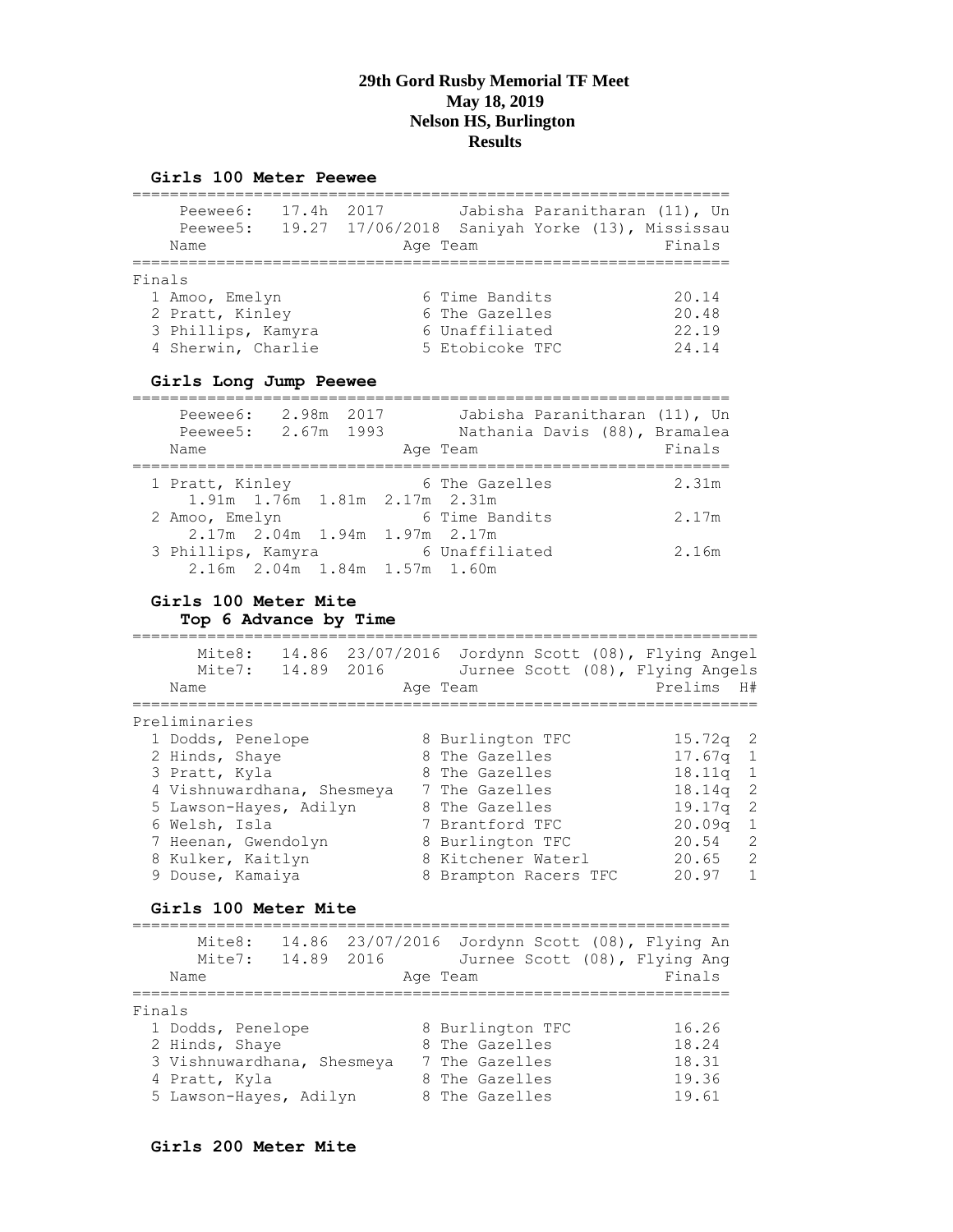| Mite8:<br>Mite7:           | 32.07 2015 |  | 30.25 03/07/2016 Jordynn Scott (08), Flying Angel |  | Jordynn Scott (08), Flying Angel |               |
|----------------------------|------------|--|---------------------------------------------------|--|----------------------------------|---------------|
| Name                       |            |  | Age Team                                          |  | Finals H#                        |               |
|                            |            |  |                                                   |  |                                  |               |
| 1 Hinds, Shaye             |            |  | 8 The Gazelles                                    |  | 38.60                            | 2             |
| 2 Vishnuwardhana, Shesmeya |            |  | 7 The Gazelles                                    |  | 39.47                            | $\mathcal{L}$ |
| 3 Pratt, Kyla              |            |  | 8 The Gazelles                                    |  | 39.77                            | $\mathbf{1}$  |
| 4 Paranitharan, Jabisha    |            |  | 8 United Tamil SC                                 |  | 40.08                            | $\mathbf{1}$  |
| 5 Parkes, Avery            |            |  | 8 Burlington TFC                                  |  | 40.11                            | $\mathbf{1}$  |
| 6 Sureshwaran, Newsha      |            |  | 8 United Tamil SC                                 |  | 40.18                            | $\mathcal{L}$ |
| 7 Lawson-Hayes, Adilyn     |            |  | 8 The Gazelles                                    |  | 40.55                            | $\mathbf{1}$  |
| 8 Kulker, Kaitlyn          |            |  | 8 Kitchener Waterl                                |  | 46.39                            | $\mathcal{P}$ |

#### **Girls 400 Meter Mite**

================================================================ Mite8: 1:13.59 2016 Sarah Jaquith (08), London Mite7: 1:13.59 2016 Sarah Jaquith (08), London Name Ream Age Team Readers Readers Rinals ================================================================ 1 Dodds, Penelope 8 Burlington TFC 1:22.06 2 Parkes, Avery 8 Burlington TFC 1:29.35 3 Sureshwaran, Newsha 8 United Tamil SC 1:31.77 4 Paranitharan, Jabisha 8 United Tamil SC 1:37.04

5 Heenan, Gwendolyn 8 Burlington TFC 1:46.56

#### **Girls Long Jump Mite**

| Mite8:<br>Name          | Mite7: 3.40m 2011                       |  | 4.08m  24/07/2016  Jordynn Scott (08), Flying An<br>Naomi Layne (04), Bramalea Bu<br>Age Team | Finals |
|-------------------------|-----------------------------------------|--|-----------------------------------------------------------------------------------------------|--------|
| 1 Dodds, Penelope       |                                         |  | 8 Burlington TFC                                                                              | 3.39m  |
| 2 Paranitharan, Jabisha | 3.15m 3.11m 3.39m 2.92m 2.95m           |  | 8 United Tamil SC                                                                             | 3.31m  |
| 3 Sureshwaran, Newsha   | 3.31m 3.01m 3.29m 3.11m 2.96m           |  | 8 United Tamil SC                                                                             | 3.11m  |
| 4 Pratt, Kyla           | $3.05m$ $3.11m$ $3.07m$ $3.05m$ $2.87m$ |  | 8 The Gazelles                                                                                | 2.59m  |
|                         | 2.45m 2.59m 2.46m 2.47m 2.29m           |  |                                                                                               |        |
| 5 Douse, Kamaiya        | 2.05m 2.56m 2.41m 2.32m 2.07m           |  | 8 Brampton Racers TFC                                                                         | 2.56m  |

#### **Girls 100 Meter Tyke Top 6 Advance by Time**

| Tyke10:<br>Tyke9:<br>Name | 13.5h 2000<br>14.26 2004 |  | Chanel Kellyman (90), I Be Fast<br>Nichelle Prince (95), Bramalea B<br>Age Team | Prelims H# |                |
|---------------------------|--------------------------|--|---------------------------------------------------------------------------------|------------|----------------|
| Preliminaries             |                          |  |                                                                                 |            |                |
| 1 Macaulay, Kiarra        |                          |  | 10 The Gazelles                                                                 | $14.66q$ 4 |                |
| 2 Jones, Alexia           |                          |  | 10 Bullets TC                                                                   | $14.74q$ 2 |                |
| 3 John, Olivia            |                          |  | 10 The Gazelles                                                                 | 14.91a     | $\overline{2}$ |
| 4 Webb, Kalea             |                          |  | 9 Brampton Racers TFC                                                           | $15.03a$ 1 |                |

#### **....Girls 100 Meter Tyke**

| 5 Macaulay, Kianna | 10 The Gazelles | $15.09q$ 3 |
|--------------------|-----------------|------------|
|--------------------|-----------------|------------|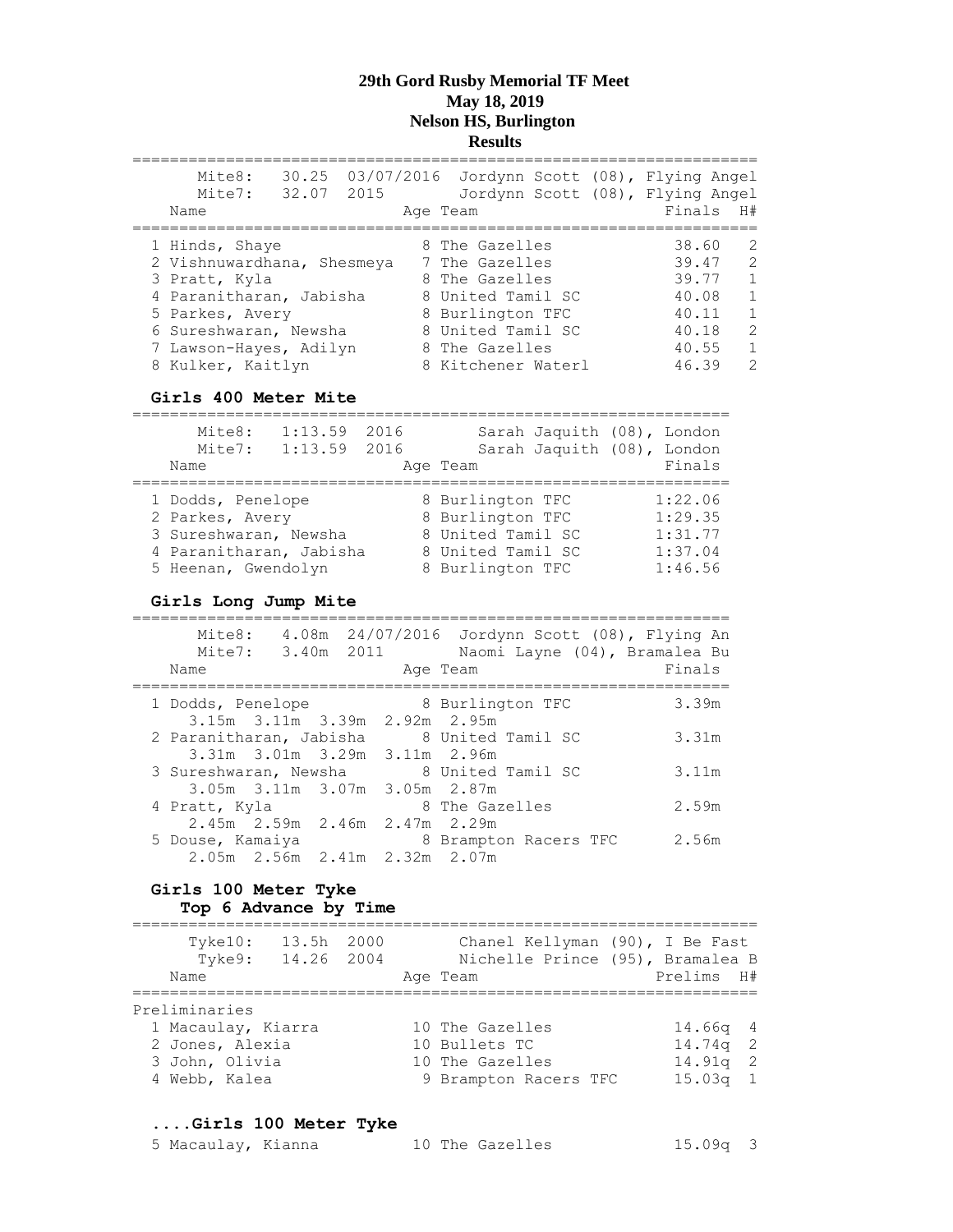| 6 Leacock, Amarra      | 10 The Gazelles     | 15.65q 1 15.643 |               |  |
|------------------------|---------------------|-----------------|---------------|--|
| 7 Passley, Malia       | 10 Burlington TFC   | 15.65 2 15.650  |               |  |
| 8 Sangarathas, Arthana | 9 United Tamil SC   | 16.17           | 3             |  |
| 9 Taylor, Karina       | 10 Terminal Velocit | 16.49           | 4             |  |
| 10 Kellerman, Kenia    | 9 Burlington TFC    | 16.87           | 3             |  |
| 11 Jones, Gabby        | 9 Bullets TC        | 16.96           | 4             |  |
| 12 Eddy, Amiah         | 10 Eclipse Trac     | 17.17           | 4             |  |
| 13 Robinson, Naomi     | 10 The Gazelles     | 17.26           | 4             |  |
| 14 Powell, Jasmin      | 9 Burlington TFC    | 18.14           | 2             |  |
| 15 Gairy, Rosie        | 9 Eclipse Trac      | 18.29           | 3             |  |
| 16 Winslow, Alexandra  | 9 Burlington TFC    | 18.66           | $\mathcal{P}$ |  |
|                        |                     |                 |               |  |

#### **Girls 100 Meter Tyke**

|        | Tyke10:<br>Tyke9:<br>Name | 13.5h<br>14.26 2004 | 2000 | Chanel Kellyman (90), I Be Fa<br>Nichelle Prince (95), Bramale<br>Age Team | Finals |
|--------|---------------------------|---------------------|------|----------------------------------------------------------------------------|--------|
| Finals |                           |                     |      |                                                                            |        |
|        | 1 Macaulay, Kiarra        |                     |      | 10 The Gazelles                                                            | 14.79  |
|        | 2 Jones, Alexia           |                     |      | 10 Bullets TC                                                              | 15.02  |
|        | 3 Macaulay, Kianna        |                     |      | 10 The Gazelles                                                            | 15.35  |
|        | 4 John, Olivia            |                     |      | 10 The Gazelles                                                            | 15.38  |
|        | 5 Webb, Kalea             |                     |      | 9 Brampton Racers TFC                                                      | 16.07  |
|        | 6 Leacock, Amarra         |                     |      | 10 The Gazelles                                                            | 16.94  |

#### **Girls 200 Meter Tyke**

=================================================================== Tyke10: 27.5h 2000 Chanel Kellyman (90), I Be Fast Tyke9: 29.90 23/07/2017 Jordynn Scott (08), Flying Angel Name and the Age Team and the Finals H# =================================================================== 1 Macaulay, Kiarra 10 The Gazelles 30.28 4 2 John, Olivia 10 The Gazelles 31.29 4 3 Macaulay, Kianna 10 The Gazelles 31.31 4 4 Webb, Kalea 9 Brampton Racers TFC 32.41 4 5 Leacock, Amarra 10 The Gazelles 33.19 4 6 Passley, Malia 10 Burlington TFC 33.37 3 7 Jegatheesvaran, Thabitha 10 Shahph Puma SC 33.89 2 8 Adams, Taylor 10 Burlington TFC 34.56 1 9 Taylor, Karina 10 Terminal Velocit 35.58 3 10 Robinson, Naomi 10 The Gazelles 35.77 3 11 Paranitharan, Lebisa 9 United Tamil SC 36.21 1 12 Kulker, Khloe 10 Kitchener Waterl 36.82 3 13 Kellerman, Kenia 9 Burlington TFC 37.00 4 14 Eddy, Amiah 10 Eclipse Trac 38.63 3 15 Powell, Jasmin 9 Burlington TFC 39.55 2 16 Bedford, Abigail 9 Burlington TFC 40.06 1 17 Gairy, Rosie 6 9 Bolipse Trac 61.21 3 18 Winslow, Alexandra (a) 9 Burlington TFC (40.29 1 19 Baldwin, Paige 3 9 The Gazelles 40.83 2 20 Jegatheesvaran, Havishaa 9 Shahph Puma SC 41.74 2

**Girls 400 Meter Tyke**

=================================================================== Tyke10: 1:06.1h 2015 Morgan Rickard (05), Timmins P Tyke9: 1:09.50 10/06/2017 Sarah Jaquith (08), London Leg Name **Age Team** Age Team Finals H#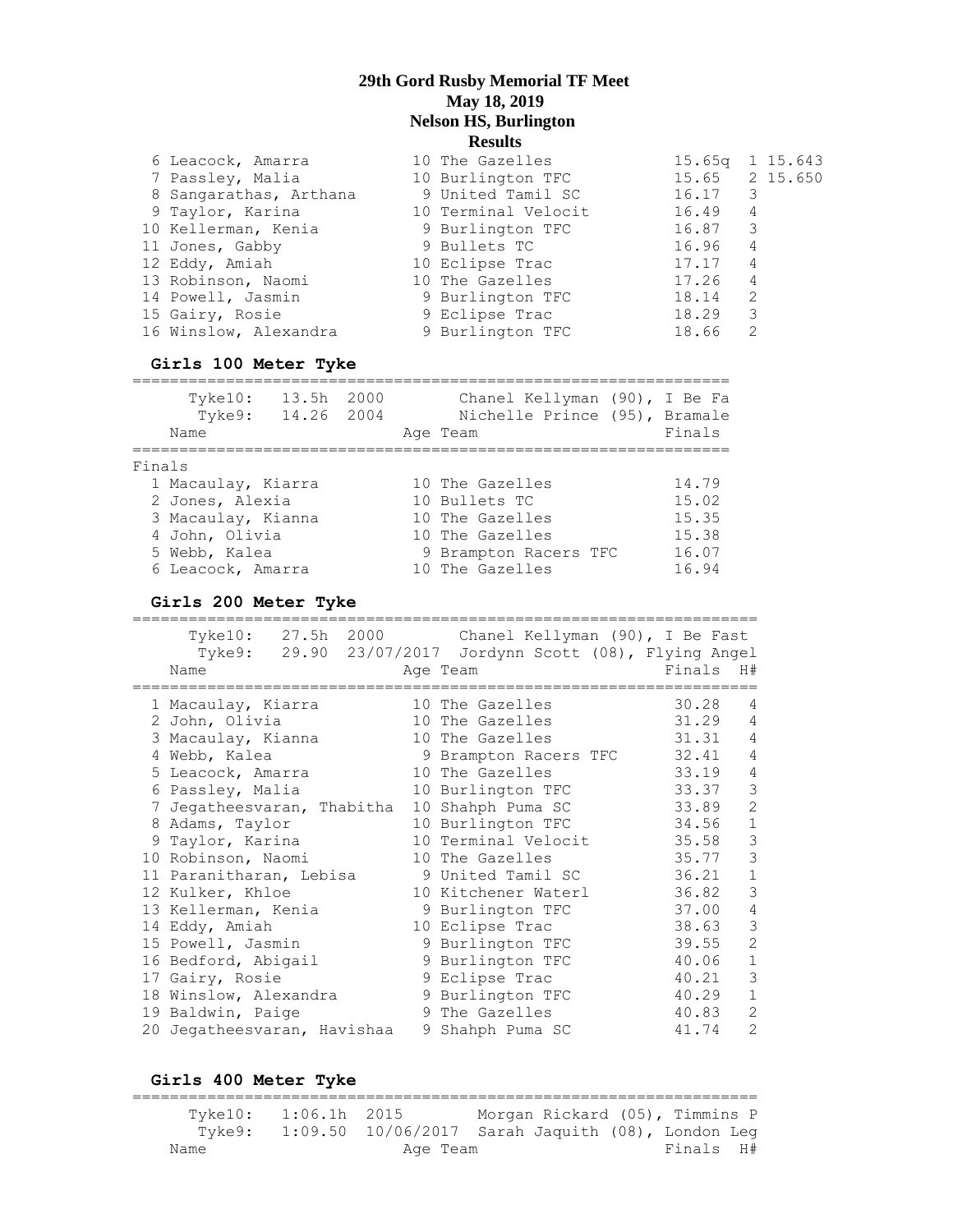| 1 Jegatheesvaran, Thabitha | 10 Shahph Puma SC   | 1:13.82 | $\overline{1}$ |
|----------------------------|---------------------|---------|----------------|
| 2 Adams, Taylor            | 10 Burlington TFC   | 1:16.07 | $\overline{1}$ |
| 3 Ellinas, Abby            | 9 Etobicoke TFC     | 1:16.99 | $\mathcal{P}$  |
| 4 McMurter, Estelle        | 9 Terminal Velocit  | 1:20.72 | $\mathcal{P}$  |
| 5 Kulker, Khloe            | 10 Kitchener Waterl | 1:22.21 | $\mathcal{P}$  |
| 6 Bedford, Abigail         | 9 Burlington TFC    | 1:25.92 | $\overline{1}$ |
| 7 Baldwin, Paige           | 9 The Gazelles      | 1:39.79 | $\overline{2}$ |
|                            |                     |         |                |

#### **Girls 800 Meter Tyke**

| Tyke10:<br>Tyke9:<br>Name | $2:34.69$ 2017<br>$2:34.69$ 2017 | Sarah Jaquith (08), London<br>Sarah Jaquith (08), London<br>Age Team | Finals  |
|---------------------------|----------------------------------|----------------------------------------------------------------------|---------|
| 1 Pratt, Kara             |                                  | 9 The Gazelles                                                       | 2:52.98 |
| 2 McMurter, Estelle       |                                  | 9 Terminal Velocit                                                   | 3:15.99 |

#### **Girls 1200 Meter Tyke**

| Tyke10:<br>Tyke9:              | $4:09.63$ 2017 |                                   | 4:07.59 02/07/2016 Tabitha Beck (06), York Uni<br>Sarah Jaquith (08), London |
|--------------------------------|----------------|-----------------------------------|------------------------------------------------------------------------------|
| Name                           |                | Age Team                          | Finals                                                                       |
|                                |                |                                   |                                                                              |
| 1 Pratt, Kara<br>2 Sidey, Gwen |                | 9 The Gazelles<br>9 Etobicoke TFC | 4:33.12<br>4:49.77                                                           |
| 3 Sherwin, Mackenzie           |                | 9 Etobicoke TFC                   | 5:09.34                                                                      |
| 4 Sherwin, Ainsley             |                | 10 Etobicoke TFC                  | 5:31.89                                                                      |

#### **Girls 1600 Sprint Medley Tyke**

| $T$ vke $10$ : |                                                                   |                                                                                           |  |         |                                 |                                                                                                                                       |
|----------------|-------------------------------------------------------------------|-------------------------------------------------------------------------------------------|--|---------|---------------------------------|---------------------------------------------------------------------------------------------------------------------------------------|
| Tyke9:         |                                                                   |                                                                                           |  |         |                                 |                                                                                                                                       |
| Team           |                                                                   |                                                                                           |  |         |                                 | Finals                                                                                                                                |
|                |                                                                   |                                                                                           |  |         |                                 | 6:45.70                                                                                                                               |
|                |                                                                   |                                                                                           |  |         |                                 |                                                                                                                                       |
|                |                                                                   |                                                                                           |  |         |                                 |                                                                                                                                       |
|                |                                                                   |                                                                                           |  |         |                                 | 6:48.79                                                                                                                               |
|                |                                                                   |                                                                                           |  |         |                                 |                                                                                                                                       |
|                |                                                                   |                                                                                           |  |         |                                 |                                                                                                                                       |
|                | 1 Etobicoke TFC 'A'<br>3) Ellinas, Abby 9<br>2 Burlington TFC 'A' | 2:26.8h 1988<br>1) Sherwin, Mackenzie 9<br>1) Bedford, Abigail 9<br>3) Jeffers, Samera 10 |  | Bullets | 5:05.00 29/07/2017 The Gazelles | M Twyne, S Barrett, O John, K-I Macaulay<br>2) Sherwin, Ainsley 10<br>4) Sidey, Gwen 9<br>2) Passley, Malia 10<br>4) Adams, Taylor 10 |

## **Girls High Jump Tyke**

| Tyke9: | Tyke10: 1.33m 1976<br>1.23m 2011 |          |  | Josie Zenga (66), Scarborough<br>Sara Eniko (02), Bramalea Bul |  |
|--------|----------------------------------|----------|--|----------------------------------------------------------------|--|
| Name   |                                  | Age Team |  | Finals                                                         |  |
|        |                                  |          |  |                                                                |  |

#### **....Girls High Jump Tyke**

| 1 Passley, Malia                   | 10 Burlington TFC                        | 1.08m |
|------------------------------------|------------------------------------------|-------|
| 0.85 0.90 0.95 1.00 1.05 1.08 1.10 |                                          |       |
| OXXO OXOXXO OXXX                   |                                          |       |
|                                    | 2 Sangarathas, Arthana 9 United Tamil SC | 1.00m |
| 0.85 0.90 0.95 1.00 1.05           |                                          |       |
| $O$ $O$ $O$ $O$ $XXX$              |                                          |       |
| 3 Jones, Gabby                     | 9 Bullets TC                             | 0.95m |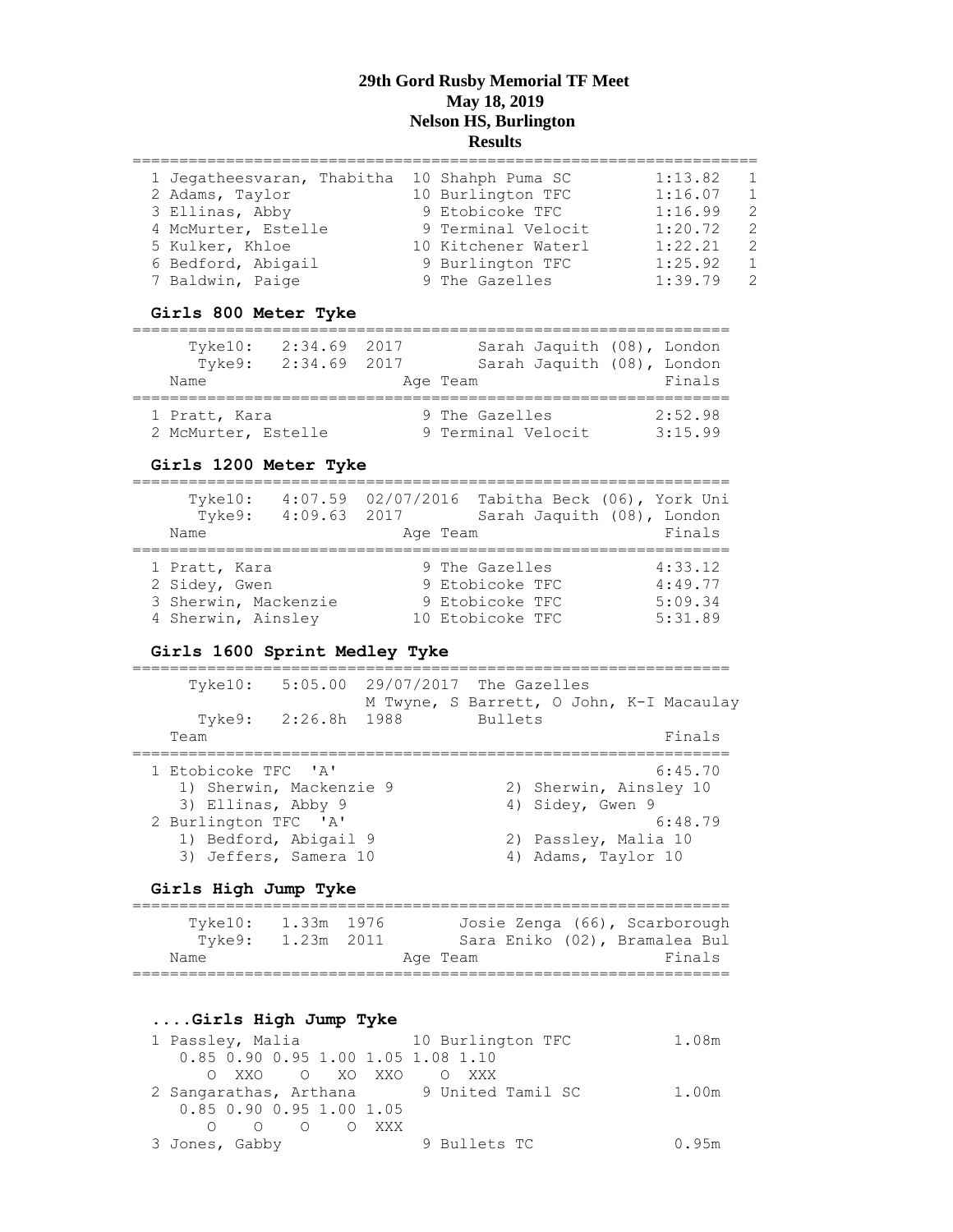0.85 0.90 0.95 1.00 O XO XXO XXX

#### **Girls Long Jump Tyke**

| =============================                                             |          | --------------------------------------                                                                   |        |
|---------------------------------------------------------------------------|----------|----------------------------------------------------------------------------------------------------------|--------|
|                                                                           |          | Tyke10: 4.41m 22/07/2017 Jennielle Alleyne-Joseph (07)<br>Tyke9: 4.22m 2003 Athena Wisdom (94), Bramalea |        |
| Name                                                                      | Age Team |                                                                                                          | Finals |
|                                                                           |          |                                                                                                          |        |
| 1 Jones, Alexia<br>3.85m 3.69m 3.68m 3.86m 3.80m                          |          | 10 Bullets TC                                                                                            | 3.86m  |
|                                                                           |          | 2 Webb, Kalea 9 Brampton Racers TFC 3.71m<br>3.31m 3.39m 3.57m 3.71m 3.57m                               |        |
|                                                                           |          |                                                                                                          | 3.51m  |
| 3 Jegatheesvaran, Thabitha 10 Shahph Puma SC                              |          |                                                                                                          |        |
| 3.27m 3.46m 3.39m 3.51m 3.22m                                             |          |                                                                                                          | 3.48m  |
| 4 Sangarathas, Arthana 9 United Tamil SC<br>3.48m 3.28m 3.32m 3.09m 3.23m |          |                                                                                                          |        |
|                                                                           |          |                                                                                                          |        |
| 5 Paranitharan, Lebisa 9 United Tamil SC<br>3.21m 3.16m 3.39m 3.07m 2.96m |          |                                                                                                          | 3.39m  |
|                                                                           |          |                                                                                                          | 3.34m  |
| 6 Pratt, Kara                                                             |          | 9 The Gazelles                                                                                           |        |
| 3.34m 3.24m 3.23m 3.09m 3.23m                                             |          |                                                                                                          |        |
| 7 Ellinas, Abby<br>2.91m 3.25m 3.19m                                      |          | 9 Etobicoke TFC                                                                                          | 3.31m  |
|                                                                           |          | 2.85m 3.31m                                                                                              |        |
| 8 Adams, Taylor 10 Burlington TFC<br>3.02m 2.86m 2.81m 2.70m 2.85m        |          |                                                                                                          | 3.02m  |
|                                                                           |          |                                                                                                          |        |
| 9 Sidey, Gwen                                                             |          | 9 Etobicoke TFC                                                                                          | 2.85m  |
| 2.85m 2.61m 2.72m                                                         |          |                                                                                                          |        |
| 10 Eddy, Amiah                                                            |          | 10 Eclipse Trac                                                                                          | 2.74m  |
| 2.52m 2.74m 2.37m                                                         |          |                                                                                                          |        |
| 11 Gairy, Rosie                                                           |          | 9 Eclipse Trac                                                                                           | 2.66m  |
| 2.45m 2.56m 2.66m                                                         |          |                                                                                                          |        |
| 12 Robinson, Naomi                                                        |          | 10 The Gazelles                                                                                          | 2.61m  |
| $2.57m$ $2.61m$ $2.56m$                                                   |          |                                                                                                          |        |
| 13 Jegatheesvaran, Havishaa                                               |          | 9 Shahph Puma SC                                                                                         | 2.54m  |
| 2.46m 1.97m 2.54m                                                         |          |                                                                                                          |        |
| 14 Powell, Jasmin<br>2.37m 2.30m 2.44m                                    |          | 9 Burlington TFC                                                                                         | 2.44m  |
| 15 Sherwin, Ainsley                                                       |          | 10 Etobicoke TFC                                                                                         | 2.42m  |
| 2.42m 2.30m 2.42m                                                         |          |                                                                                                          |        |
|                                                                           |          |                                                                                                          |        |

#### **Girls Shot Put 2.00kg Tyke**

| $T$ vke $10$ :<br>Tyke9:<br>Name | 9.01m 2002<br>7.03m 1993 | Eulleasha Thompson (92), Bram<br>Katie Kavanagh (85), Bramalea<br>Age Team | Finals |
|----------------------------------|--------------------------|----------------------------------------------------------------------------|--------|
| 1 Taylor, Karina                 |                          | 10 Terminal Velocit<br>5.85m 6.00m 6.48m 6.22m 6.37m 6.38m                 | 6.48m  |

#### **....Girls Shot Put 2.00kg Tyke**

| 2 Williams, Chloe      | 10 Time Bandits                     | 4.25m |
|------------------------|-------------------------------------|-------|
|                        | 4.25m 3.55m 3.85m 3.67m 4.14m 3.75m |       |
| 3 Paranitharan, Lebisa | 9 United Tamil SC                   | 4.24m |
|                        | 4.24m 3.52m 3.83m 3.65m 3.42m 3.82m |       |

#### **Girls 100 Meter Atom**

#### **Top 6 Advance by Time**

===================================================================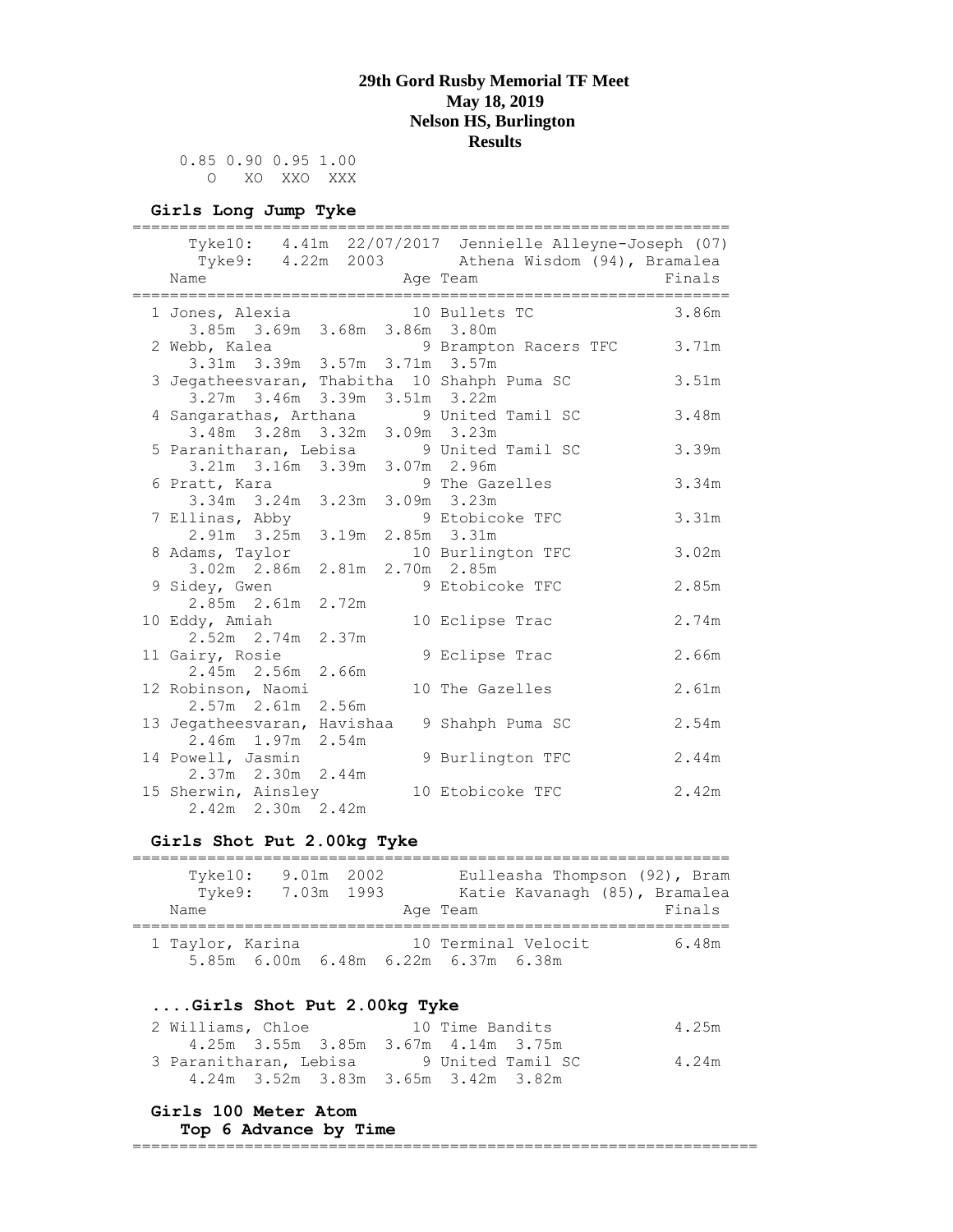|                             | <b>Results</b>                   |         |                |
|-----------------------------|----------------------------------|---------|----------------|
| Atom12: 12.3h 1970          | Donna Summerland (58), Scarborou |         |                |
| Atom11: 12.7h 2006          | Nichelle Prince (95), Bramalea B |         |                |
| Name                        | Age Team                         | Prelims | H#             |
| Preliminaries               |                                  |         |                |
| 1 Cornforth, Holly          | 12 South Simcoe Duf              | 13.40q  | $\overline{4}$ |
| 2 Kongara, Ankitha          | 12 Shahph Puma SC                | 13.92q  | 4              |
| 3 Telemaque, Tianna         | 11 Durham Legion At              | 14.23q  | $\mathbf{1}$   |
| 4 Jean, Chanelle            | 12 Monte Cristo                  | 14.55q  | $\sqrt{2}$     |
| 5 Griffith, Savannah        | 11 Invictus AC                   | 14.72q  | $\,1\,$        |
| 6 Hamilton, Alysia          | 12 The Gazelles                  | 15.12q  | $\mathfrak{Z}$ |
| 7 Riui, Alessia             | 12 Hamilton Olympic              | 15.15   | 4              |
| 8 Zolaturiuk, Victoria      | 11 Hamilton Olympic              | 15.19   | $\mathfrak{Z}$ |
| 9 Gravesande, Simone        | 11 Hamilton Olympic              | 15.40   | $\overline{c}$ |
| 10 Parkinson-Mitchell, Mica | 12 Brampton Racers TFC           | 15.41   | $\mathbf 1$    |
| 11 Loaring, Kyra            | 12 Burlington TFC                | 15.41   | $\overline{c}$ |
| 12 Mahoney, Kate            | 12 Burlington TFC                | 15.47   | $\overline{4}$ |
| 13 Zivanovich, Peyton       | 11 Hamilton Olympic              | 15.50   | $\sqrt{2}$     |
| 14 Vlatkovic, Tessa         | 11 Athletics Niagara             | 15.56   | $\mathcal{S}$  |
| 15 Murillo, Isabella        | 12 Hamilton Olympic              | 15.61   | $\mathcal{S}$  |
| 16 TraLou, Grace            | 12 Hamilton Olympic              | 15.67   | $\overline{4}$ |
| 17 Cobham, Bridget          | 12 Burlington TFC                | 15.74   | $\overline{4}$ |
| 18 Salsom, Serena           | 11 Kitchener Waterl              | 15.87   | $1\,$          |
| 19 Gates, Virginia          | 11 Thorold Elite TC              | 15.95   | $\mathsf 3$    |
| 20 McClure, Sarah           | 12 Oakville Legion TFC           | 16.25   | $\mathbf 1$    |
| 21 Orr, Cassie              | 12 Thorold Elite TC              | 16.68   | $\overline{2}$ |
| 22 Washington, Penelope     | 11 Brantford TFC                 | 18.09   | $\overline{c}$ |
|                             |                                  |         |                |

### **Girls 100 Meter Atom**

|        | 12.3h<br>Atom12:<br>12.7h 2006<br>Atom11:<br>Name | 1970 | Donna Summerland (58), Scarbo<br>Nichelle Prince (95), Bramale<br>Age Team | Finals |
|--------|---------------------------------------------------|------|----------------------------------------------------------------------------|--------|
|        |                                                   |      |                                                                            |        |
| Finals |                                                   |      |                                                                            |        |
|        | 1 Cornforth, Holly                                |      | 12 South Simcoe Duf                                                        | 13.47  |
|        | 2 Kongara, Ankitha                                |      | 12 Shahph Puma SC                                                          | 13.64  |
|        | 3 Telemaque, Tianna                               |      | 11 Durham Legion At                                                        | 13.73  |
|        | 4 Jean, Chanelle                                  |      | 12 Monte Cristo                                                            | 14.66  |
|        | 5 Griffith, Savannah                              |      | 11 Invictus AC                                                             | 14.90  |
|        | 6 Hamilton, Alysia                                |      | 12 The Gazelles                                                            | 15.56  |

### **Girls 200 Meter Atom**

| Atom12:<br>Atom11:<br>Name | 25.60<br>26.43 2006 | 2012 | Alyssa Marsh (00), Durham Legion<br>Nichelle Prince (95), Bramalea B<br>Age Team | Finals | H#              |
|----------------------------|---------------------|------|----------------------------------------------------------------------------------|--------|-----------------|
| 1 Cornforth, Holly         |                     |      | 12 South Simcoe Duf                                                              | 28.44  | $6\overline{6}$ |
| 2 Telemaque, Tianna        |                     |      | 11 Durham Legion At                                                              | 28.89  | 6               |
| 3 Van Nooten, Philly       |                     |      | 12 Brantford TFC                                                                 | 29.55  | 6               |
| 4 Lawrence, Hannah         |                     |      | 12 Brantford TFC                                                                 | 29.62  | 6               |
| 5 Malcolm, Tiana           |                     |      | 12 Brampton Racers TFC                                                           | 30.71  | $6\overline{6}$ |
| 6 Jean, Chanelle           |                     |      | 12 Monte Cristo                                                                  | 30.74  | -5              |
| 7 Griffith, Savannah       |                     |      | 11 Invictus AC                                                                   | 31.39  | 3               |
| 8 Markowski, Maya          |                     |      | 11 Burlington TFC                                                                | 31.55  | 5               |
| 9 Gravesande, Simone       |                     |      | 11 Hamilton Olympic                                                              | 31.75  | 5               |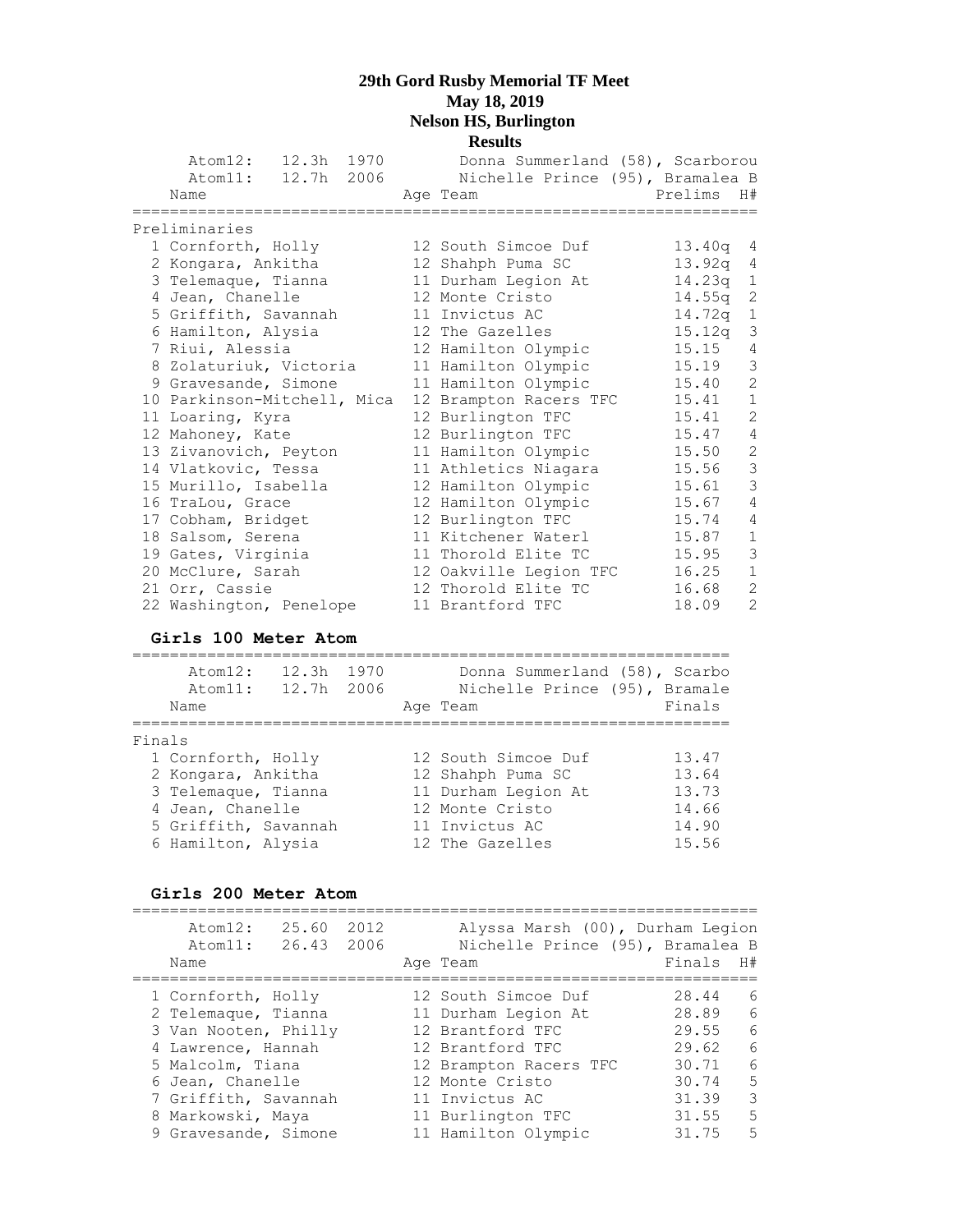|                                                                                                                                                                                                                                                                                                                                                                                                                           | 31.81                                                                                                                                                                                                                                                                                                                                                                                                                               | $\overline{1}$             |
|---------------------------------------------------------------------------------------------------------------------------------------------------------------------------------------------------------------------------------------------------------------------------------------------------------------------------------------------------------------------------------------------------------------------------|-------------------------------------------------------------------------------------------------------------------------------------------------------------------------------------------------------------------------------------------------------------------------------------------------------------------------------------------------------------------------------------------------------------------------------------|----------------------------|
|                                                                                                                                                                                                                                                                                                                                                                                                                           | 32.19                                                                                                                                                                                                                                                                                                                                                                                                                               | $\overline{1}$             |
|                                                                                                                                                                                                                                                                                                                                                                                                                           | 32.30                                                                                                                                                                                                                                                                                                                                                                                                                               | 2                          |
|                                                                                                                                                                                                                                                                                                                                                                                                                           | 32.38                                                                                                                                                                                                                                                                                                                                                                                                                               | $5^{\circ}$                |
|                                                                                                                                                                                                                                                                                                                                                                                                                           | 32.42                                                                                                                                                                                                                                                                                                                                                                                                                               | $\overline{4}$             |
|                                                                                                                                                                                                                                                                                                                                                                                                                           | 32.55                                                                                                                                                                                                                                                                                                                                                                                                                               | $\overline{\mathbf{3}}$    |
|                                                                                                                                                                                                                                                                                                                                                                                                                           | 32.61                                                                                                                                                                                                                                                                                                                                                                                                                               | $\overline{\phantom{0}}^2$ |
|                                                                                                                                                                                                                                                                                                                                                                                                                           | 32.66                                                                                                                                                                                                                                                                                                                                                                                                                               | $6\overline{6}$            |
|                                                                                                                                                                                                                                                                                                                                                                                                                           | $32.73$ 5                                                                                                                                                                                                                                                                                                                                                                                                                           |                            |
|                                                                                                                                                                                                                                                                                                                                                                                                                           | 32.74 3                                                                                                                                                                                                                                                                                                                                                                                                                             |                            |
|                                                                                                                                                                                                                                                                                                                                                                                                                           | 32.92                                                                                                                                                                                                                                                                                                                                                                                                                               | $\overline{\phantom{0}}$   |
|                                                                                                                                                                                                                                                                                                                                                                                                                           | 33.14                                                                                                                                                                                                                                                                                                                                                                                                                               | $5^{\circ}$                |
|                                                                                                                                                                                                                                                                                                                                                                                                                           | 33.42                                                                                                                                                                                                                                                                                                                                                                                                                               | $\overline{\phantom{0}}^2$ |
|                                                                                                                                                                                                                                                                                                                                                                                                                           | 34.23                                                                                                                                                                                                                                                                                                                                                                                                                               | $\overline{4}$             |
|                                                                                                                                                                                                                                                                                                                                                                                                                           | 34.57                                                                                                                                                                                                                                                                                                                                                                                                                               | $\overline{4}$             |
|                                                                                                                                                                                                                                                                                                                                                                                                                           | 34.72                                                                                                                                                                                                                                                                                                                                                                                                                               | $\overline{\mathbf{3}}$    |
|                                                                                                                                                                                                                                                                                                                                                                                                                           | $35.27$ 1                                                                                                                                                                                                                                                                                                                                                                                                                           |                            |
|                                                                                                                                                                                                                                                                                                                                                                                                                           | 35.38                                                                                                                                                                                                                                                                                                                                                                                                                               | $\overline{4}$             |
|                                                                                                                                                                                                                                                                                                                                                                                                                           | 36.49                                                                                                                                                                                                                                                                                                                                                                                                                               | $\overline{4}$             |
| 10 Zolaturiuk, Victoria<br>11 Riui, Alessia<br>12 Amestoy, Ayla<br>13 Tichy, Maryn<br>14 Mahoney, Kate<br>15 Brain, Abigail<br>16 Zivanovich, Peyton<br>17 Hamilton, Alysia<br>18 McLean, Grace<br>19 Murillo, Isabella<br>20 Salsom, Serena<br>21 Singh, Nevaeh<br>22 Vlatkovic, Tessa<br>23 McClure, Sarah<br>24 Baldwin, Brooke<br>25 Cobham, Bridget<br>26 TraLou, Grace<br>27 Stevens, Rebekah<br>28 Pereira, Hannah | 11 Hamilton Olympic<br>12 Hamilton Olympic<br>11 Burlington TFC<br>12 310 Running<br>12 Burlington TFC<br>12 Burlington TFC<br>11 Hamilton Olympic<br>12 The Gazelles<br>11 Thorold Elite TC<br>12 Hamilton Olympic<br>11 Kitchener Waterl<br>11 Brampton Racers TFC<br>11 Athletics Niagara<br>12 Oakville Legion TFC<br>11 The Gazelles<br>12 Burlington TFC<br>12 Hamilton Olympic<br>11 South Simcoe Duf<br>11 South Simcoe Duf |                            |

#### **Girls 400 Meter Atom**

=================================================================== Atom12: 1:00.47 2016 Naomi Layne (04), Mississauga Atom11: 1:02.2h 2005 Taylro Farquhar (94), London L Name Age Team Finals H# =================================================================== 1 Reed, Elise 12 Kitchener Waterl 1:04.46 5 2 Higgs, Jenna 12 The Gazelles 1:04.60 5 3 Lawrence, Hannah 12 Brantford TFC 1:06.71 4 4 Van Nooten, Philly 12 Brantford TFC 1:07.49 5 5 Stewart, Kaylah 12 Terminal Velocit 1:07.76 5 6 Markowski, Maya 11 Burlington TFC 1:08.17 5 7 Brain, Lucy 12 Burlington TFC 1:09.25 2 8 Gordon, Erika 12 Hamilton Olympic 1:09.64 4 9 Loaring, Kyra 12 Burlington TFC 1:10.19 1 10 Brain, Abigail 12 Burlington TFC 1:10.61 2 11 Lumsden, Megan 11 The Gazelles 1:11.55 5 12 Amestoy, Ayla 11 Burlington TFC 1:11.55 1 13 Malcolm, Tiana 12 Brampton Racers TFC 1:11.99 1 14 Twyne, Mckinnley 11 Eclipse Trac 1:12.22 4 15 McLean, Grace 11 Thorold Elite TC 1:13.10 4 **....Girls 400 Meter Atom** 16 Sookram, Summer 11 The Gazelles 1:13.14 4 17 Boyd, Sarah 12 London Legion TF 1:14.89 1 18 Stevens, Rebekah 11 South Simcoe Duf 1:16.50 3 19 Vorobey, Karina 12 York Region RC 1:18.19 4 20 Singh, Nevaeh 11 Brampton Racers TFC 1:18.27 3 21 Gates, Virginia 11 Thorold Elite TC 1:18.43 2 22 Ptaszek, Anna 11 Hamilton Olympic 1:19.26 2 23 Baldwin, Brooke 11 The Gazelles 1:20.86 3 24 Hester, Ashleigh 11 South Simcoe Duf 1:22.72 2 25 Pereira, Hannah 11 South Simcoe Duf 1:23.20 3 **Girls 800 Meter Atom**

#### =================================================================== Atom12: 2:15.79 1997 Robyn Kowalski (85), Niagara R Atom11: 2:29.0h 1996 Robyn Kowalski (85), Niagara R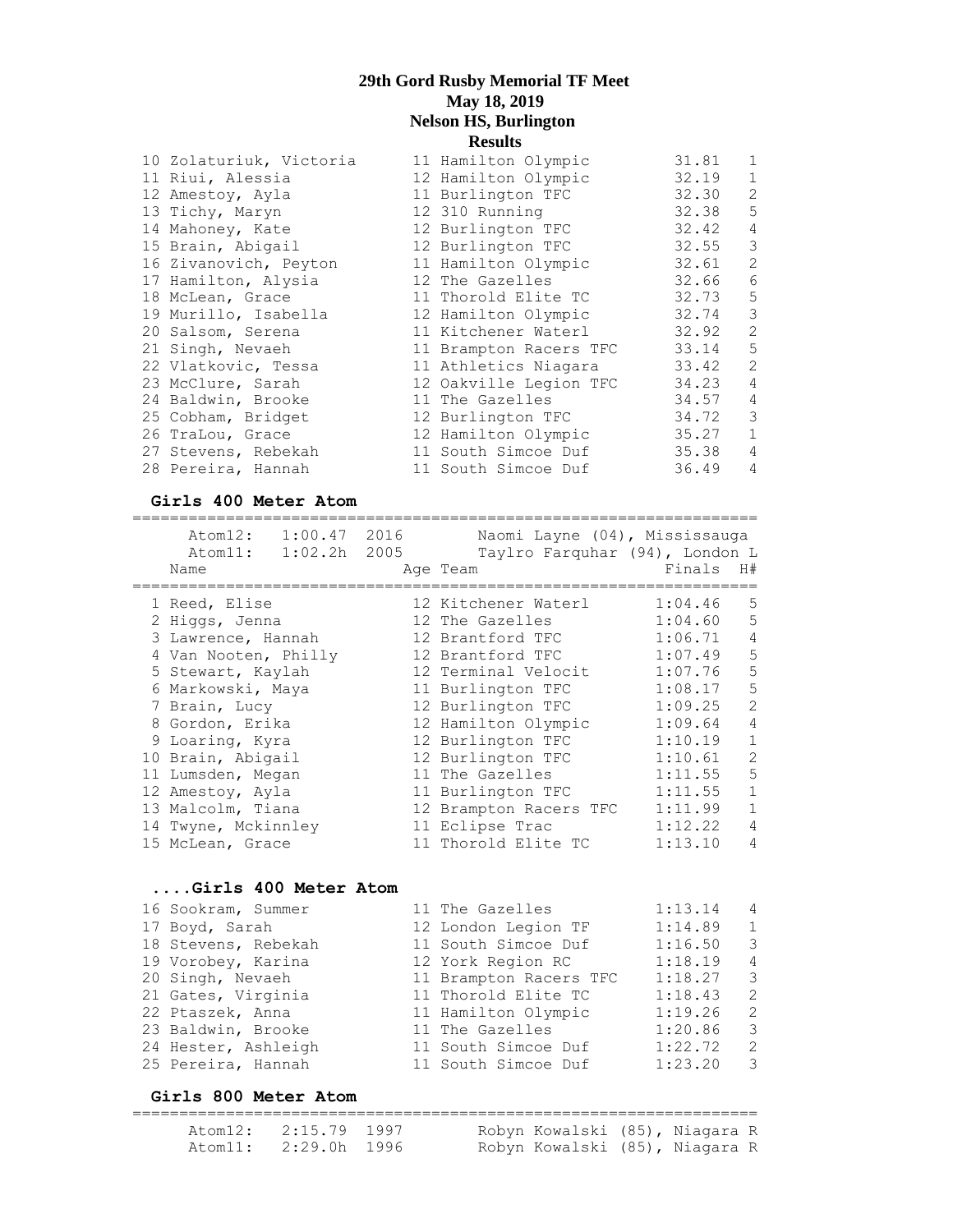| Name                   | Age Team               | Finals  | H#                       |
|------------------------|------------------------|---------|--------------------------|
| 1 Higgs, Jenna         | 12 The Gazelles        | 2:29.10 | 2                        |
| 2 Jaquith, Sarah       | 11 London Legion TF    | 2:34.86 | $\mathbf{2}$             |
| 3 Reed, Elise          | 12 Kitchener Waterl    | 2:36.59 | $\overline{c}$           |
| 4 Pratt, Kaley         | 11 The Gazelles        | 2:37.77 | $1\,$                    |
| 5 Gordon, Erika        | 12 Hamilton Olympic    | 2:43.17 | $\mathbf{2}$             |
| 6 Kirova, Anastasia    | 12 Newmarket Huskie    | 2:43.24 | $\overline{c}$           |
| 7 Hollingsworth, Piper | 12 Athletics Niagara   | 2:43.50 | $1\,$                    |
| 8 Izotova, Liza        | 12 Oakville Legion TFC | 2:45.00 | $\overline{\phantom{0}}$ |
| 9 Schaus, Hannah       | 12 South Simcoe Duf    | 2:46.63 | $\mathbf 1$              |
| 10 Brain, Lucy         | 12 Burlington TFC      | 2:48.12 | $1\,$                    |
| 11 Curry, Sloane       | 11 Hamilton Olympic    | 2:48.71 | $1\,$                    |
| 12 Vorobey, Karina     | 12 York Region RC      | 2:49.73 | $\overline{c}$           |
| 13 Gaspich, Alyssa     | 11 Thorold Elite TC    | 2:50.14 | $\overline{c}$           |
| 14 Twyne, Mckinnley    | 11 Eclipse Trac        | 2:52.05 | $\overline{c}$           |
| 15 Boyd, Sarah         | 12 London Legion TF    | 2:58.94 | $1\,$                    |
| 16 McClement, Penelope | 11 Etobicoke TFC       | 2:59.53 | $\mathbf 1$              |
| 17 Chieduch, Juliet    | 11 Newmarket Huskie    | 3:02.76 | $\mathbf 1$              |
| 18 Hester, Ashleigh    | 11 South Simcoe Duf    | 3:12.80 | $\mathbf 1$              |

#### **Girls 1500 Meter Atom**

| Atom12:<br>Atom11:<br>Name | 4:46.3h<br>4:57.5h | 1997<br>2001 | Robyn Kowalski (85), Niagar<br>Stephanie Smith (90), SV | Finals  |
|----------------------------|--------------------|--------------|---------------------------------------------------------|---------|
|                            |                    |              | Age Team                                                |         |
| 1 Pratt, Kaley             |                    |              | 11 The Gazelles                                         | 5:16.83 |
|                            |                    |              | 12 Newmarket Huskie                                     | 5:21.03 |
| 2 Kirova, Anastasia        |                    |              |                                                         |         |
| 3 Stapor, Kylie            |                    |              | 11 West Rouge Cheetahs                                  | 5:21.25 |
| 4 Hollingsworth, Piper     |                    |              | 12 Athletics Niagara                                    | 5:29.86 |
| 5 Hayes, Zoe               |                    |              | 13 Oakville Legion TFC                                  | 5:36.84 |
| 6 McClement, Penelope      |                    |              | 11 Etobicoke TFC                                        | 5:57.94 |
| 7 Adams, Molly             |                    |              | 11 Etobicoke TFC                                        | 5:57.98 |
| 8 Chieduch, Juliet         |                    |              | 11 Newmarket Huskie                                     | 6:02.39 |
| 9 Johnson, Sadie           |                    |              | 11 310 Running                                          | 6:13.21 |

#### **Girls 200 Meter Hurdles Atom**

|      | Atom12:                 | 29.84 29/07/2018 |                     | Jennielle Alleyne-Joseph (06)                  |        |
|------|-------------------------|------------------|---------------------|------------------------------------------------|--------|
|      | Atom11:                 |                  |                     | 29.84 29/07/2018 Jennielle Alleyne-Joseph (06) |        |
| Name |                         |                  | Age Team            |                                                | Finals |
|      |                         |                  |                     |                                                |        |
|      | 1 Stewart, Kaylah       |                  | 12 Terminal Velocit |                                                | 32.43  |
|      | 2 Mathialagan, Changavi |                  | 11 United Tamil SC  |                                                | 33.91  |

# **Girls 1600 Sprint Medley Atom**

|                        |                       | Atom12: 4:34.55 29/07/2018 The Gazelles |                       | E Inglis, K James, T Monah, C Henderson |
|------------------------|-----------------------|-----------------------------------------|-----------------------|-----------------------------------------|
| Team                   |                       |                                         |                       | Finals                                  |
| 1 Burlington TFC 'A'   |                       |                                         |                       | 5:04.90                                 |
| 1) Brain, Lucy 12      |                       |                                         | 2) Mahoney, Kate 12   |                                         |
|                        | 3) Cobham, Bridget 12 |                                         | 4) Markowski, Maya 11 |                                         |
| 2 Thorold Elite TC 'A' |                       |                                         |                       | 5:20.59                                 |
|                        | 1) Gates, Virginia 11 |                                         | 2) Orr, Cassie 12     |                                         |
| 3) McLean, Grace 11    |                       |                                         | 4) Gaspich, Alyssa 11 |                                         |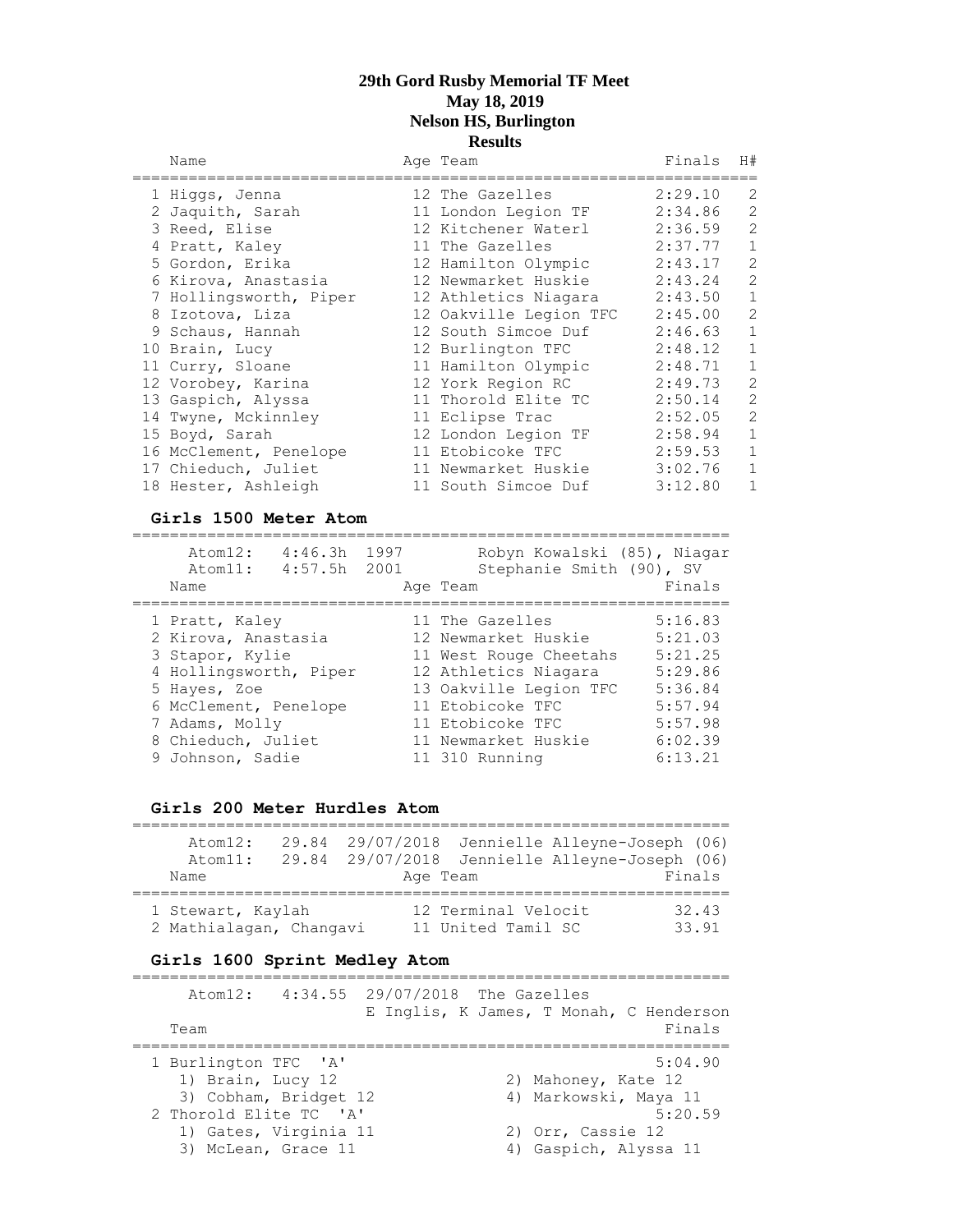#### **Girls High Jump Atom**

| 1.60m<br>Atom12:<br>1979<br>Paula Gilmore (67), Scarborou<br>1.50m 1978<br>Paula Gilmore (67), Scarborou<br>Atom11:<br>Name<br>Age Team                   | Finals |
|-----------------------------------------------------------------------------------------------------------------------------------------------------------|--------|
| 1 Wilson, Reigne<br>11 I Be Fast TC<br>1.00 1.05 1.10 1.15 1.20 1.25 1.30 1.35 1.40                                                                       | 1.35m  |
| $\bigcirc$<br>$\bigcirc$<br>$\circ$<br>XO.<br>$\circ$<br>$\circ$<br>$\bigcirc$<br>XXX<br>12 South Simcoe Duf<br>2 Schaus, Hannah<br>1.00 1.05 1.10<br>XXX | 1.05m  |

#### **Girls Long Jump Atom**

| Name               | Atom12: 5.18m 2015                |  | Nyanna Cooper (03), Flying AN<br>Atom11: 4.85m 23/07/2016 Kristina Vincic (05), Stoney<br>Age Team | Finals |
|--------------------|-----------------------------------|--|----------------------------------------------------------------------------------------------------|--------|
| 1 Kongara, Ankitha | 4.83m  4.84m  4.59m  4.66m  4.49m |  | 12 Shahph Puma SC                                                                                  | 4.84m  |
|                    | 4.20m  4.20m  4.30m  4.14m  4.36m |  | 2 Griffith, Savannah 11 Invictus AC                                                                | 4.36m  |
|                    | 4.00m  4.12m  3.93m  4.03m  4.11m |  | 3 Mathialagan, Changavi 11 United Tamil SC                                                         | 4.12m  |
| 4 Stewart, Kaylah  | 4.08m 3.96m 3.79m 3.99m 4.12m     |  | 12 Terminal Velocit                                                                                | J4.12m |
| 5 Sookram, Summer  | 3.95m 3.93m 4.03m 3.89m 3.93m     |  | 11 The Gazelles                                                                                    | 4.03m  |
| 6 Lumsden, Megan   | 4.00m  4.01m  3.81m  3.94m  3.83m |  | 11 The Gazelles                                                                                    | 4.01m  |
| 7 Wilson, Reigne   | 3.70m 3.75m 3.59m 3.89m FOUL      |  | 11 I Be Fast TC                                                                                    | 3.89m  |

### **....Girls Long Jump Atom**

| 8 Orr, Cassie               |                   |                              | 12 Thorold Elite TC    | 3.69m |
|-----------------------------|-------------------|------------------------------|------------------------|-------|
|                             |                   | 3.69m 3.39m 3.32m FOUL 3.44m |                        |       |
| 9 Amestoy, Ayla             |                   |                              | 11 Burlington TFC      | 3.58m |
|                             | 3.58m 3.08m 3.01m |                              |                        |       |
| 10 Pratt, Kaley             |                   |                              | 11 The Gazelles        | 3.50m |
|                             | 3.50m FOUL 3.41m  |                              |                        |       |
| 11 Parkinson-Mitchell, Mica |                   |                              | 12 Brampton Racers TFC | 3.49m |
|                             | FOUL 3.49m 3.49m  |                              |                        |       |
| 12 McClement, Penelope      |                   |                              | 11 Etobicoke TFC       | 3.24m |
|                             | 3.23m 3.19m 3.24m |                              |                        |       |

### **Girls Triple Jump Atom**

| Atom12:<br>Atom11:<br>Name |                               | 10.88m 29/07/2018 Asia Phillips (06), Flying A<br>9.99m 29/07/2018 Jennielle Alleyne-Joseph (07<br>Age Team | Finals |
|----------------------------|-------------------------------|-------------------------------------------------------------------------------------------------------------|--------|
|                            | 8.36m 8.42m 8.91m 8.77m 8.89m | 1 Mathialagan, Changavi 11 United Tamil SC                                                                  | 8.91m  |
| 2 Sookram, Summer          | 8.39m 8.77m 8.60m 8.77m 8.89m | 11 The Gazelles                                                                                             | 8.89m  |
| 3 Lumsden, Megan           |                               | 11 The Gazelles                                                                                             | 8.44m  |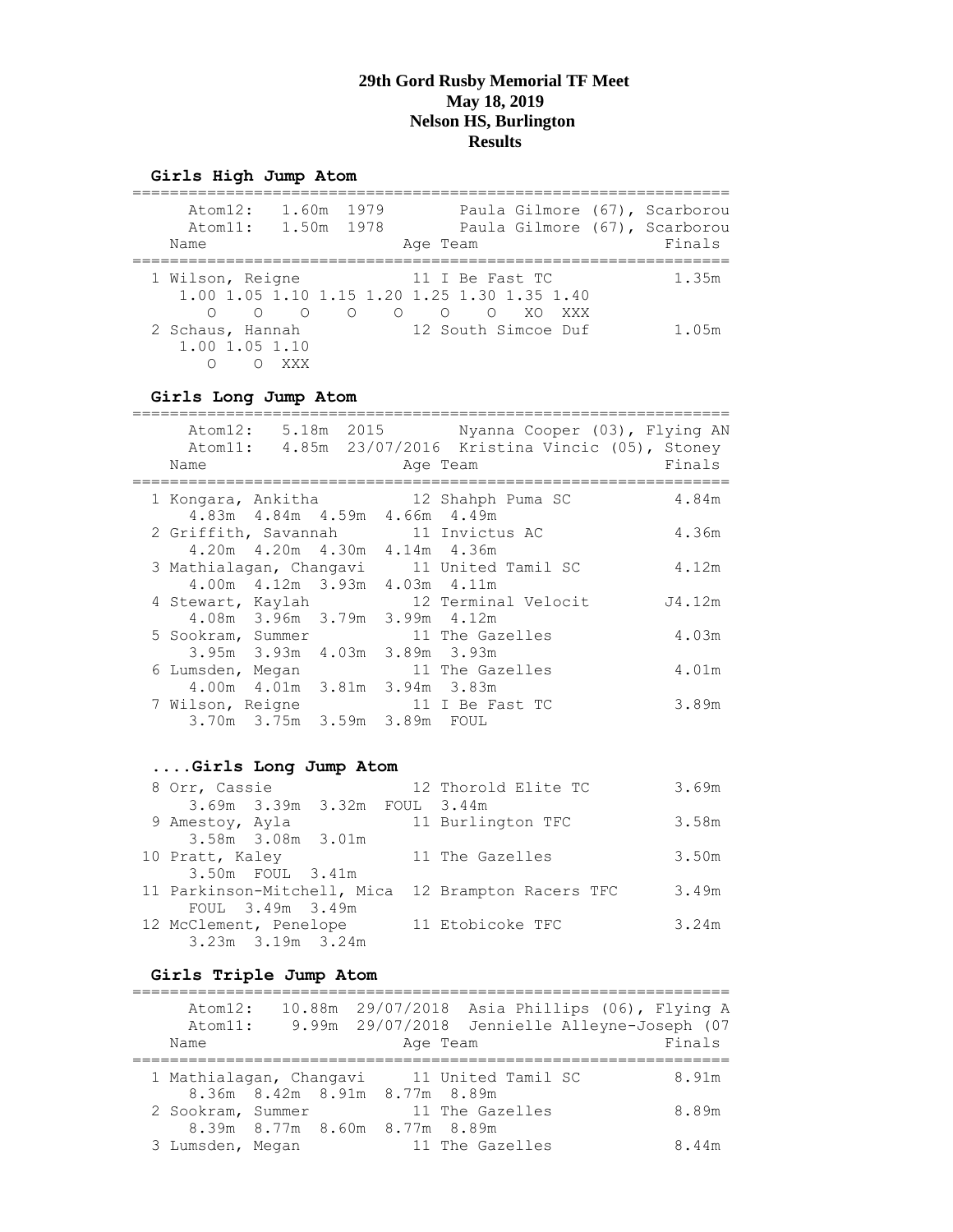7.56m 8.16m 8.17m 8.44m 8.33m 4 Sherwin, Ainsley 10 Etobicoke TFC 6.09m 6.09m FOUL FOUL FOUL FOUL

#### **Girls Shot Put 2.73kg Atom**

================================================================ Atom12: 10.46m 2004 Eulleasha Thompson (92), Bra Atom11: 9.52m 2003 Eulleasha Thompson (92), Bra Name Research Age Team Research Rinals ================================================================ 1 Negri, Emma 11 Excel Athletics 7.80m 7.80m FOUL FOUL FOUL FOUL 6.87m 2 Orr, Cassie 12 Thorold Elite TC 7.11m 6.16m 6.55m 5.62m 6.70m 6.39m 7.11m 3 Loaring, Kyra 12 Burlington TFC 6.59m 6.49m 6.59m 6.45m 6.45m 6.57m FOUL

#### **Girls 100 Meter Senior Top 12 Advance by Time**

| ====================================                                                                                              |  | ============================                                                                                                                          |                                                                    |                                                                         |
|-----------------------------------------------------------------------------------------------------------------------------------|--|-------------------------------------------------------------------------------------------------------------------------------------------------------|--------------------------------------------------------------------|-------------------------------------------------------------------------|
| Senior14: 12.16 2011<br>Name                                                                                                      |  | Jadyn Chevannes-Skeen (97), Bram<br>Senior13: 12.19 2008 Nichelle Prince (95), Bramalea B<br>Age Team                                                 | Prelims<br>---------------                                         | H#                                                                      |
| Preliminaries                                                                                                                     |  |                                                                                                                                                       |                                                                    |                                                                         |
| 1 Kalu, Esther<br>2 Winkle, Chelsea<br>3 Cuffy, Nyla<br>4 Guay, Samantha<br>5 Isaac, Sa-nya<br>6 Garcia, Seanna<br>7 Davis, Dyana |  | 13 Durham Legion At<br>13 Toronto Tornadoes<br>14 Boost Athletics<br>14 Hamilton Olympic<br>14 The Gazelles<br>13 Hamilton Olympic<br>13 The Gazelles | 13.61q<br>13.86q<br>13.86q<br>13.96q<br>13.99q<br>14.14q<br>14.17q | 3<br>$\epsilon$<br>$\sqrt{2}$<br>$1\,$<br>$\sqrt{2}$<br>$\epsilon$<br>3 |
| Girls 100 Meter Senior                                                                                                            |  |                                                                                                                                                       |                                                                    |                                                                         |
| 8 Mitchell, Monique                                                                                                               |  | 14 Rivers Speed Stars                                                                                                                                 | 14.24q                                                             | 4                                                                       |
| 9 Phillips, Asia                                                                                                                  |  | 13 Unaffiliated                                                                                                                                       | 14.42q                                                             | $\mathcal{E}$                                                           |
| 10 Deterville, Malika                                                                                                             |  | 14 Terminal Velocit                                                                                                                                   | 14.44q                                                             | $\epsilon$                                                              |
| 11 Hackett, Kiara                                                                                                                 |  | 13 The Gazelles                                                                                                                                       | 14.56q                                                             | $\mathbb S$                                                             |
| 11 Avila-Pinnock, Bianca                                                                                                          |  | 13 Eclipse Trac                                                                                                                                       | 14.56q                                                             | $\sqrt{6}$                                                              |
| 13 Wolfe, Emma                                                                                                                    |  | 14 London Legion TF                                                                                                                                   | 14.70                                                              | 5                                                                       |
| 14 England-Gray, Ella                                                                                                             |  | 13 Burlington TFC                                                                                                                                     | 14.71                                                              | 4                                                                       |
| 15 Sindrey, Ryann                                                                                                                 |  | 13 Hamilton Olympic                                                                                                                                   | 14.84                                                              | 4                                                                       |
| 16 Noot, Alexa                                                                                                                    |  | 14 Hamilton Olympic                                                                                                                                   | 14.87                                                              | 5                                                                       |
| 17 Neumann, Ava                                                                                                                   |  | 13 Thorold Elite TC                                                                                                                                   | 15.01                                                              | $\sqrt{4}$                                                              |
| 18 Visser Stumbo, Zoe                                                                                                             |  | 14 Monte Cristo                                                                                                                                       | 15.08                                                              | $\sqrt{4}$                                                              |
| 19 Schwartz, Madelyn                                                                                                              |  | 14 Thorold Elite TC                                                                                                                                   | 15.11                                                              | $\mathbb S$                                                             |
| 20 Stanca, Emma                                                                                                                   |  | 13 Oakville Legion TFC                                                                                                                                | 15.16                                                              | $\mathbf 1$                                                             |
| 21 Tong, Annie                                                                                                                    |  | 13 Burlington TFC                                                                                                                                     | 15.22                                                              | $\mathbf 1$                                                             |
| 22 Oni, Sharon                                                                                                                    |  | 14 Rivers Speed Stars                                                                                                                                 | 15.50                                                              | $\mathsf 3$<br>$\mathbbm{1}$                                            |
| 23 Huynh, Amelie                                                                                                                  |  | 13 Oakville Legion TFC<br>13 Thorold Elite TC                                                                                                         | 15.71<br>15.80                                                     | $\overline{c}$                                                          |
| 24 McFadden, Michaela                                                                                                             |  | 14 Invictus AC                                                                                                                                        | 15.93                                                              | $1\,$                                                                   |
| 25 Lupton, Vanessa<br>26 Lomanto, Abby                                                                                            |  | 13 Brantford TFC                                                                                                                                      | 16.20                                                              | $\mathsf 3$                                                             |
| 27 Washington, Julia                                                                                                              |  | 14 Brantford TFC                                                                                                                                      | 16.24                                                              | $\mathbf{2}$                                                            |
| 28 McLeod, Savannah                                                                                                               |  | 13 The Gazelles                                                                                                                                       | 16.45                                                              | $\overline{5}$                                                          |
| 29 Hyman, Kaiva                                                                                                                   |  | 13 Toronto Tornadoes                                                                                                                                  | 16.69                                                              | $\overline{c}$                                                          |
|                                                                                                                                   |  |                                                                                                                                                       |                                                                    |                                                                         |

#### **Girls 100 Meter Senior**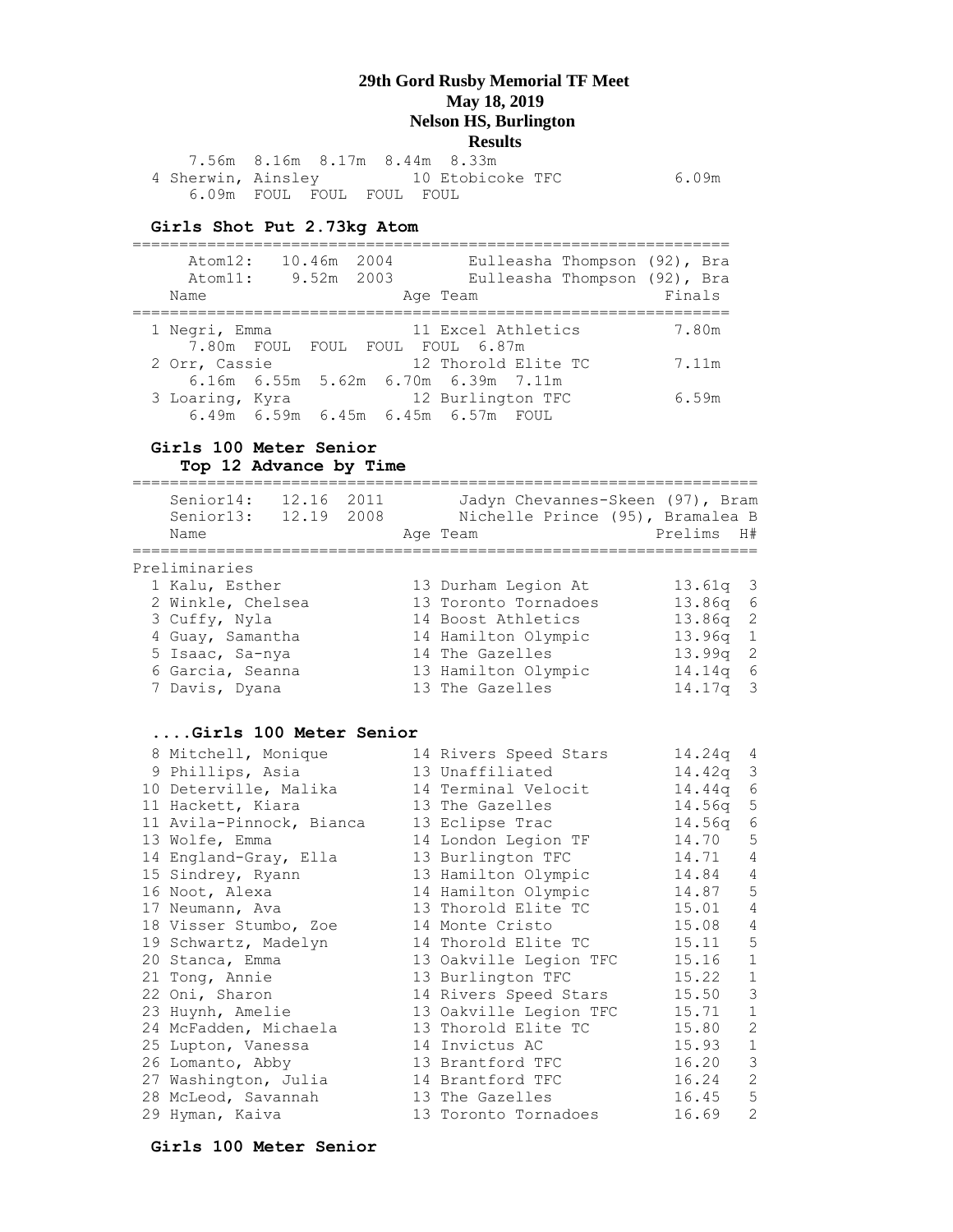|        | Senior14:<br>Senior13: 12.19<br>Name | 12.16 2011 | 2008 | Jadyn Chevannes-Skeen (97), Bram<br>Nichelle Prince (95), Bramalea B<br>Age Team | Finals | H#             |
|--------|--------------------------------------|------------|------|----------------------------------------------------------------------------------|--------|----------------|
| Finals |                                      |            |      |                                                                                  |        |                |
|        | 1 Winkle, Chelsea                    |            |      | 13 Toronto Tornadoes                                                             | 13.36  | 2              |
|        | 2 Kalu, Esther                       |            |      | 13 Durham Legion At                                                              | 13.52  | 2              |
|        | 3 Isaac, Sa-nya                      |            |      | 14 The Gazelles                                                                  | 13.73  | $\overline{2}$ |
|        | 4 Phillips, Asia                     |            |      | 13 Unaffiliated                                                                  | 13.76  | $\mathbf{1}$   |
|        | 5 Cuffy, Nyla                        |            |      | 14 Boost Athletics                                                               | 13.78  | 2              |
|        | 6 Guay, Samantha                     |            |      | 14 Hamilton Olympic                                                              | 14.02  | 2              |
|        | 7 Mitchell, Monique                  |            |      | 14 Rivers Speed Stars                                                            | 14.05  | $\mathbf{1}$   |
|        | 8 Davis, Dyana                       |            |      | 13 The Gazelles                                                                  | 14.05  | $\mathbf{1}$   |
|        | 9 Garcia, Seanna                     |            |      | 13 Hamilton Olympic                                                              | 14.10  | 2              |
|        | 10 Avila-Pinnock, Bianca             |            |      | 13 Eclipse Trac                                                                  | 14.24  | $\mathbf{1}$   |
|        | 11 Hackett, Kiara                    |            |      | 13 The Gazelles                                                                  | 14.38  | $\mathbf{1}$   |
|        | 12 Deterville, Malika                |            |      | 14 Terminal Velocit                                                              | 14.58  | 1              |
|        |                                      |            |      |                                                                                  |        |                |

### **Girls 200 Meter Senior**

| Senior14:<br>Senior13:<br>Name | 24.74 2008<br>25.13 2008 |  | Naomi Kerr (94), Bramalea Bullet<br>Nichelle Prince (95), Bramalea B<br>Age Team | Finals H# |                 |
|--------------------------------|--------------------------|--|----------------------------------------------------------------------------------|-----------|-----------------|
| 1 Webb, Kiara                  |                          |  | 13 Brampton Racers TFC                                                           | 27.17     | 7               |
|                                |                          |  |                                                                                  |           |                 |
| 2 Dawes, Janae                 |                          |  | 13 Durham Legion At                                                              | 27.31     | 7               |
| 3 Winkle, Chelsea              |                          |  | 13 Toronto Tornadoes                                                             | 28.45     | 7               |
| 4 Isaac, Sa-nya                |                          |  | 14 The Gazelles                                                                  | 28.79     | $\mathbf{1}$    |
| 5 Garcia, Seanna               |                          |  | 13 Hamilton Olympic                                                              | 28.80     | $5\overline{2}$ |

### **....Girls 200 Meter Senior**

| 6 Guay, Samantha         | 14 Hamilton Olympic    | 28.84 | 6              |
|--------------------------|------------------------|-------|----------------|
| 7 Kalu, Esther           | 13 Durham Legion At    | 28.99 | 7              |
| 8 Davis, Dyana           | 13 The Gazelles        | 28.99 | 7              |
| 9 Williams, Samatha      | 13 Brampton Racers TFC | 29.14 | 5              |
| 10 Phillips, Cali        | 14 South Simcoe Duf    | 29.18 | $\epsilon$     |
| 11 Mitchell, Monique     | 14 Rivers Speed Stars  | 29.49 | $\mathbf{2}$   |
| 12 Olisa, Adaora         | 14 South Simcoe Duf    | 29.58 | $\epsilon$     |
| 13 Uthayakumar, Kethusha | 14 Shahph Puma SC      | 29.92 | $1\,$          |
| 14 Lahner, Toiné         | 14 Unaffiliated        | 29.94 | 4              |
| 15 Hackett, Kiara        | 13 The Gazelles        | 29.96 | $\epsilon$     |
| 16 Avila-Pinnock, Bianca | 13 Eclipse Trac        | 30.03 | 5              |
| 17 Amorim, Eva           | 14 Monte Cristo        | 30.06 | $\epsilon$     |
| 18 Deterville, Malika    | 14 Terminal Velocit    | 30.43 | $\overline{c}$ |
| 19 England-Gray, Ella    | 13 Burlington TFC      | 30.56 | 4              |
| 20 Schwartz, Madelyn     | 14 Thorold Elite TC    | 30.69 | $\overline{4}$ |
| 21 Visser Stumbo, Zoe    | 14 Monte Cristo        | 30.83 | 4              |
| 22 Burrows, Natalie      | 13 Boardwalk RC        | 30.98 | 5              |
| 23 Wolfe, Emma           | 14 London Legion TF    | 31.19 | $1\,$          |
| 24 Arulrajan, Hasveena   | 13 United Tamil SC     | 31.42 | 5              |
| 25 Jaquith, Maya         | 14 London Legion TF    | 31.53 | $\mathbf{2}$   |
| 26 Ellis, Presley        | 13 Brantford TFC       | 31.54 | $\mathsf 3$    |
| 27 Corsini, Kathleen     | 14 South Simcoe Duf    | 31.64 | $1\,$          |
| 28 Oni, Sharon           | 14 Rivers Speed Stars  | 31.85 | $\mathfrak{Z}$ |
| 29 Housen, Ashna         | 13 Brampton Racers TFC | 31.90 | 5              |
| 30 Schaus, Katie         | 13 South Simcoe Duf    | 32.25 | $\mathbf{1}$   |
| 31 Turcott, Jessie       | 13 Hamilton Olympic    | 32.38 | 3              |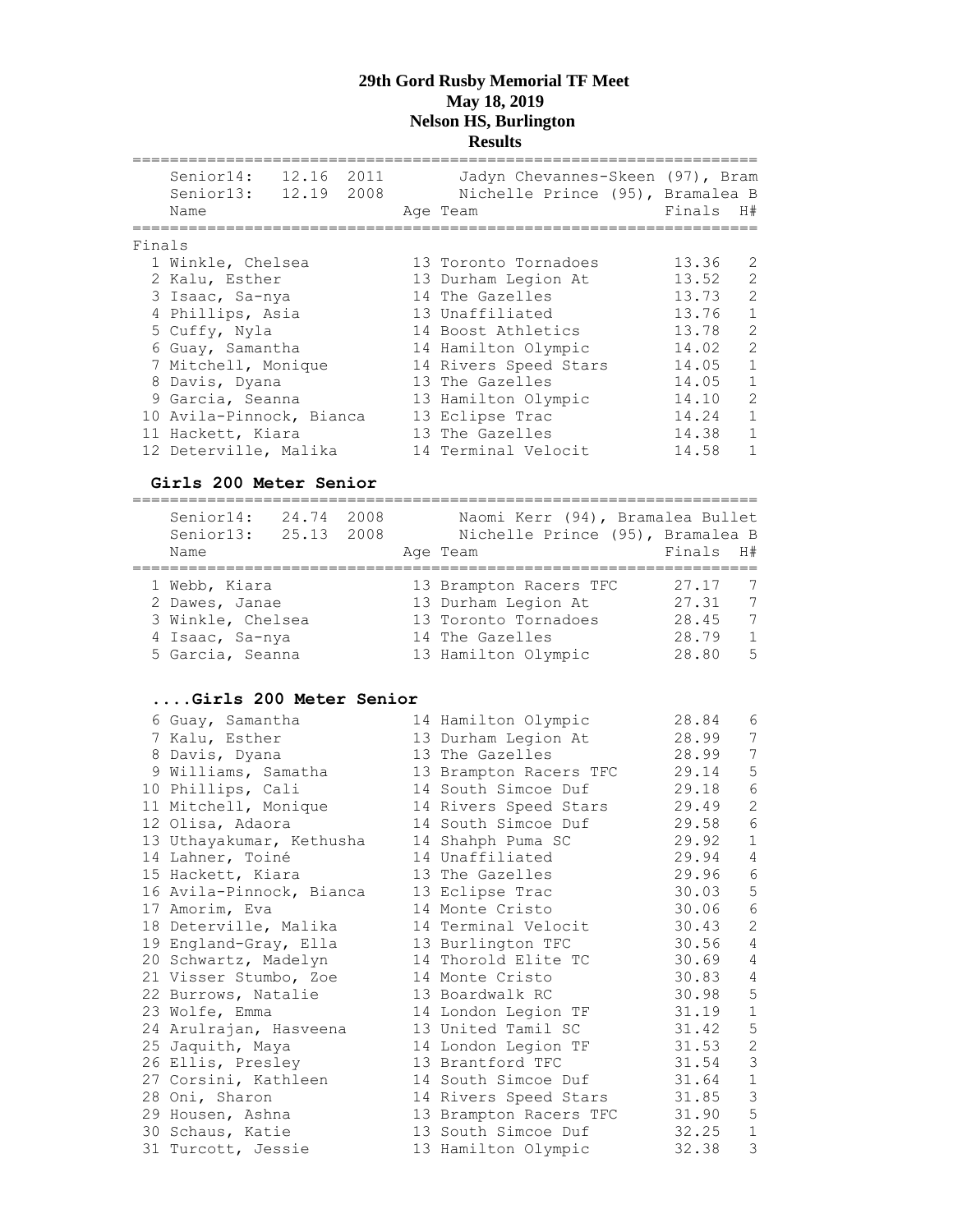| 32 Neumann, Ava      | 13 Thorold Elite TC    | 32.44 | $\overline{4}$ |
|----------------------|------------------------|-------|----------------|
| 33 Lomanto, Abby     | 13 Brantford TFC       | 32.86 | - 2.           |
| 34 Huynh, Amelie     | 13 Oakville Legion TFC | 33.05 | - 3            |
| 35 MacDonald, Julia  | 13 Brantford TFC       | 33.57 | - 3            |
| 36 Kulker, Kaylee    | 13 Kitchener Waterl    | 33.84 | $\overline{2}$ |
| 37 Washington, Julia | 14 Brantford TFC       | 33.85 | - 3            |
| 38 McLeod, Savannah  | 13 The Gazelles        | 35.43 | - 2.           |

### **Girls 400 Meter Senior**

| Senior14:<br>57.27 2012<br>57.8h<br>1998<br>Senior13:<br>Name | Kyra Constantine (98), Mississau<br>Patricia Mayers (85), Oshawa Leg<br>Age Team | Finals  | H#             |
|---------------------------------------------------------------|----------------------------------------------------------------------------------|---------|----------------|
| 1 Webb, Kiara                                                 | 13 Brampton Racers TFC                                                           | 1:00.25 | .5             |
| 2 Phinnemore, Lorelai                                         | 14 London Legion TF                                                              | 1:01.28 | 5              |
| 3 Purnell, Olivia                                             | 14 Hamilton Olympic                                                              | 1:04.15 | 5              |
| 4 Spadzinski, Maddie                                          | 14 310 Running                                                                   | 1:04.94 | 5              |
| 5 Liu, Natalie                                                | 14 York Region RC                                                                | 1:06.00 | 4              |
| 6 Amorim, Eva                                                 | 14 Monte Cristo                                                                  | 1:06.18 | $\overline{2}$ |
| 7 Olisa, Adaora                                               | 14 South Simcoe Duf                                                              | 1:06.59 | $\overline{2}$ |
| 8 Bartlett, Teaghan                                           | 13 South Simcoe Duf                                                              | 1:07.79 | $\overline{4}$ |
| 9 Phillips, Cali                                              | 14 South Simcoe Duf                                                              | 1:07.84 | $\overline{2}$ |
| 10 Karn, Mckenna                                              | 14 South Simcoe Duf                                                              | 1:08.33 | 3              |
| 11 Vogler, Kaylea                                             | 14 Eclipse Trac                                                                  | 1:08.37 | $\overline{4}$ |
| 12 Haan, Isabelle                                             | 14 Brantford TFC                                                                 | 1:08.65 | $\overline{4}$ |
| 13 Corsini, Kathleen                                          | 14 South Simcoe Duf                                                              | 1:09.19 |                |
| 14 Burrows, Natalie                                           | 13 Boardwalk RC                                                                  | 1:10.17 | 4              |

### **....Girls 400 Meter Senior**

| 15 Schaus, Katie          | 13 South Simcoe Duf | 1:10.17 | $\overline{2}$          |
|---------------------------|---------------------|---------|-------------------------|
| 16 Philippon, Sarah       | 13 Unaffiliated     | 1:10.67 | -2                      |
| 17 Sindrey, Ryann         | 13 Hamilton Olympic | 1:11.20 | 1                       |
| 18 Dodds, Amelia          | 14 Monte Cristo     | 1:11.40 | - 5                     |
| 19 Kranenburg, Chloe-Anne | 13 Brantford TFC    | 1:11.46 | 4                       |
| 20 Noot, Alexa            | 14 Hamilton Olympic | 1:12.11 | 1                       |
| 21 Turcott, Jessie        | 13 Hamilton Olympic | 1:12.46 | - 3                     |
| 22 Lahner, Toiné          | 14 Unaffiliated     | 1:13.41 | 5                       |
| 23 Ellis, Presley         | 13 Brantford TFC    | 1:13.64 | 3                       |
| 24 Kulker, Kaylee         | 13 Kitchener Waterl | 1:15.45 | $\overline{\mathbf{3}}$ |
| 25 MacDonald, Julia       | 13 Brantford TFC    | 1:18.45 | -3                      |

### **Girls 800 Meter Senior**

| 2:13.87<br>Senior14:<br>2:15.69<br>Senior13:<br>Name | 2013<br>2010 | Emily Cohen (99), Central Toro<br>Kailee Sawyer (97), Laurel Cre<br>Age Team | Finals  | H#            |
|------------------------------------------------------|--------------|------------------------------------------------------------------------------|---------|---------------|
| 1 Phinnemore, Lorelai                                |              | 14 London Legion TF                                                          | 2:20.25 | 2             |
| 2 Koyanagi, Kaitlyn                                  |              | 13 Mississauga Olym                                                          | 2:25.82 | $\mathcal{L}$ |
| 3 Koopmans, Grace                                    |              | 13 South Simcoe Duf                                                          | 2:29.40 | $\mathcal{L}$ |
| 4 Wright, Amy                                        |              | 13 Newmarket Huskie                                                          | 2:30.40 | $\mathcal{L}$ |
| 5 Heene, Claire                                      |              | 14 London Legion TF                                                          | 2:33.75 | $\mathcal{L}$ |
| 6 Purnell, Olivia                                    |              | 14 Hamilton Olympic                                                          | 2:36.40 | $\mathcal{L}$ |
| 7 Perri, Maya                                        |              | 14 Burlington TFC                                                            | 2:37.69 | $\mathcal{L}$ |
| 8 Freeze, Cailey                                     |              | 13 Durham Dragons A                                                          | 2:38.84 | 1             |
| 9 Liu, Natalie                                       |              | 14 York Region RC                                                            | 2:39.81 | $\mathcal{L}$ |
| 10 Watson, Sarah                                     |              | 14 Burlington TFC                                                            | 2:40.51 | $\mathcal{P}$ |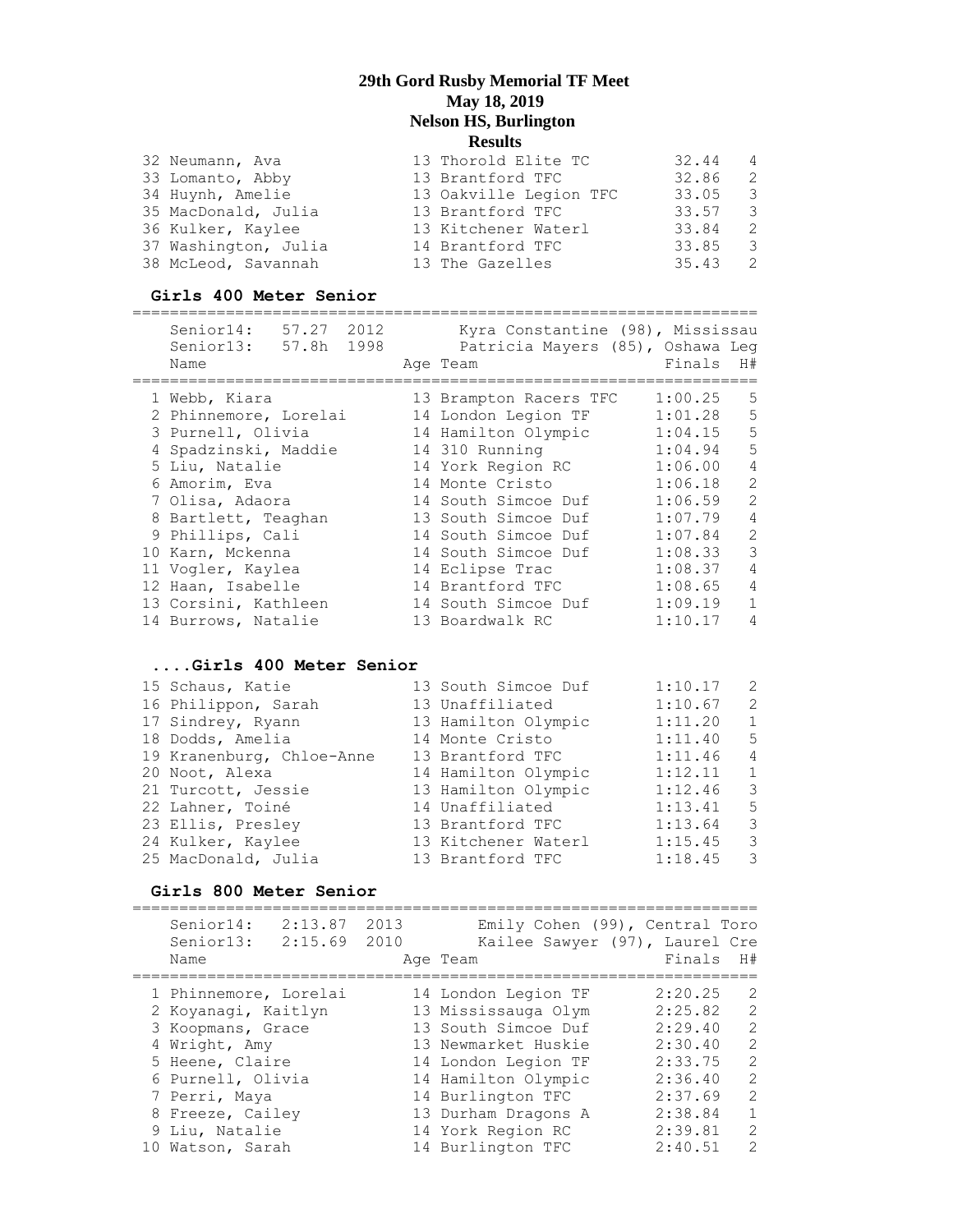| 11 Steyn, Avery     | 14 Newmarket Huskie | 2:41.40 | $\overline{1}$ |
|---------------------|---------------------|---------|----------------|
| 12 Battams, Maisyn  | 14 Newmarket Huskie | 2:42.83 | $\overline{1}$ |
| 13 Olar, Ashley     | 13 Newmarket Huskie | 2:43.23 | 2              |
| 14 Boyd, Katie      | 14 London Legion TF | 2:44.93 | 1              |
| 15 Karn, Mckenna    | 14 South Simcoe Duf | 2:47.21 | $\overline{1}$ |
| 16 Leitch, Stephie  | 14 Burlington TFC   | 2:48.65 | $\overline{1}$ |
| 17 Jones, Eleanor   | 14 Newmarket Huskie | 2:51.27 | 1              |
| 18 Sutton, Bailey   | 14 South Simcoe Duf | 2:57.70 | 1              |
| 19 Bennie, Faith    | 13 Hamilton Olympic | 2:58.59 | 1              |
| 20 Philippon, Sarah | 13 Unaffiliated     | 2:58.92 | $\overline{1}$ |
| 21 White, Claire    | 14 Thorold Elite TC | 3:00.14 | $\overline{1}$ |

### **Girls 1500 Meter Senior**

| Senior14:<br>4:36.53<br>4:40.2h<br>Senior13:<br>Name | 2004<br>1998 | Stephanie Smith (90), York Req<br>Robyn Kowalski (85), Niagara R<br>Age Team | Finals  | H#            |
|------------------------------------------------------|--------------|------------------------------------------------------------------------------|---------|---------------|
|                                                      |              |                                                                              |         |               |
| 1 Koyanaqi, Kaitlyn                                  |              | 13 Mississauga Olym                                                          | 5:00.36 | $\mathcal{P}$ |
| 2 Ellis, Katelyn                                     |              | 14 Hamilton Olympic                                                          | 5:08.40 |               |
| 3 Heene, Claire                                      |              | 14 London Legion TF                                                          | 5:10.06 | 2             |
| 4 Treacy, Veselja                                    |              | 13 Etobicoke TFC                                                             | 5:15.41 | 1             |
| 5 Koopmans, Grace                                    |              | 13 South Simcoe Duf                                                          | 5:18.46 | 2             |
| 6 Freeze, Cailey                                     |              | 13 Durham Dragons A                                                          | 5:22.64 |               |
| 7 Watson, Sarah                                      |              | 14 Burlington TFC                                                            | 5:25.68 | $\mathcal{L}$ |
| 8 Olar, Ashley                                       |              | 13 Newmarket Huskie                                                          | 5:25.74 | $\mathcal{P}$ |

#### **....Girls 1500 Meter Senior**

| 9 Wright, Amy      | 13 Newmarket Huskie    | 5:27.08 | - 2            |
|--------------------|------------------------|---------|----------------|
| 10 Battams, Maisyn | 14 Newmarket Huskie    | 5:27.49 | -2             |
| 11 Steyn, Avery    | 14 Newmarket Huskie    | 5:27.58 | $\overline{1}$ |
| 12 Boyd, Katie     | 14 London Legion TF    | 5:28.02 | - 2            |
| 13 Perri, Maya     | 14 Burlington TFC      | 5:31.85 | $\overline{1}$ |
| 14 Stapor, Skye    | 14 West Rouge Cheetahs | 5:33.59 | $\overline{1}$ |
| 15 Jones, Eleanor  | 14 Newmarket Huskie    | 5:54.27 | $\overline{1}$ |
| 16 White, Claire   | 14 Thorold Elite TC    | 5:57.56 | $\overline{1}$ |

### **Girls 200 Meter Hurdles Senior**

| Senior14:            | 28.51      | 2010 | Miriam Abdul Rashid (97), Dur |        |
|----------------------|------------|------|-------------------------------|--------|
| Senior13:            | 28.51 2010 |      | Miriam Abdul Rashid (97), Dur |        |
| Name                 |            |      | Age Team                      | Finals |
|                      |            |      |                               |        |
| 1 Dawes, Janae       |            |      | 13 Durham Legion At           | 30.53  |
| 2 Spadzinski, Maddie |            |      | 14 310 Running                | 31.06  |
| 3 Williams, Samatha  |            |      | 13 Brampton Racers TFC        | 31.12  |
| 4 Sookram, Daylah    |            |      | 13 The Gazelles               | 36.97  |
| 5 Lupton, Vanessa    |            |      | 14 Invictus AC                | 38.03  |

### **Girls 1600 Sprint Medley Senior**

| Senior14:<br>Team      | 4:18.33 2012             | Hamilton Olympic<br>Finals |
|------------------------|--------------------------|----------------------------|
|                        |                          |                            |
|                        |                          |                            |
| 1 Burlington TFC 'A'   |                          | 5:03.61                    |
| 1) Perri, Maya 14      |                          | 2) Tong, Annie 13          |
|                        | 3) England-Gray, Ella 13 | 4) Watson, Sarah 14        |
| 2 Thorold Elite TC 'A' |                          | 5:30.40                    |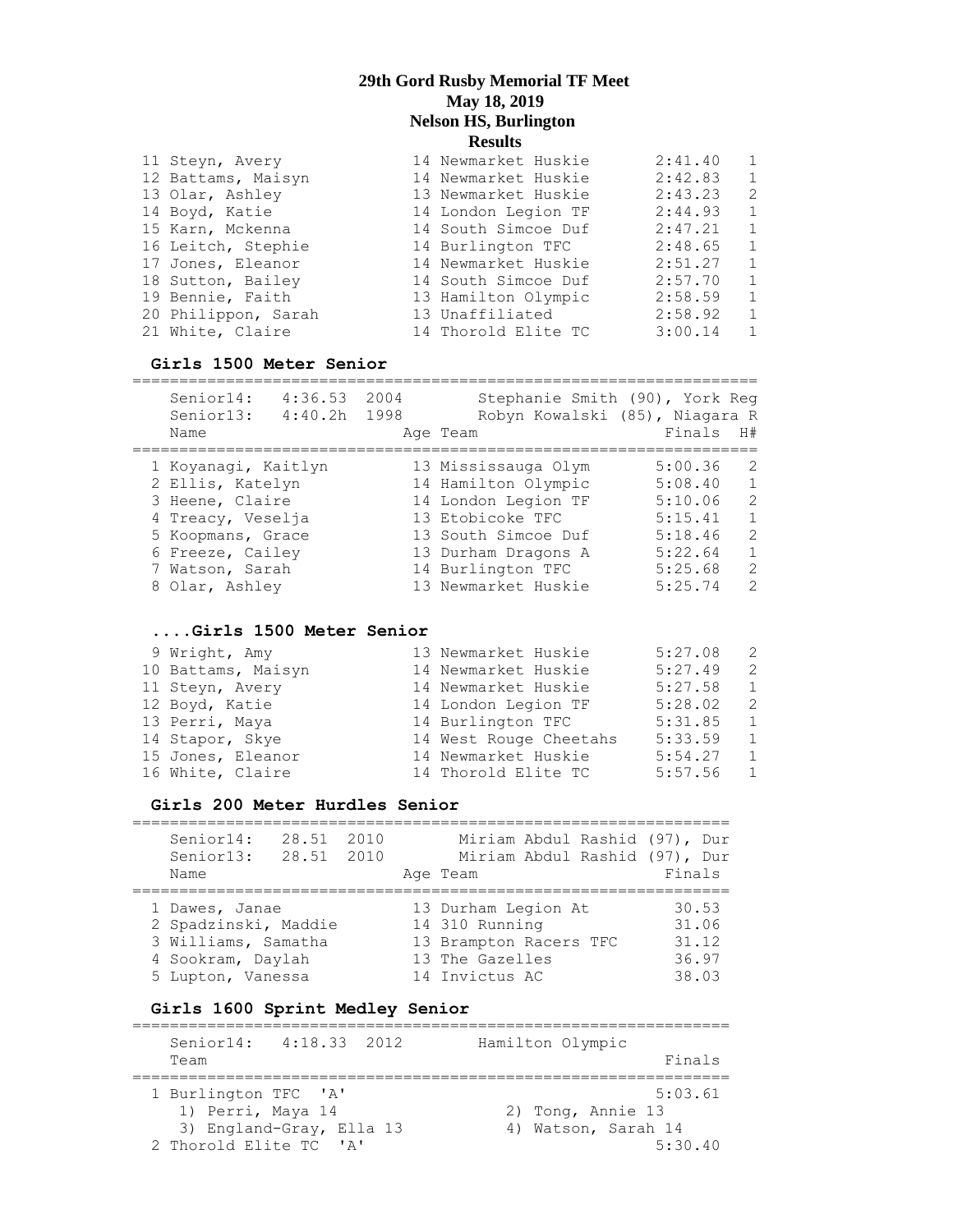| 1) McFadden, Michaela 13 |  | 2) Neumann, Ava 13  |
|--------------------------|--|---------------------|
| 3) Schwartz, Madelyn 14  |  | 4) White, Claire 14 |

## **Girls High Jump Senior**

| Senior14: 1.75m 2011<br>Senior13: 1.60m 2005<br>Name                                                                                    | Shyla Cardy (97), Niagara Reg<br>Taylor Neely (92), Bramalea B<br>Age Team | Finals |
|-----------------------------------------------------------------------------------------------------------------------------------------|----------------------------------------------------------------------------|--------|
| 1 Aho, Ceilidh<br>1.15 1.20 1.25 1.30 1.35 1.40 1.45<br>P P P O O                                                                       | 14 York Region RC<br>O XXX                                                 | 1.40m  |
| 2 Neumann, Ava 13 Thorold Elite TC<br>1.15 1.20 1.25 1.30 1.35 1.40<br>O O O XXX<br>$\overline{O}$<br>$\bigcap$                         |                                                                            | 1.35m  |
| 3 Krishaqopalan, Elakkiyah 13 United Tamil SC<br>1.15 1.20 1.25 1.30 1.35 1.40<br>XO.<br>$\circ$<br>$\begin{matrix} 0 & 0 \end{matrix}$ | XO XXX                                                                     | J1.35m |
| 4 Arulrajan, Hasveena 13 United Tamil SC<br>1.15 1.20 1.25 1.30 1.35<br>O O XXX<br>$\overline{O}$<br>∩                                  |                                                                            | 1.30m  |
| 5 Uthayakumar, Kethusha 14 Shahph Puma SC<br>1.15 1.20 1.25 1.30<br>$\bigcirc$<br>$\circ$<br>XO XXX                                     |                                                                            | 1.25m  |

# **Girls Long Jump Senior**

|                                       |                                   |  | Senior14: 5.42m 2012 Rachel Springer (98), Centro                  |        |
|---------------------------------------|-----------------------------------|--|--------------------------------------------------------------------|--------|
|                                       |                                   |  | Senior13: 5.11m 2011 Ebhani Blackwood (11), Flying                 |        |
| Name                                  | Age Team                          |  |                                                                    | Finals |
|                                       |                                   |  | 1 Phillips, Asia (13 Unaffiliated 4.81m)                           |        |
|                                       | 4.30m  4.81m  4.68m  4.13m  4.31m |  |                                                                    |        |
|                                       |                                   |  | 2 Vamos, Brianna 14 Brantford TFC                                  | 4.66m  |
|                                       | 4.66m  4.65m  4.47m  4.22m  4.46m |  |                                                                    |        |
|                                       |                                   |  | 3 Wolfe, Emma 14 London Legion TF 4.24m                            |        |
|                                       | 2.16m 3.61m FOUL 4.09m 4.24m      |  |                                                                    |        |
|                                       |                                   |  | 4 Hackett, Kiara 13 The Gazelles<br>3.81m 3.58m 3.80m 3.79m 3.98m  | 3.98m  |
|                                       |                                   |  |                                                                    |        |
|                                       |                                   |  | 5 Kranenburg, Chloe-Anne 13 Brantford TFC                          | 3.95m  |
|                                       | 3.59m 3.78m 3.82m 3.49m 3.95m     |  |                                                                    |        |
|                                       |                                   |  | 6 Noot, Alexa 14 Hamilton Olympic<br>3.70m 3.74m 3.91m 3.75m 3.81m | 3.91m  |
|                                       |                                   |  |                                                                    |        |
|                                       |                                   |  | 7 Schwartz, Madelyn 14 Thorold Elite TC                            | 3.84m  |
|                                       |                                   |  | 3.83m 3.84m 3.66m 3.83m 3.74m                                      |        |
|                                       |                                   |  | 8 Sookram, Daylah 13 The Gazelles                                  | 3.81m  |
|                                       | 3.81m 3.66m FOUL 3.33m 3.46m      |  |                                                                    |        |
| 9 Tong, Annie                         |                                   |  | 13 Burlington TFC                                                  | 3.60m  |
|                                       | 2.55m 3.60m 3.40m                 |  |                                                                    |        |
| 10 Sindrey, Ryann                     |                                   |  | 13 Hamilton Olympic                                                | 3.58m  |
|                                       | 3.58m 3.56m FOUL                  |  |                                                                    |        |
| 11 Housen, Ashna<br>3.58m 3.45m 3.30m |                                   |  | 13 Brampton Racers TFC                                             | J3.58m |
|                                       |                                   |  |                                                                    |        |
| 12 Haan, Isabelle                     |                                   |  | 14 Brantford TFC                                                   | 3.54m  |
|                                       | 2.92m 3.20m 3.54m                 |  |                                                                    |        |
| 13 McLeod, Savannah                   |                                   |  | 13 The Gazelles                                                    | 3.29m  |
|                                       | 3.29m 3.07m 2.52m                 |  |                                                                    |        |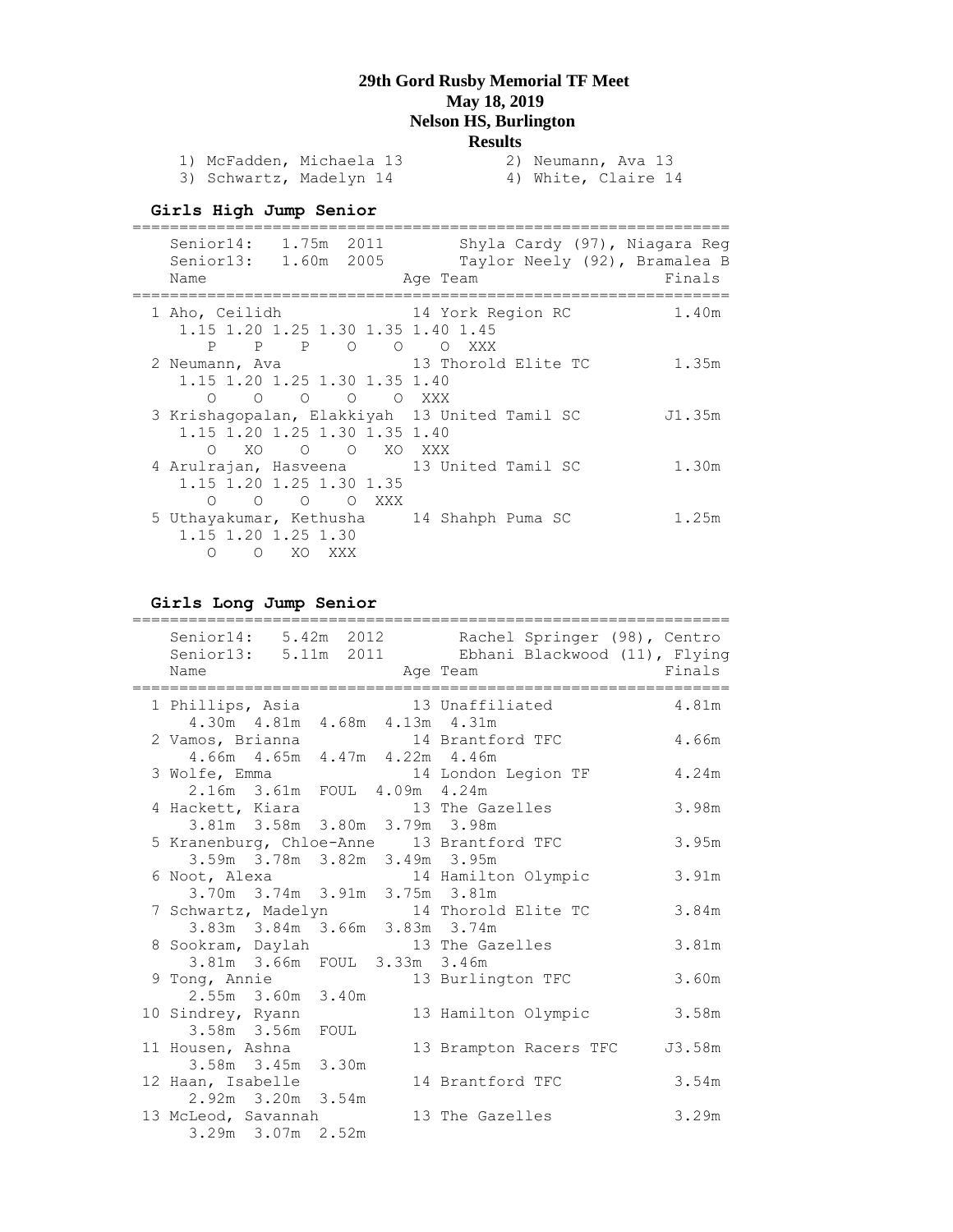#### **Girls Triple Jump Senior**

| Senior14: 11.10m 2010 Angela Mercurio (96), Suprem<br>Senior13: 10.97m 2009<br>Name<br>Age Team | Angela Mercurio (96), Laurel | Finals |
|-------------------------------------------------------------------------------------------------|------------------------------|--------|
| 1 Phillips, Asia 13 Unaffiliated<br>10.63m  10.65m  10.40m  10.21m  10.13m                      |                              | 10.65m |
| 2 Vamos, Brianna 14 Brantford TFC<br>9.15m 9.68m 9.49m 9.67m 9.72m                              |                              | 9.72m  |
| 3 Ganeshamurthi, Sajini 14 United Tamil SC<br>9.68m FOUL 9.20m FOUL FOUL                        |                              | 9.68m  |
| 4 Uthayakumar, Kethusha 14 Shahph Puma SC<br>9.60m 9.44m 9.65m 9.66m FOUL                       |                              | 9.66m  |
| 5 Arulrajan, Hasveena 13 United Tamil SC<br>9.64m 9.51m 9.37m 8.78m 9.55m                       |                              | 9.64m  |
| 6 Krishaqopalan, Elakkiyah 13 United Tamil SC<br>FOUL FOUL 9.37m FOUL 9.43m                     |                              | 9.43m  |
| 7 Haan, Isabelle 14 Brantford TFC<br>9.02m 9.04m 9.17m 8.85m 9.21m                              |                              | 9.21m  |
| 8 Kranenburg, Chloe-Anne 13 Brantford TFC<br>8.50m 8.78m 8.57m FOUL 8.13m                       |                              | 8.78m  |

#### **....Girls Triple Jump Senior**

| 9 Sookram, Daylah |                   |  |  | 13 The Gazelles | 8.19m |
|-------------------|-------------------|--|--|-----------------|-------|
|                   | 7.62m 7.55m 8.19m |  |  |                 |       |

#### **Girls Shot Put 3.00kg Senior**

| Senior14:<br>Senior13:<br>Name | 12.08m 2004<br>11.82m 1998 | Vanessa Salerno (90), Centro<br>Natasha Barrington (98), Bra<br>Age Team             | Finals |
|--------------------------------|----------------------------|--------------------------------------------------------------------------------------|--------|
| 1 Jaquith, Maya                |                            | 14 London Legion TF<br>9.37m 9.67m 8.61m 9.00m 8.51m 8.63m                           | 9.67m  |
|                                |                            | 2 Ganeshamurthi, Sajini 14 United Tamil SC<br>8.68m 9.13m 9.02m 8.57m 8.45m 8.69m    | 9.13m  |
|                                |                            | 3 Krishagopalan, Elakkiyah 13 United Tamil SC<br>8.25m 8.31m 8.31m 8.05m 9.01m 8.76m | 9.01m  |
| 4 Hyman, Kaiva                 |                            | 13 Toronto Tornadoes<br>7.74m 7.58m 8.28m 7.64m 7.84m 7.76m                          | 8.28m  |
| 5 Bennie, Faith                |                            | 13 Hamilton Olympic<br>6.75m 6.12m 6.10m 6.14m 6.76m 7.19m                           | 7.19m  |
|                                |                            | 6 Johnson, Sydney 13 Invictus AC<br>5.93m 5.72m 5.29m FOUL 4.96m 5.34m               | 5.93m  |

#### **Girls Javelin Throw 500g Senior**

| Senior14:<br>Senior13:<br>Name | 31.94m 2016<br>33.27m 2015 | Ashley Robitaille (02), Timm<br>Sara Eniko (02), Flying Ange<br>Age Team                       | Finals |
|--------------------------------|----------------------------|------------------------------------------------------------------------------------------------|--------|
| 1 Guay, Samantha               |                            | 14 Hamilton Olympic                                                                            | 24.55m |
| 2 Ganeshamurthi, Sajini        |                            | 23.03m 20.49m 22.81m 24.55m 21.19m<br>14 United Tamil SC<br>23.07m 21.47m 21.03m 19.74m 18.77m | 23.07m |
| 3 Jaquith, Maya                |                            | 14 London Legion TF<br>22.45m FOUL 17.10m 17.83m 20.45m                                        | 22.45m |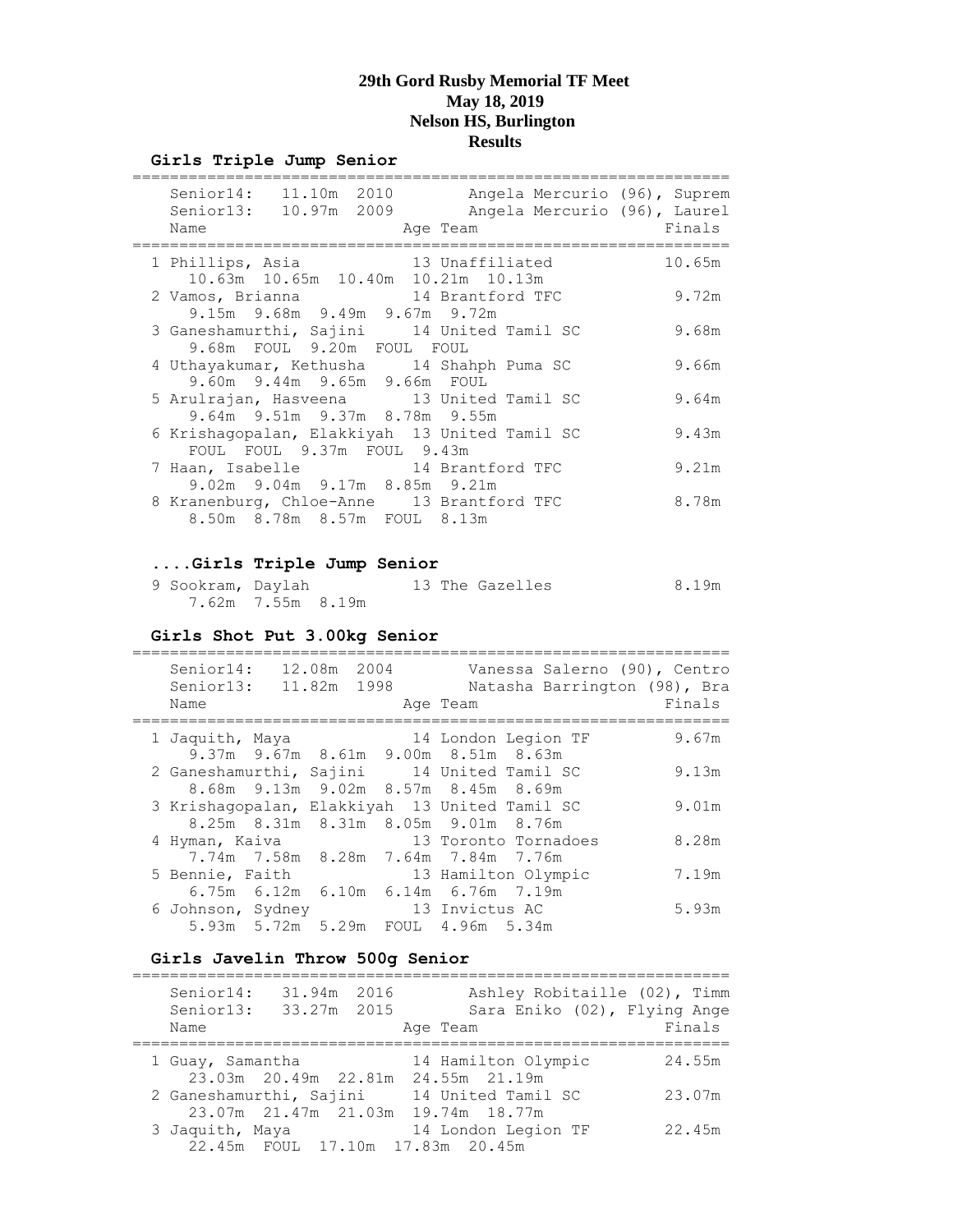| 4 Cuffy, Nyla     | 14 Boost Athletics                   | 18.78m |
|-------------------|--------------------------------------|--------|
|                   | 15.73m 16.50m 18.78m FOUL 15.27m     |        |
| 5 Turcott, Jessie | 13 Hamilton Olympic                  | 16.90m |
|                   | 10.17m 15.75m FOUL 16.90m FOUL       |        |
| 6 Johnson, Sydney | 13 Invictus AC                       | 12.75m |
|                   | 12.71m  12.72m  12.75m  12.70m  FOUL |        |
| 7 Hyman, Kaiva    | 13 Toronto Tornadoes                 | 12.15m |
|                   | 11.14m 9.55m 11.42m 11.51m 12.15m    |        |
| 8 Brown, Shiann   | 13 Rivers Speed Stars                | 11.26m |
|                   | 8.16m FOUL 9.20m 11.26m 9.57m        |        |

### **Boys 100 Meter Peewee**

| Peewee6:<br>Peewee5:                                              | 17.39 2009<br>18.39 | 2013 |                                                              |  | Justin Joseph (03), Mississau<br>Justin Knight (08), Brampton |
|-------------------------------------------------------------------|---------------------|------|--------------------------------------------------------------|--|---------------------------------------------------------------|
| Name                                                              |                     |      | Age Team                                                     |  | Finals                                                        |
| 1 Jeyanathan, Nathan<br>2 Walker-King, Massai<br>3 John, Kingsley |                     |      | 6 United Tamil SC<br>6 Brampton Racers TFC<br>6 The Gazelles |  | 19.32<br>20.89<br>21.19                                       |

#### **....Boys 100 Meter Peewee**

|  |  |  | 4 Knights, Israel-Reign | 4 The Gazelles | 30.49 |
|--|--|--|-------------------------|----------------|-------|
|--|--|--|-------------------------|----------------|-------|

### **Boys Long Jump Peewee**

| Peewee6:<br>Peewee5:<br>Name | 3.35m                         | 2003<br>2.72m 2012 |              | Tristan Pompey, Bramalea Bull<br>Jelani Ellison (07), Bramalea<br>Age Team | Finals |
|------------------------------|-------------------------------|--------------------|--------------|----------------------------------------------------------------------------|--------|
| 1 Jeyanathan, Nathan         | 2.20m 2.28m 2.47m 2.45m 2.60m |                    |              | 6 United Tamil SC                                                          | 2.60m  |
| 2 Walker-King, Massai        |                               |                    |              | 6 Brampton Racers TFC                                                      | 2.43m  |
| $2.19m$ $2.43m$ $2.36m$      |                               |                    | $FOUL$ 2.41m |                                                                            |        |
| 3 John, Kingsley             |                               |                    |              | 6 The Gazelles                                                             | 1.78m  |
|                              | 1.49m 1.42m 1.68m 1.76m 1.78m |                    |              |                                                                            |        |
| 4 Knights, Israel-Reign      |                               |                    |              | 4 The Gazelles                                                             | 0.88m  |
|                              | 0.56m 0.82m 0.88m 0.82m 0.83m |                    |              |                                                                            |        |

# **Boys 100 Meter Mite**

# **Top 6 Advance by Time**

| Mite8:                   | 14.82 2015 | Jelani Ellison (07), Bramalea Bu<br>Mite7: 15.88 20/05/2017 Athavan Vengadaramanan (10), Mis |                         |
|--------------------------|------------|----------------------------------------------------------------------------------------------|-------------------------|
| Name                     |            | Age Team                                                                                     | Prelims<br>H#           |
|                          |            |                                                                                              |                         |
| Preliminaries            |            |                                                                                              |                         |
| 1 Francis, Nathan        |            | 7 Brampton Racers TFC                                                                        | $16.79q$ 1              |
| 2 Ivankovic, Emil        |            | 8 Burlington TFC                                                                             | $16.86q$ 1              |
| 3 Miller, Koji           |            | 8 Eclipse Trac                                                                               | $17.03q$ 1              |
| 4 Birch, Isaiah          |            | 8 Brampton Racers TFC                                                                        | -2<br>17.58a            |
| 5 Vimaleswaran, Vithusan |            | 8 United Tamil SC                                                                            | 17.88g<br>1             |
| 6 Buchanan, Chase        |            | 8 The Gazelles                                                                               | -2<br>18.23a            |
| 7 Mack, Dailen           |            | 7 The Gazelles                                                                               | 2<br>19.13              |
| 8 Jaber, Ramiz           |            | 7 Burlington TFC                                                                             | 1<br>20.55              |
| 9 Lukac, Vuk             |            | 7 Burlington TFC                                                                             | -2<br>20.96             |
| 10 Hyman, Elijah         |            | 7 Toronto Tornadoes                                                                          | $\overline{1}$<br>21.00 |
| 11 Parkes, Ryan          |            | 7 Burlington TFC                                                                             | $\mathcal{L}$<br>21.91  |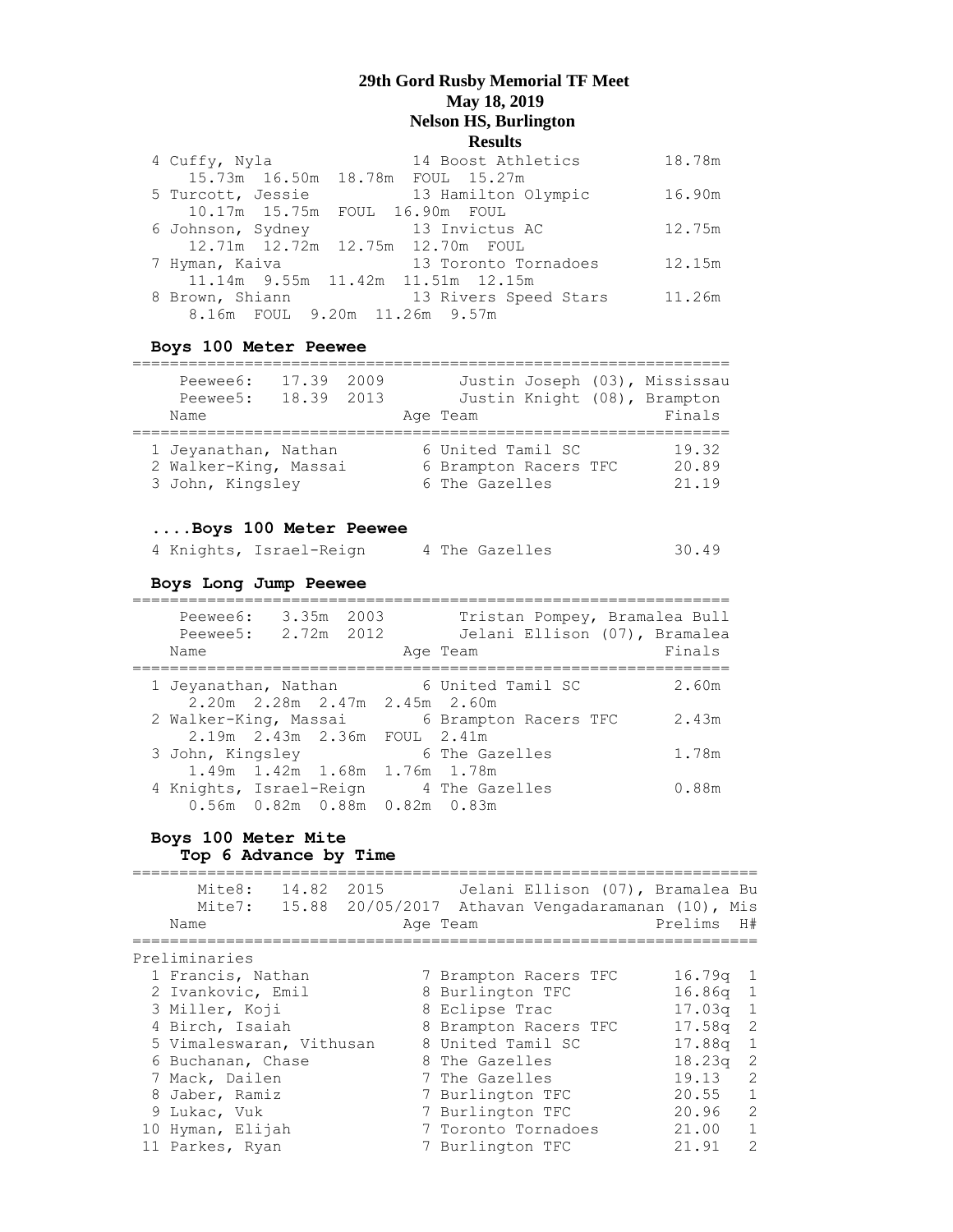# **Boys 100 Meter Mite**

|        | Mite8:<br>14.82<br>Mite7:<br>Name                                                                                            | 2015<br>15.88 20/05/2017 | Athavan Vengadaramanan (10),<br>Age Team                                                                                    | Jelani Ellison (07), Bramalea<br>Finals            |
|--------|------------------------------------------------------------------------------------------------------------------------------|--------------------------|-----------------------------------------------------------------------------------------------------------------------------|----------------------------------------------------|
| Finals | 1 Ivankovic, Emil<br>2 Francis, Nathan<br>3 Birch, Isaiah<br>4 Miller, Koji<br>5 Vimaleswaran, Vithusan<br>6 Buchanan, Chase |                          | 8 Burlington TFC<br>7 Brampton Racers TFC<br>8 Brampton Racers TFC<br>8 Eclipse Trac<br>8 United Tamil SC<br>8 The Gazelles | 17.04<br>17.27<br>17.38<br>18.00<br>18.52<br>18.54 |

## **Boys 200 Meter Mite**

| Mite8:<br>30.35 2009<br>Mite7: 33.47 2008<br>Name | Brock Timmerman (01), Brantford<br>Brock Timmerman (01), Brantford<br>Age Team | Finals | H#             |
|---------------------------------------------------|--------------------------------------------------------------------------------|--------|----------------|
| 1 Francis, Nathan                                 | 7 Brampton Racers TFC                                                          | 36.49  | 2              |
| 2 Ivankovic, Emil                                 | 8 Burlington TFC                                                               | 37.08  | 1              |
| 3 Chehal, Kabir                                   | 8 Shahph Puma SC                                                               | 37.60  | $\overline{1}$ |
| 4 Vimaleswaran, Vithusan                          | 8 United Tamil SC                                                              | 38.29  | 2              |
| 5 Miller, Koji                                    | 8 Eclipse Trac                                                                 | 40.09  | 1              |
| 6 Mack, Dailen                                    | 7 The Gazelles                                                                 | 41.17  | $\mathbf{1}$   |
| 7 Jaber, Ramiz                                    | 7 Burlington TFC                                                               | 41.89  | 2              |
| 8 Sookram, Caleb                                  | 8 The Gazelles                                                                 | 41.89  | 2              |
| 9 Ramesh, Devesh                                  | 7 Shahph Puma SC                                                               | 43.08  | $\mathbf{1}$   |
| 10 Jeyanathan, Nathan                             | 6 United Tamil SC                                                              | 45.69  | 2              |
| 11 Lukac, Vuk                                     | 7 Burlington TFC                                                               | 48.02  | 2              |

## **Boys 400 Meter Mite**

| Mite8:<br>Mite7:<br>Name                                  | 1:08.38<br>1:08.38 2009 | 2009 | Brock Timmerman (01), Brant<br>Brock Timmerman (01), Brant<br>Age Team | Finals                        |
|-----------------------------------------------------------|-------------------------|------|------------------------------------------------------------------------|-------------------------------|
| 1 Chehal, Kabir<br>2 Sriranjan, Komalan<br>3 Parkes, Ryan |                         |      | 8 Shahph Puma SC<br>7 United Tamil SC<br>7 Burlington TFC              | 1:25.04<br>1:41.08<br>1:41.71 |

#### **Boys Long Jump Mite**

| Mite8:<br>4.35m 2006<br>Mite7: 3.96m 2008<br>Name            | Nyal Hiqqins (98), Oshawa Leq<br>Brock Timmerman (01), Brantfo<br>Age Team | Finals |
|--------------------------------------------------------------|----------------------------------------------------------------------------|--------|
| 1 Chehal, Kabir<br>FOUL 3.08m 3.20m 3.20m 3.22m              | 8 Shahph Puma SC                                                           | 3.22m  |
| 2 Miller, Koji                                               | 8 Eclipse Trac                                                             | 3.07m  |
| $2.04m$ $2.83m$ $2.96m$ $3.04m$ $3.07m$<br>3 Buchanan, Chase | 8 The Gazelles                                                             | 3.06m  |
| 2.87m 2.90m 2.65m 2.99m 3.06m<br>4 Birch, Isaiah             | 8 Brampton Racers TFC                                                      | 3.03m  |
| 2.76m 3.03m 2.98m 2.98m 3.00m<br>5 Francis, Nathan           | 7 Brampton Racers TFC                                                      | 2.80m  |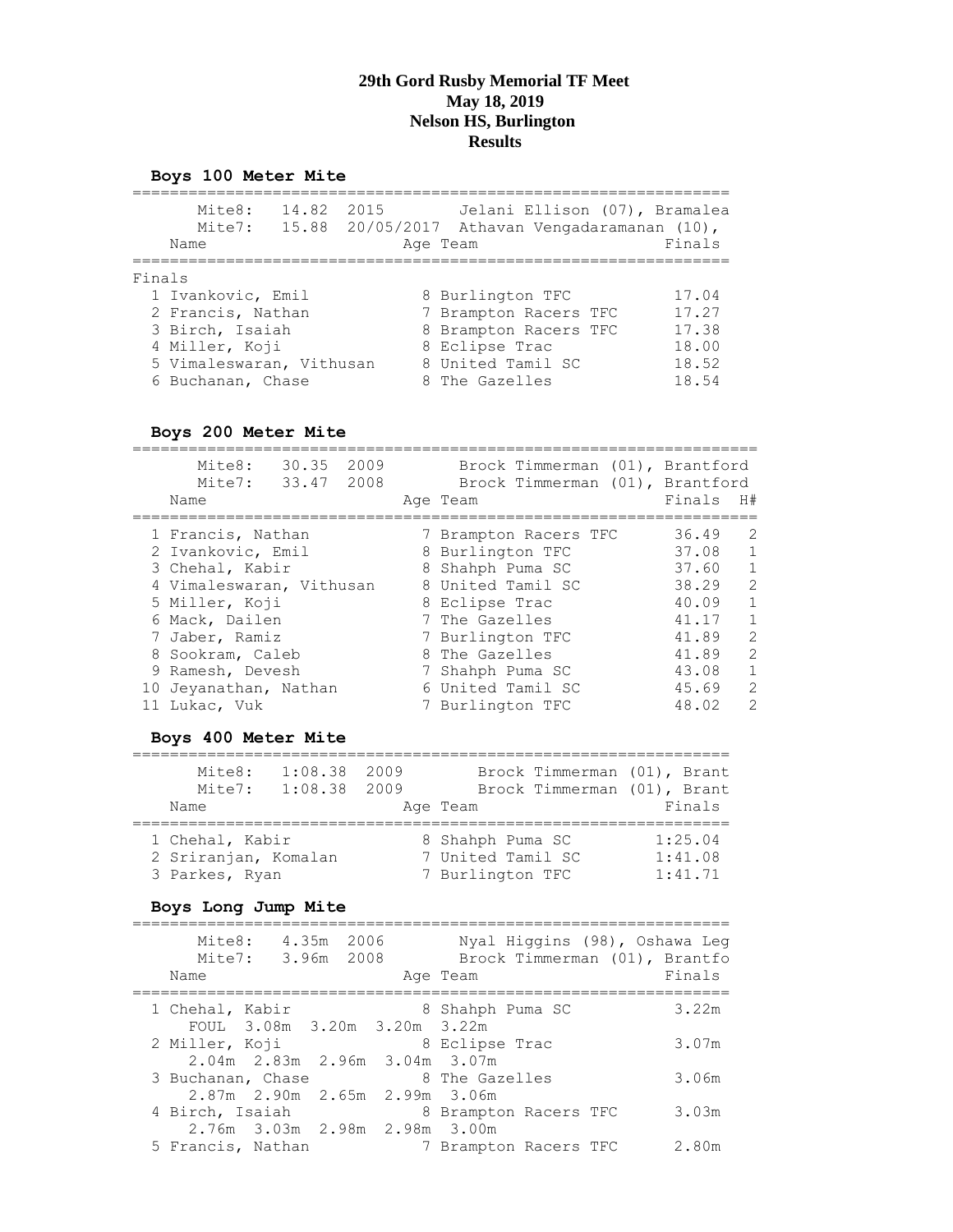|                  | 2.40m 2.70m 2.80m 2.33m 2.45m |  |                |                                            |       |
|------------------|-------------------------------|--|----------------|--------------------------------------------|-------|
| 6 Ramesh, Devesh |                               |  |                | 7 Shahph Puma SC                           | 2.74m |
|                  | 2.59m 2.74m 2.52m 2.60m FOUL  |  |                |                                            |       |
| 7 Sookram, Caleb |                               |  | 8 The Gazelles |                                            | 2.73m |
|                  | 2.58m 2.73m 2.57m 2.70m 2.62m |  |                |                                            |       |
|                  |                               |  |                | 8 Vimaleswaran, Vithusan 8 United Tamil SC | 2.53m |
|                  | $2.18m$ $2.42m$ $2.53m$       |  |                |                                            |       |
|                  |                               |  |                | 9 Sriranjan, Komalan 7 United Tamil SC     | 2.38m |
|                  | 1.94m FOUL 2.38m 2.33m 2.20m  |  |                |                                            |       |
| 10 Mack, Dailen  |                               |  | 7 The Gazelles |                                            | 2.37m |
|                  | $2.15m$ $2.11m$ $2.37m$       |  |                |                                            |       |
| 11 Hyman, Elijah |                               |  |                | 7 Toronto Tornadoes                        | 2.13m |
|                  | $2.11m$ $2.05m$ $2.13m$       |  |                |                                            |       |

**Boys Shot Put 1.50kg Mite**

| Mite8:<br>Name       | Mite7: 6.63m 2009 | 8.04m 2009 | Age Team                            |                   | Kendall Hippolyte (01), Brant<br>David Thomas (02), Variety Vi<br>Finals |
|----------------------|-------------------|------------|-------------------------------------|-------------------|--------------------------------------------------------------------------|
| 1 Sookram, Caleb     |                   |            | 8 The Gazelles                      |                   | 4.16m                                                                    |
|                      |                   |            | 3.76m 3.58m 4.15m 4.16m 4.07m 3.84m |                   |                                                                          |
| 2 Sriranjan, Komalan |                   |            |                                     | 7 United Tamil SC | 3.52m                                                                    |
|                      |                   |            | 3.52m 2.70m 3.26m 2.70m 2.88m 2.84m |                   |                                                                          |

#### **Boys 100 Meter Tyke**

**Top 6 Advance by Time**

=================================================================== Tyke10: 13.0h 1987 Randy Brookes (77), Agincourt Tyke9: 13.6h 1994 Kevin Woodley (85), Durham XL's Name Age Team Prelims H# =================================================================== Preliminaries 1 France, Theodore 10 The Gazelles 14.25q 3 2 Stubbs, Jaylen 10 Brampton Racers TFC 14.91q 1 3 Wolford, Brand 10 The Gazelles 15.34q 1 4 Lukac, George 10 Burlington TFC 15.40q 1 5 Phinn, Anthony 10 Brampton Racers TFC 15.51q 2 6 Smith, Shahiem 10 Toronto Tornadoes 15.97q 3 7 McLeod, Keston 9 The Gazelles 16.07 2 8 Malcolm, Tayshawn 10 Brampton Racers TFC 16.41 3 9 Vimaleswaran, Vipushan 10 United Tamil SC 16.45 1 10 Sriranjan, Vithuran 10 United Tamil SC 16.57 2 11 Fall, Julien 9 Burlington TFC 16.80 3 12 Rosnik, Sam and 19 The Gazelles 17.17 3 13 Kumaran, Madhuran 9 United Tamil SC 17.64 2 14 Gray, Jacob 9 Burlington TFC 18.09 1

#### **Boys 100 Meter Tyke**

|        | Tyke10:<br>Tyke9:<br>Name | 13.0h<br>13.6h 1994 | 1987 | Age Team               |  | Randy Brookes (77), Agincourt<br>Kevin Woodley (85), Durham XL<br>Finals |
|--------|---------------------------|---------------------|------|------------------------|--|--------------------------------------------------------------------------|
| Finals |                           |                     |      |                        |  |                                                                          |
|        | 1 France, Theodore        |                     |      | 10 The Gazelles        |  | 14.13                                                                    |
|        | 2 Phinn, Anthony          |                     |      | 10 Brampton Racers TFC |  | 14.80                                                                    |
|        | 3 Stubbs, Jaylen          |                     |      | 10 Brampton Racers TFC |  | 15.11                                                                    |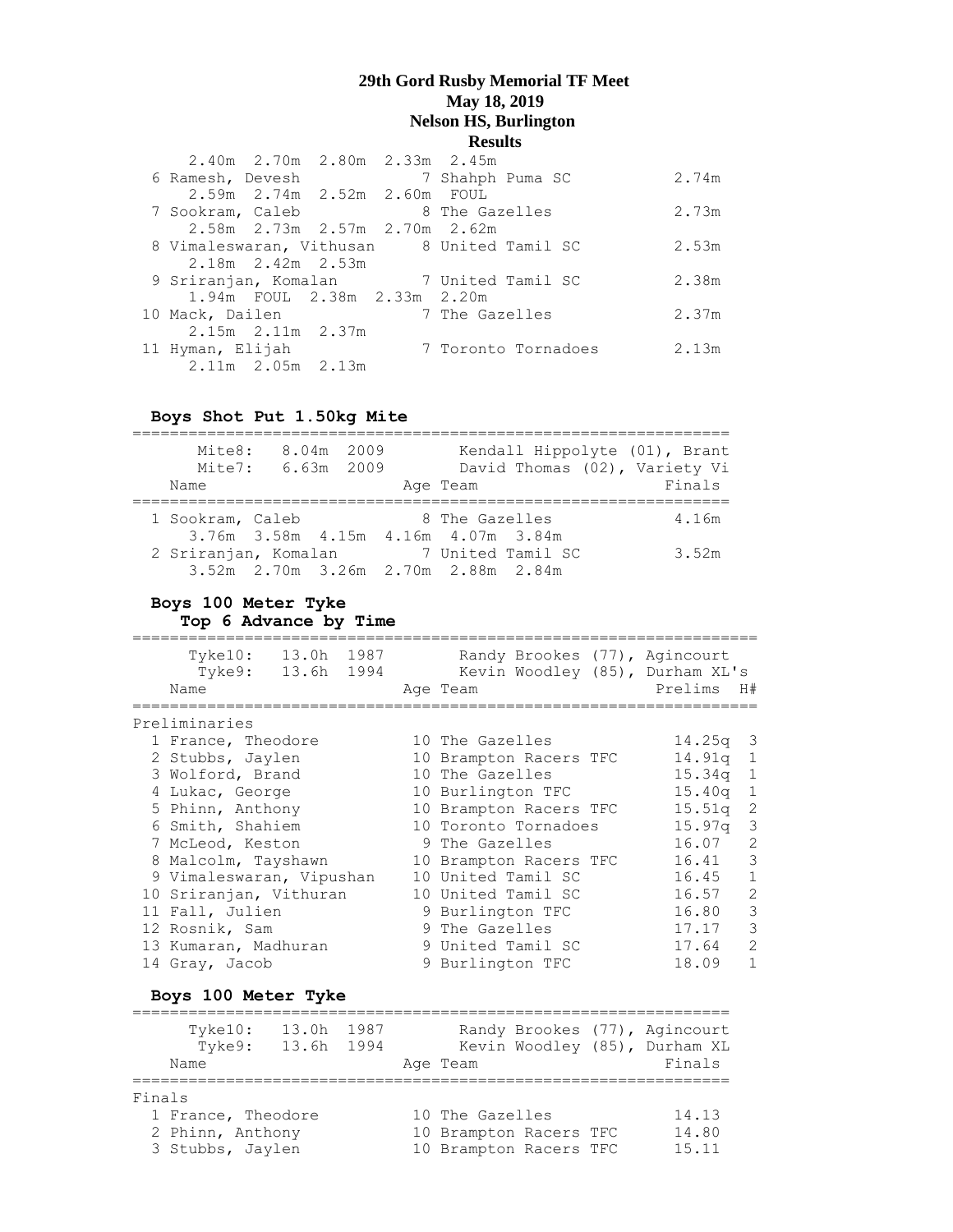| 4 Wolford, Brand | 10 The Gazelles      | 15.36 |
|------------------|----------------------|-------|
| 5 Lukac, George  | 10 Burlington TFC    | 16.31 |
| 6 Smith, Shahiem | 10 Toronto Tornadoes | 16.41 |

# **Boys 200 Meter Tyke**

| $T$ vke $10$ :<br>Tyke9:<br>Name       | 27.43 2012<br>28.54 2016 |  | Nasiir Willabus-Stephens (02), D<br>Naphtali Gyan (07), Etobicoke<br>Age Team | Finals H#        |               |
|----------------------------------------|--------------------------|--|-------------------------------------------------------------------------------|------------------|---------------|
| 1 France, Theodore<br>2 Phinn, Anthony |                          |  | 10 The Gazelles<br>10 Brampton Racers TFC                                     | 28.75 3<br>30.56 | $\mathcal{R}$ |

#### **....Boys 200 Meter Tyke**

| 3 Stubbs, Jaylen         | 10 Brampton Racers TFC | 31.06 | 3                       |
|--------------------------|------------------------|-------|-------------------------|
| 4 Wolford, Brand         | 10 The Gazelles        | 31.27 | 3                       |
| 5 Malcolm, Tayshawn      | 10 Brampton Racers TFC | 34.64 | $\overline{3}$          |
| 6 Jaber, Fadi            | 10 Burlington TFC      | 34.85 | 2                       |
| 7 Vimaleswaran, Vipushan | 10 United Tamil SC     | 35.43 | $\overline{\mathbf{3}}$ |
| 8 Smith, Shahiem         | 10 Toronto Tornadoes   | 35.82 | $\mathbf{1}$            |
| 9 McLeod, Keston         | 9 The Gazelles         | 36.19 | $\overline{2}$          |
| 10 Rosnik, Sam           | 9 The Gazelles         | 37.30 | -2                      |
| 11 Fall, Julien          | 9 Burlington TFC       | 37.71 | $\mathbf{1}$            |
| 12 Crawford, Mason       | 9 Eclipse Trac         | 37.74 | $\mathbf{1}$            |
| 13 Ketheswaran, Kishan   | 9 United Tamil SC      | 38.82 | $\overline{2}$          |
| 14 Gray, Jacob           | 9 Burlington TFC       | 38.94 | 2                       |
| 15 Riches, Lucas         | 10 Burlington TFC      | 45.75 | 1                       |

### **Boys 400 Meter Tyke**

===================================================================

| Tyke10:               | 1:03.6h | 1986 | Lanh Le (76), London Western |         |                |
|-----------------------|---------|------|------------------------------|---------|----------------|
| Tyke9:                | 1:06.3h | 1973 | Ross Hindle (64), Brampton   |         |                |
| Name                  |         |      | Age Team                     | Finals  | H#             |
| 1 Lukac, George       |         |      | 10 Burlington TFC            | 1:12.82 | 2              |
| 2 Bedford, Ben        |         |      | 9 Burlington TFC             | 1:16.62 | $\overline{1}$ |
| 3 Suresh, Avinesh     |         |      | 9 Shahph Puma SC             | 1:17.60 | $\overline{1}$ |
| 4 Jaber, Fadi         |         |      | 10 Burlington TFC            | 1:18.67 | $\mathbf{1}$   |
| 5 Sookram, Isaiah     |         |      | 10 The Gazelles              | 1:18.75 | $\mathcal{L}$  |
| 6 Crawford, Mason     |         |      | 9 Eclipse Trac               | 1:23.67 | $\mathbf{1}$   |
| 7 Ketheswaran, Kishan |         |      | 9 United Tamil SC            | 1:24.27 | 2              |
| 8 Birot, Leo          |         |      | 10 Etobicoke TFC             | 1:26.38 | $\mathbf{1}$   |
| 9 Johnson, Charlie    |         |      | 9 310 Running                | 1:39.08 | $\mathcal{P}$  |

#### **Boys 800 Meter Tyke**

| $T$ vke $10$ : | 2:27.40 2010 | Ethan Smith (00), Variety V |         |
|----------------|--------------|-----------------------------|---------|
| Tyke9:         | 2:31.0h 1976 | Cody Gaynor (67), Burlingto |         |
| Name           |              | Age Team                    | Finals  |
| 1 Bedford, Ben |              | 9 Burlington TFC            | 3:00.26 |

#### **Boys 1200 Meter Tyke**

| Tvke10: | 4:05.73 2017 | Charlie Larson (07), Etobic |  |        |
|---------|--------------|-----------------------------|--|--------|
| Tyke9:  | 4:09.54 2017 | Pascal Maga (08), Time Band |  |        |
| Name    |              | Age Team                    |  | Finals |
|         |              |                             |  |        |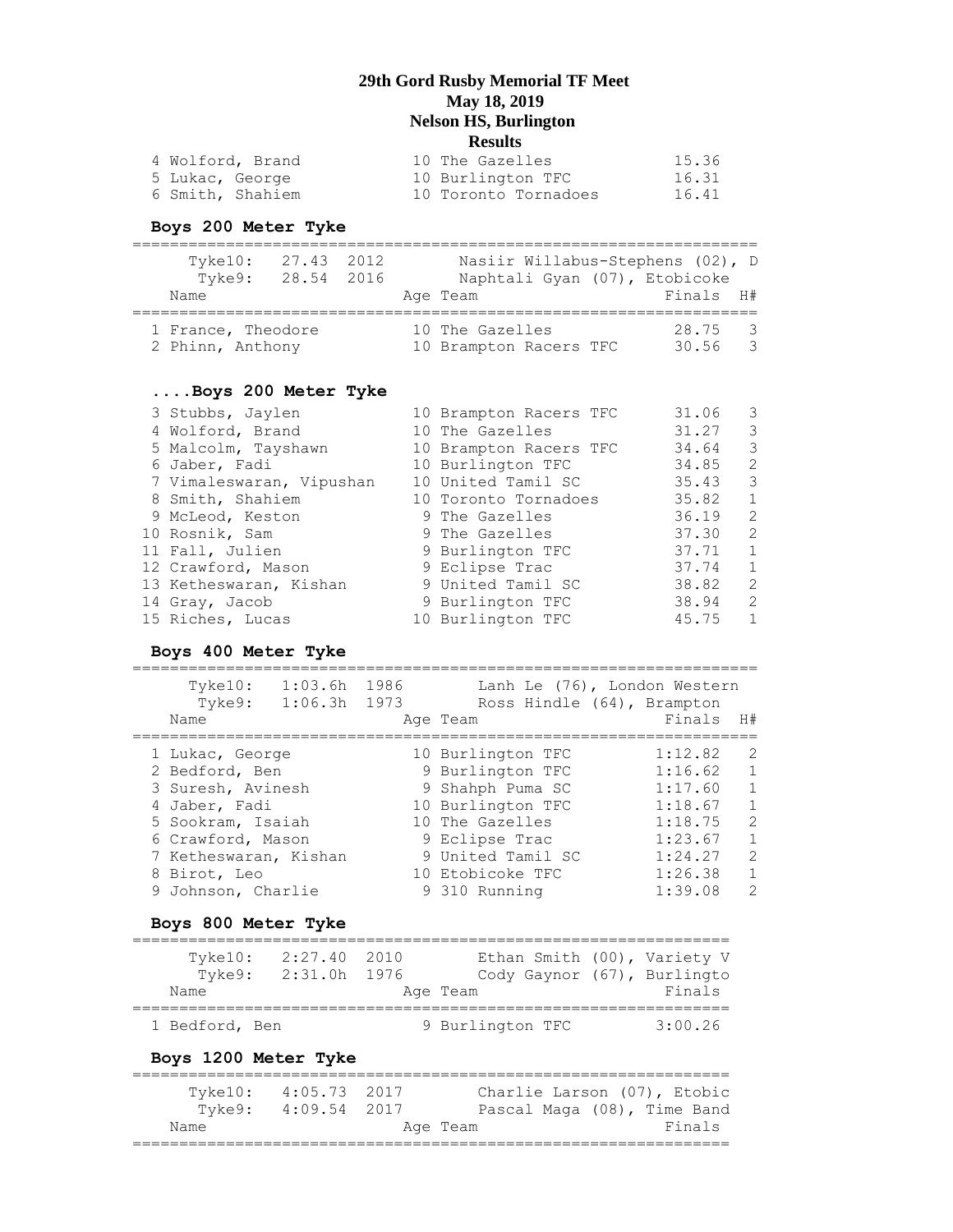| 1 Birot, Leo   |  | 10 Etobicoke TFC | 4:50.36 |
|----------------|--|------------------|---------|
| 2 Pratt, Kaden |  | 10 The Gazelles  | 6:06.22 |

## **Boys High Jump Tyke**

| Tyke10: | 1.47m 1985 |  |          |  | Eddie Stodola (75), Athlétiqu |
|---------|------------|--|----------|--|-------------------------------|
| Tyke9:  | 1.26m 1972 |  |          |  | Kevin Hobbs (63), Mississauga |
| Name    |            |  | Age Team |  | Finals                        |
|         |            |  |          |  |                               |

## **....Boys High Jump Tyke**

| 1 Sriranjan, Vithuran 10 United Tamil SC |  |                  |  |  |  | 1.08m |
|------------------------------------------|--|------------------|--|--|--|-------|
| 0.85 0.90 0.95 1.00 1.05 1.08 1.10       |  |                  |  |  |  |       |
|                                          |  | XOOXOOXXOOXXOXXX |  |  |  |       |
| 2 Suresh, Avinesh 3 9 Shahph Puma SC     |  |                  |  |  |  | 1.00m |
| 0.85 0.90 0.95 1.00 1.05                 |  |                  |  |  |  |       |
|                                          |  | 000 XOXXX        |  |  |  |       |

### **Boys Long Jump Tyke**

| Name Age Team                                                      | Tyke10: 4.92m 2015 Connor-Cassells-Watson (05),<br>Tyke9: 4.39m 2009 Michael Thornton (00), Variet<br><b>Example 18</b> Finals |        |
|--------------------------------------------------------------------|--------------------------------------------------------------------------------------------------------------------------------|--------|
|                                                                    | 1 Phinn, Anthony 10 Brampton Racers TFC 3.86m                                                                                  |        |
| 3.65m 3.73m 3.86m 3.68m 3.77m                                      |                                                                                                                                |        |
| 2 Sriranjan, Vithuran 10 United Tamil SC                           |                                                                                                                                | 3.51m  |
| 3.35m 3.51m 3.41m 3.43m 2.91m                                      |                                                                                                                                |        |
| 3 Lukac, George 10 Burlington TFC                                  |                                                                                                                                | 3.46m  |
| 3.23m 3.17m 3.46m 3.07m 3.25m                                      |                                                                                                                                |        |
| 4 Sookram, Isaiah 10 The Gazelles<br>2.95m 3.30m 3.11m 3.12m 3.15m |                                                                                                                                | 3.30m  |
|                                                                    |                                                                                                                                |        |
| 5 McLeod, Keston                                                   | 9 The Gazelles                                                                                                                 | 3.22m  |
| 3.11m 2.90m 3.22m 3.09m 3.16m                                      |                                                                                                                                |        |
| 6 Vimaleswaran, Vipushan 10 United Tamil SC                        |                                                                                                                                | J3.22m |
| 3.06m 2.93m 3.12m 3.09m 3.22m                                      |                                                                                                                                |        |
| 7 Kumaran, Madhuran 9 United Tamil SC                              |                                                                                                                                | 3.19m  |
| 3.19m 3.13m 3.01m 2.21m FOUL                                       |                                                                                                                                |        |
| 8 Fall, Julien                                                     | 9 Burlington TFC                                                                                                               | 3.02m  |
| 3.02m 2.70m 2.77m                                                  |                                                                                                                                |        |
| 9 Rosnik, Sam                                                      | 9 The Gazelles                                                                                                                 | 2.94m  |
| 2.85m 2.94m 2.85m                                                  |                                                                                                                                |        |
| 10 Ketheswaran, Kishan                                             | 9 United Tamil SC                                                                                                              | 2.92m  |
| 2.61m 2.68m 2.92m                                                  |                                                                                                                                |        |
| 11 Birot, Leo                                                      | 10 Etobicoke TFC                                                                                                               | 2.51m  |
| 2.39m 2.38m 2.51m                                                  |                                                                                                                                |        |
| 12 Rajadurai, Nirushan                                             | 10 United Tamil SC                                                                                                             | 2.48m  |
| 2.48m 2.41m 2.08m                                                  |                                                                                                                                |        |
| 13 Crawford, Mason                                                 | 9 Eclipse Trac                                                                                                                 | 2.43m  |
| 2.38m 2.33m 2.43m                                                  |                                                                                                                                |        |

## **Boys Shot Put 2.00kg Tyke**

| $T$ vke $10$ :<br>Tvke9: | 9.63m 2009<br>8.33m 1993 | Shanan Surendrakumar (99), Un<br>Dean Bown (84), Bramalea Bull |  |
|--------------------------|--------------------------|----------------------------------------------------------------|--|
| Name                     |                          | Finals<br>Age Team                                             |  |
| 1 Pratt, Kaden           |                          | 10 The Gazelles<br>6.34m                                       |  |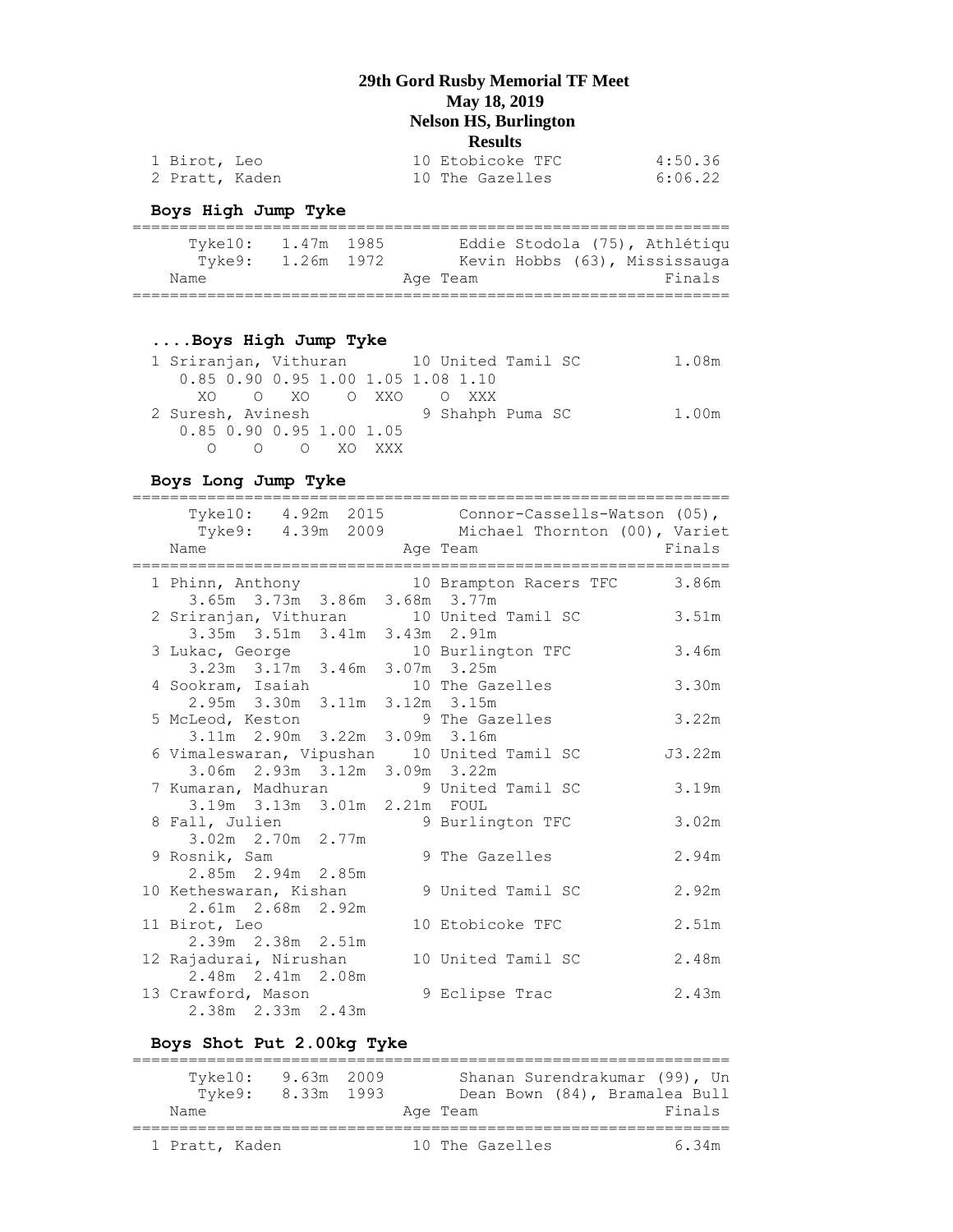|                                          | 6.23m  6.28m  5.83m  6.06m  6.07m  6.34m |       |
|------------------------------------------|------------------------------------------|-------|
| 2 Riches, Lucas 10 Burlington TFC        |                                          | 5.54m |
|                                          | 5.31m 5.18m 5.31m 5.54m 4.85m 4.23m      |       |
| 3 Rajadurai, Nirushan 10 United Tamil SC |                                          | 5.37m |
|                                          | 4.79m 5.10m 5.37m 3.24m 4.82m 4.19m      |       |

#### **Boys 100 Meter Atom Top 6 Advance by Time**

| Atom12: 11.9h 1990<br>Atom11: 12.63 2013 | Barnard Francis (78), Tillsonbur<br>Nasiir Willabus-Stephens (02), D |            |                |
|------------------------------------------|----------------------------------------------------------------------|------------|----------------|
| Name                                     | Age Team                                                             | Prelims    | H#             |
| Preliminaries                            |                                                                      |            |                |
| 1 Osorio, Juan-Antonio                   | 12 Durham Legion At                                                  | $14.07q$ 1 |                |
|                                          |                                                                      |            |                |
| 2 Nembhard, K J                          | 11 Brampton Racers TFC                                               | 14.12a     | 1              |
| 3 Akpokiniovo, Tega                      | 11 Brampton Racers TFC                                               | 14.26q     | $\sqrt{2}$     |
| 4 Henry-Brown, Tavian                    | 11 Durham Legion At                                                  | 14.28q     | $\overline{c}$ |
| 5 West, Parker                           | 12 York Region RC                                                    | 14.35a     | $\mathsf 3$    |
| 6 Springett, Christian                   | 11 Flying Angels                                                     | 14.42a     | $\mathsf 3$    |
| 7 Green, Darnell                         | 11 Brampton Racers TFC                                               | 14.47      | 2              |
| 8 Amoo, Deon                             | 12 Time Bandits                                                      | 14.54      | $\mathbf{1}$   |
| 9 Smith, Shamar                          | 11 Toronto Tornadoes                                                 | 14.65      | $1\,$          |
| 10 Springett, Ricaldo                    | 12 Rivers Speed Stars                                                | 14.74      | $\overline{c}$ |
| 11 Griffin, Levi                         | 12 South Simcoe Duf                                                  | 14.92      | $\overline{c}$ |
| 12 Hill, Aydan                           | 12 Boost Athletics                                                   | 14.94      | $1\,$          |
| 13 Wilson, Liam                          | 12 Hamilton Olympic                                                  | 15.18      | 3              |
| 14 Knight, Justin                        | 11 Brampton Racers TFC                                               | 15.27      | $\overline{4}$ |
| 15 Nicolas, Joshua                       | 12 Eclipse Trac                                                      | 15.32      | 4              |
| 16 Goulos, Christian                     | 12 Etobicoke TFC                                                     | 15.38      | $\overline{c}$ |
| 17 Kennedy, Ziya                         | 12 South Simcoe Duf                                                  | 15.91      | $\overline{4}$ |
| 18 Ormsby, Jaiden                        | 11 The Gazelles                                                      | 16.01      | 3              |
| 19 Birch, Daniel                         | 11 Brampton Racers TFC                                               | 16.02      | 3              |
| 20 Richards, Anthony                     | 11 The Gazelles                                                      | 16.61      | 4              |
| 21 Rathod, Amish                         | 12 Burlington TFC                                                    | 17.38      | $\overline{4}$ |
|                                          |                                                                      |            |                |

# **Boys 100 Meter Atom**

|        | Atom12:<br>Atom11:<br>Name | 11.9h<br>12.63 | 1990<br>2013 | Barnard Francis (78), Tillson<br>Nasiir Willabus-Stephens (02)<br>Age Team | Finals |
|--------|----------------------------|----------------|--------------|----------------------------------------------------------------------------|--------|
| Finals |                            |                |              |                                                                            |        |
|        | 1 Nembhard, K J            |                |              | 11 Brampton Racers TFC                                                     | 13.78  |
|        | 2 Osorio, Juan-Antonio     |                |              | 12 Durham Legion At                                                        | 14.05  |
|        | 3 Akpokiniovo, Tega        |                |              | 11 Brampton Racers TFC                                                     | 14.33  |
|        | 4 Henry-Brown, Tavian      |                |              | 11 Durham Legion At                                                        | 14.35  |
|        | 5 West, Parker             |                |              | 12 York Region RC                                                          | 14.38  |
|        | 6 Springett, Christian     |                |              | 11 Flying Angels                                                           | 14.50  |

# **Boys 200 Meter Atom**

| Atom12:<br>Atom11:<br>Name                | 24.82 2012 | Age Team | Christian Hill (00), 310 Running<br>26.53 03/07/2016 Pariss Mitchell (05), The Speed | Finals H#      |                  |
|-------------------------------------------|------------|----------|--------------------------------------------------------------------------------------|----------------|------------------|
| 1 Osorio, Juan-Antonio<br>2 Nembhard, K J |            |          | 12 Durham Legion At<br>11 Brampton Racers TFC                                        | 28.99<br>29.82 | $5^{\circ}$<br>5 |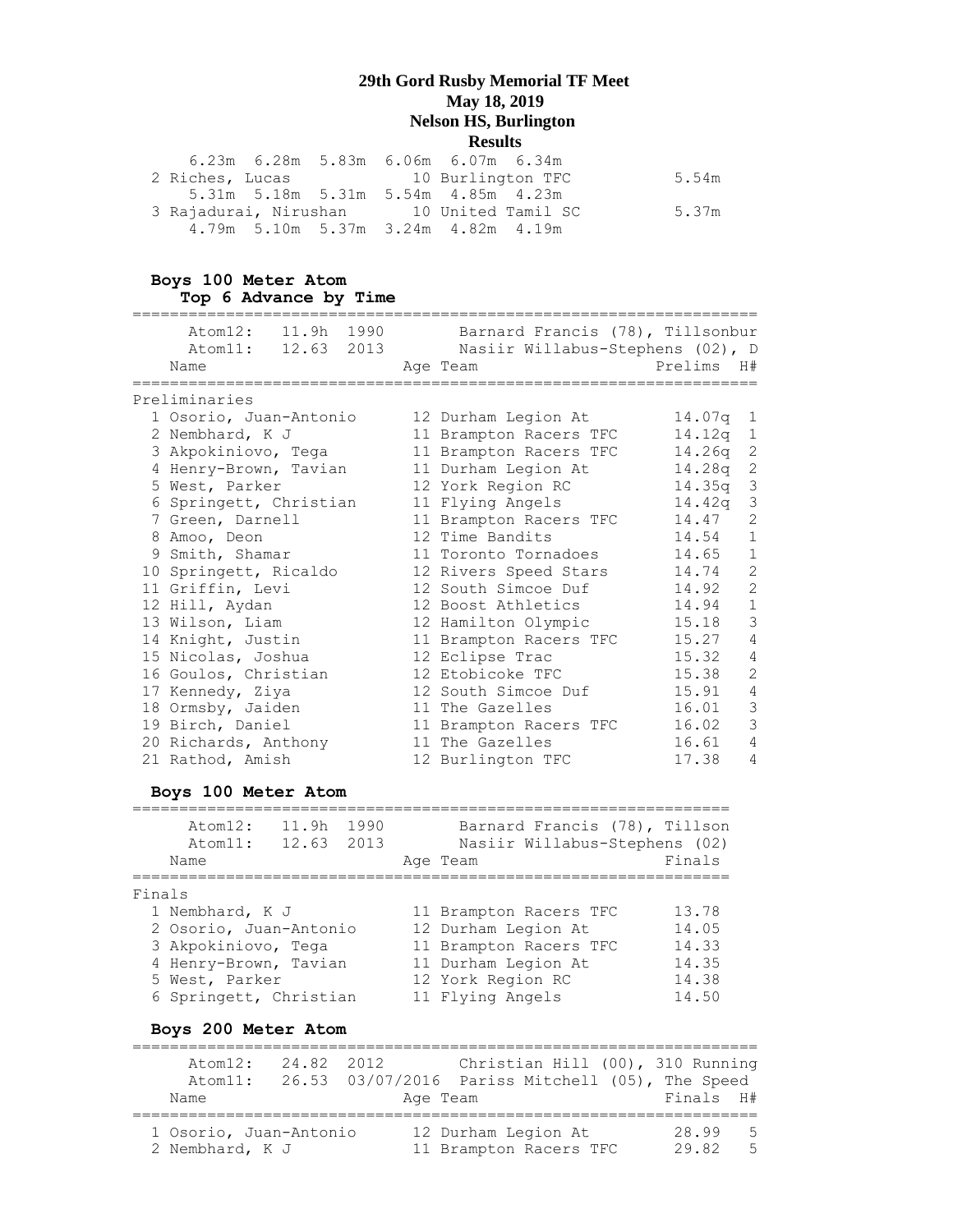| 3 West, Parker         | 12 York Region RC    | 29.89 | - 5            |
|------------------------|----------------------|-------|----------------|
| 4 Henry-Brown, Tavian  | 11 Durham Legion At  | 30.21 | $\overline{4}$ |
| 5 Springett, Christian | 11 Flying Angels     | 30.79 | - 2            |
| 6 Smith, Shamar        | 11 Toronto Tornadoes | 31.00 | $\overline{4}$ |
|                        |                      |       |                |

#### **....Boys 200 Meter Atom**

| 7 Gladnet, Joshua          | 11 Boardwalk RC        | 31.25     | $\overline{4}$ |
|----------------------------|------------------------|-----------|----------------|
| 8 Uthayakumar, Danushan    | 11 Shahph Puma SC      | 31.60     | $\mathbf{1}$   |
| 9 Goulos, Christian        | 12 Etobicoke TFC       | 32.03     | 1              |
| 10 Liu, Patrick            | 12 York Region RC      | 32.29     | 3              |
| 11 Green, Darnell          | 11 Brampton Racers TFC | 32.35     | -5             |
| 12 Jegatheesvaran, Jasakan | 12 Shahph Puma SC      | 32.57     | 2              |
| 13 Akpokiniovo, Tega       | 11 Brampton Racers TFC | 32.62     | $\overline{4}$ |
| 14 Hache, Logan            | 12 Kitchener Waterl    | 32.83     | 2              |
| 15 Nicolas, Joshua         | 12 Eclipse Trac        | $33.05$ 4 |                |
| 16 Richards, Anthony       | 11 The Gazelles        | 33.73     | $5^{\circ}$    |
| 17 Gairy, Christian        | 12 Eclipse Trac        | 33.73     | 4              |
| 18 Gates, Cameron          | 12 York Region RC      | 33.96     | $\mathcal{E}$  |
| 19 Ormsby, Jaiden          | 11 The Gazelles        | 34.45     | 5              |
| 20 Lezanchuk, Eric         | 11 Brantford TFC       | 34.53     | 3              |
| 21 Kennedy, Ziya           | 12 South Simcoe Duf    | 34.64     | 2              |
| 22 Jack, Dustin            | 12 South Simcoe Duf    | 35.00     | $\mathbf{1}$   |
| 23 Rathod, Amish           | 12 Burlington TFC      | 38.09     | $\mathbf{1}$   |

## **Boys 400 Meter Atom**

| Atom12: 56.36 2012<br>Atom11: 1:00.09 2011 |                  | Christian Hill (00), 310 Runni | Christian Hill (00), 310 Runni                         |
|--------------------------------------------|------------------|--------------------------------|--------------------------------------------------------|
| Name<br>=========                          |                  | Age Team                       | Finals<br>H#                                           |
| 1 McLarnon, Lucas                          | :=============== | 12 Etobicoke TFC               | =========================<br>1:00.62<br>$\overline{4}$ |
| 2 Bannerman, Lincoln                       |                  | 11 Thorold Elite TC            | $\overline{4}$<br>1:06.21                              |
| 3 Maga, Pascal                             |                  | 11 Time Bandits                | $\sqrt{4}$<br>1:07.43                                  |
| 4 Hoohing, Gareth                          |                  | 12 York Region RC              | $\mathfrak{Z}$<br>1:10.56                              |
| 5 Uthayakumar, Danushan                    |                  | 11 Shahph Puma SC              | $\overline{c}$<br>1:11.09                              |
| 6 Liu, Patrick                             |                  | 12 York Region RC              | $\sqrt{4}$<br>1:11.17                                  |
| 7 Jegatheesvaran, Jasakan                  |                  | 12 Shahph Puma SC              | $\mathbf{1}$<br>1:12.48                                |
| 8 Gray, Cameron                            |                  | 12 Burlington TFC              | $\mathbf{1}$<br>1:13.68                                |
| 9 Gandhiram, Aswin                         |                  | 12 Shahph Puma SC              | $\overline{2}$<br>1:13.85                              |
| 10 Papafrangos, Nick                       |                  | 12 York Region RC              | $\overline{4}$<br>1:14.73                              |
| 11 Hache, Logan                            |                  | 12 Kitchener Waterl            | $\mathbf{1}$<br>1:14.75                                |
| 12 Gairy, Christian                        |                  | 12 Eclipse Trac                | 4<br>1:14.90                                           |
| 13 McMurter, Redden                        |                  | 11 Terminal Velocit            | $1\,$<br>1:16.45                                       |
| 14 Jack, Dustin                            |                  | 12 South Simcoe Duf            | $\overline{c}$<br>1:16.85                              |
| 15 Lezanchuk, Eric                         |                  | 11 Brantford TFC               | $\mathfrak{Z}$<br>1:16.93                              |
| 16 Ormsby, Jaiden                          |                  | 11 The Gazelles                | $\frac{3}{3}$<br>1:19.34                               |
| 17 Nagasaki, Kibo                          |                  | 12 Burlington TFC              | 1:20.94                                                |
| 18 Rocco, Luca                             |                  | 12 Etobicoke TFC               | $\overline{3}$<br>1:22.39                              |
| 19 Sindall, Gavin                          |                  | 12 Burlington TFC              | $\overline{2}$<br>1:34.66                              |
| Boys 800 Meter Atom                        |                  |                                |                                                        |
|                                            |                  |                                |                                                        |

| Atom12:                             | 2:15.17 2011   |                                     | Mathieu Plamondon (99), Timmin |                       |
|-------------------------------------|----------------|-------------------------------------|--------------------------------|-----------------------|
| Atom11:                             | $2:22.5h$ 1997 |                                     | Gareth Miller (86), Bramalea B |                       |
| Name                                |                | Age Team                            | Finals H#                      |                       |
| 1 Larson, Charlie<br>2 Bird, Xavier |                | 12 Etobicoke TFC<br>12 Boardwalk RC | 2:26.22<br>2:28.56             | $\overline{2}$<br>- 2 |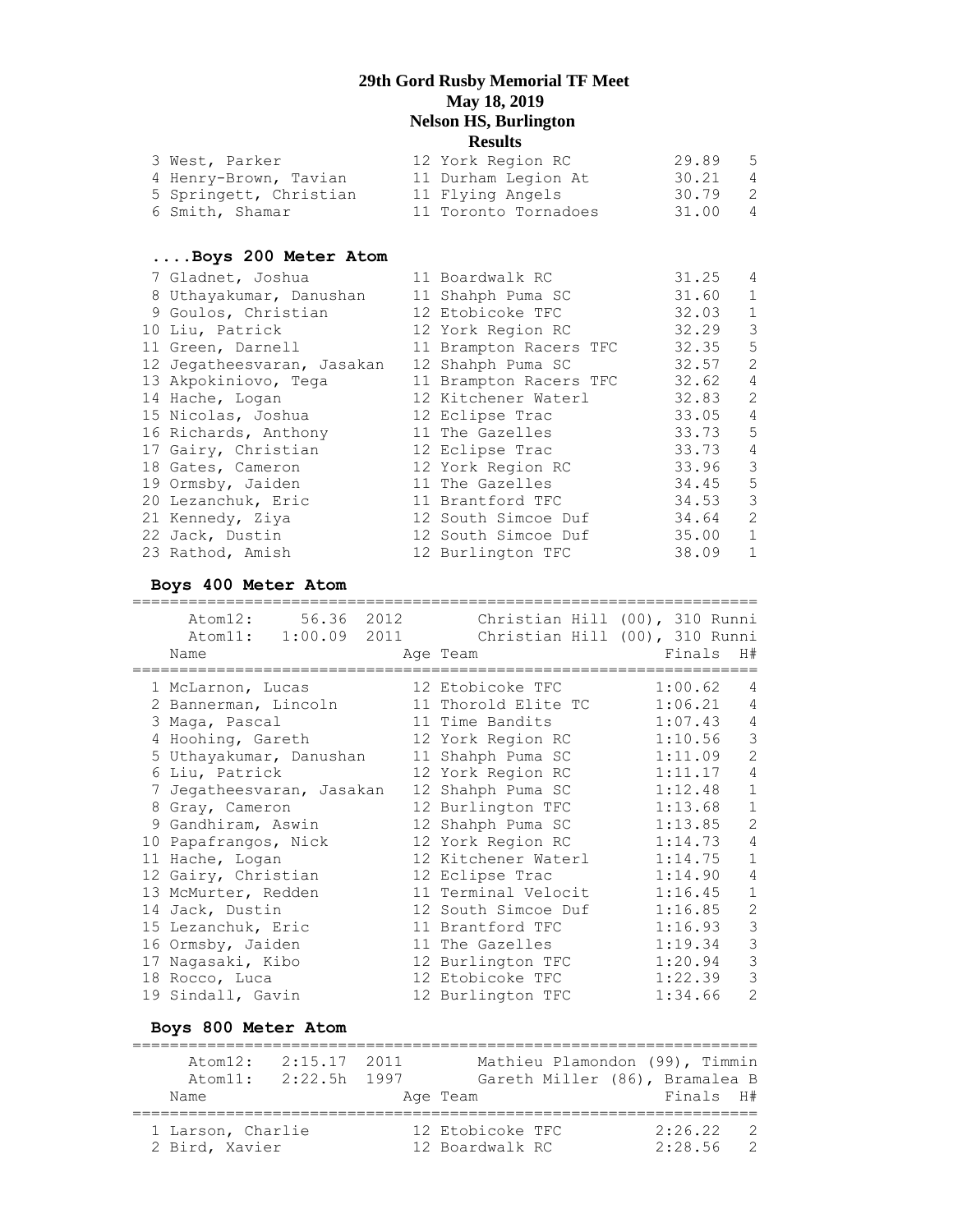|                                                                                                                                                                                                                                                                                                                                                                         | <b>Results</b> |                                                                                                                                                                                                                                                                                                                                                   |                                         |
|-------------------------------------------------------------------------------------------------------------------------------------------------------------------------------------------------------------------------------------------------------------------------------------------------------------------------------------------------------------------------|----------------|---------------------------------------------------------------------------------------------------------------------------------------------------------------------------------------------------------------------------------------------------------------------------------------------------------------------------------------------------|-----------------------------------------|
|                                                                                                                                                                                                                                                                                                                                                                         |                |                                                                                                                                                                                                                                                                                                                                                   |                                         |
|                                                                                                                                                                                                                                                                                                                                                                         |                | 2:36.85                                                                                                                                                                                                                                                                                                                                           | 2                                       |
|                                                                                                                                                                                                                                                                                                                                                                         |                |                                                                                                                                                                                                                                                                                                                                                   |                                         |
|                                                                                                                                                                                                                                                                                                                                                                         |                |                                                                                                                                                                                                                                                                                                                                                   |                                         |
|                                                                                                                                                                                                                                                                                                                                                                         |                | $2:42.07$ 1                                                                                                                                                                                                                                                                                                                                       |                                         |
|                                                                                                                                                                                                                                                                                                                                                                         |                | 2:42.92                                                                                                                                                                                                                                                                                                                                           | 2                                       |
|                                                                                                                                                                                                                                                                                                                                                                         |                | 2:43.52                                                                                                                                                                                                                                                                                                                                           | 2                                       |
|                                                                                                                                                                                                                                                                                                                                                                         |                | $2:43.65$ 1                                                                                                                                                                                                                                                                                                                                       |                                         |
|                                                                                                                                                                                                                                                                                                                                                                         |                | 2:44.75                                                                                                                                                                                                                                                                                                                                           | $\overline{c}$                          |
|                                                                                                                                                                                                                                                                                                                                                                         |                |                                                                                                                                                                                                                                                                                                                                                   |                                         |
|                                                                                                                                                                                                                                                                                                                                                                         |                | $2:49.04$ 1                                                                                                                                                                                                                                                                                                                                       |                                         |
|                                                                                                                                                                                                                                                                                                                                                                         |                | $2:49.04$ 1                                                                                                                                                                                                                                                                                                                                       |                                         |
|                                                                                                                                                                                                                                                                                                                                                                         |                | 2:49.65 1                                                                                                                                                                                                                                                                                                                                         |                                         |
|                                                                                                                                                                                                                                                                                                                                                                         |                | 2:51.44                                                                                                                                                                                                                                                                                                                                           | $\overline{1}$                          |
|                                                                                                                                                                                                                                                                                                                                                                         |                | 2:53.42 1                                                                                                                                                                                                                                                                                                                                         |                                         |
|                                                                                                                                                                                                                                                                                                                                                                         |                | $2:55.88$ 1                                                                                                                                                                                                                                                                                                                                       |                                         |
|                                                                                                                                                                                                                                                                                                                                                                         |                | 2:56.93 2                                                                                                                                                                                                                                                                                                                                         |                                         |
|                                                                                                                                                                                                                                                                                                                                                                         |                | 3:00.16                                                                                                                                                                                                                                                                                                                                           | $\overline{c}$                          |
|                                                                                                                                                                                                                                                                                                                                                                         |                | 3:06.47                                                                                                                                                                                                                                                                                                                                           | $\mathbf{1}$                            |
| 3 McLarnon, Lucas<br>4 Champ, Kenny<br>Boys 800 Meter Atom<br>5 Parkes, Nathan<br>6 Veale, Finn<br>7 Harvey, Damian<br>8 Bedford, Jackson<br>9 Scharf, William<br>10 Ward, Ryan<br>11 Van Dyke, Noah<br>12 Weber, Andrew<br>13 Stewart, Mack<br>14 Kirov, Artiom<br>15 Hoohing, Gareth<br>16 Gray, Cameron<br>17 Gates, Cameron<br>18 Suresh, Avinesh<br>19 Rocco, Luca |                | 11 South Simcoe Duf<br>12 Burlington TFC<br>11 Boardwalk RC<br>12 Newmarket Huskie<br>11 Burlington TFC<br>11 Boardwalk RC<br>12 Newmarket Huskie<br>11 Newmarket Huskie<br>12 Etobicoke TFC<br>11 Newmarket Huskie<br>12 Newmarket Huskie<br>12 York Region RC<br>12 Burlington TFC<br>12 York Region RC<br>9 Shahph Puma SC<br>12 Etobicoke TFC | 12 Etobicoke TFC 2:30.30 2<br>2:45.77 2 |

#### **Boys 1500 Meter Atom**

=================================================================== Atom12: 4:34.1h 1998 Gareth Miller (86), Bramalea B Atom11: 4:47.6h 1997 Gareth Miller (86), Bramalea B Name Age Team Finals H# =================================================================== 1 Larson, Charlie 12 Etobicoke TFC 4:56.83 2 2 Bird, Xavier 12 Boardwalk RC 5:00.36 2 3 Ottey, Benjamin 12 Etobicoke TFC 5:07.96 2 4 Champ, Kenny 11 South Simcoe Duf 5:14.80 2 5 Harvey, Damian 12 Newmarket Huskie 5:20.23 2 6 Scharf, William 11 Boardwalk RC 5:22.13 2 7 Veale, Finn 11 Boardwalk RC 5:23.71 2 8 Bedford, Jackson 11 Burlington TFC 5:32.55 1 9 Ward, Ryan 12 Newmarket Huskie 5:34.95 1 10 Weber, Andrew 12 Etobicoke TFC 5:36.31 1 11 Parkes, Nathan 12 Burlington TFC 5:37.64 2 12 Van Dyke, Noah 11 Newmarket Huskie 5:42.01 1 13 Stewart, Mack 11 Newmarket Huskie 5:44.86 1 14 Kirov, Artiom 12 Newmarket Huskie 5:46.63 1 15 Welsh, Ashton 12 Brantford TFC 5:55.25 1 16 Nagasaki, Kibo 12 Burlington TFC 5:55.93 1

#### **Boys 200 Meter Hurdles Atom**

=================================================================== Atom12: 29.55 29/07/2018 Judah Walker (06), Brampton race Atom11: 30.43 2015 Lorencz Sparks (04), Flying Ange<br>## Age Team Finals H Name **Age Team** Age Team Finals H# =================================================================== 1 Springett, Christian 11 Flying Angels 32.63 2 2 Sangarathas, Karthikan 12 United Tamil SC 33.27 2 3 Knight, Justin 11 Brampton Racers TFC 33.32 2 4 Dolhun, Jonah 11 Milton Leap Squad 34.34 1 5 Gandhiram, Aswin 12 Shahph Puma SC 34.84 1 6 Downs, Cadence 12 Terminal Velocit 35.42 2 7 Wiersma, Percy 11 Flying Angels 37.32 1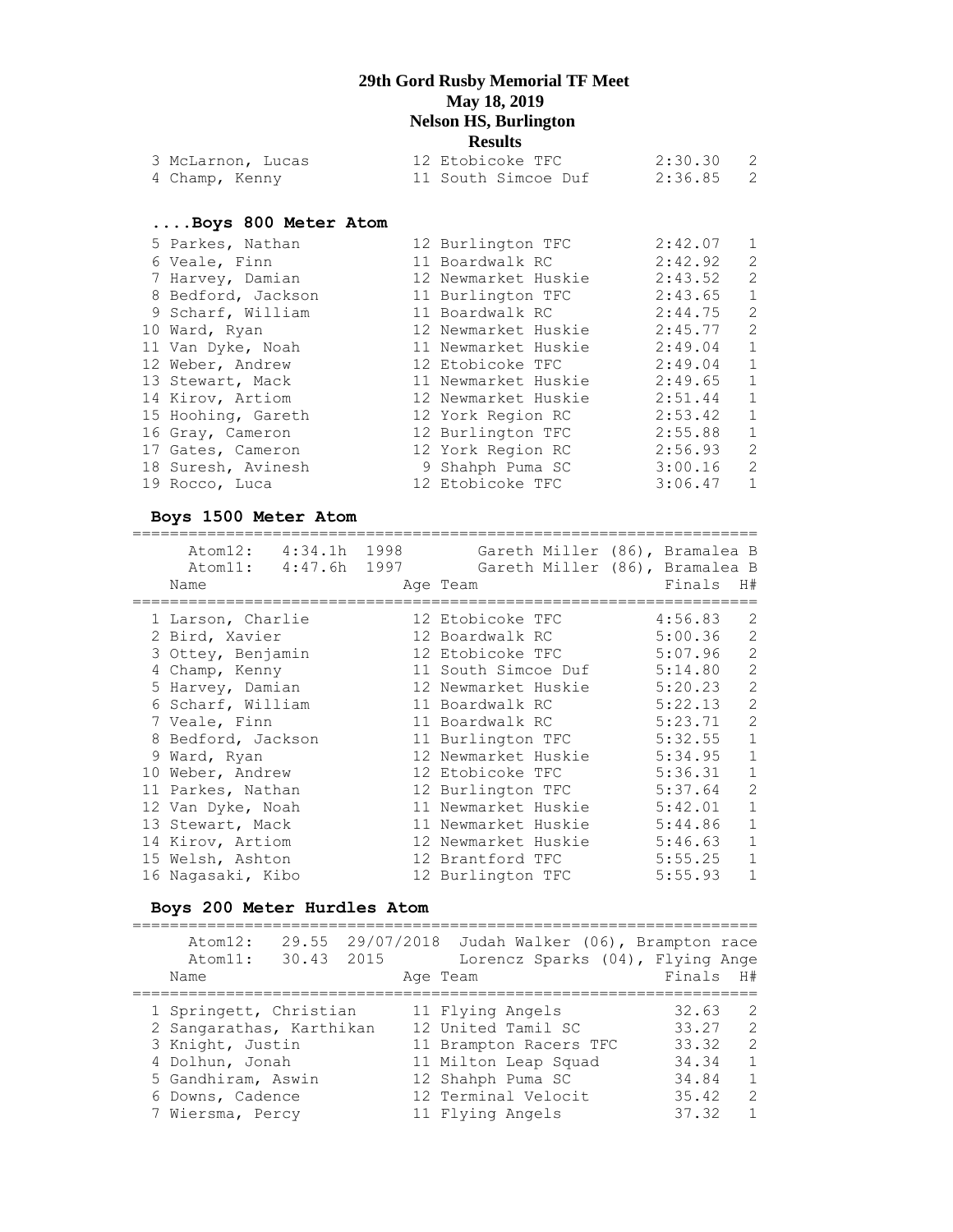#### **Boys 1600 Sprint Medley Atom**

| Atom12: 4:26.82 2017                                                  | Etobicoke                                               |
|-----------------------------------------------------------------------|---------------------------------------------------------|
| Team                                                                  | Finals                                                  |
| 1 Time Bandits 'A'                                                    | 4:49.50                                                 |
| 1) Amoo, Deon 12                                                      | 2) Boyler, Malcolm 12                                   |
| 3) Underhill, Lucas 11                                                | 4) Maga, Pascal 11                                      |
| 2 Boardwalk RC 'A'                                                    | 4:56.68                                                 |
| 1) Gladnet, Joshua 11                                                 | 2) Scharf, William 11                                   |
| 3) Veale, Finn 11                                                     | 4) Bird, Xavier 12                                      |
| 3 York Region RC 'A'<br>1) Liu, Patrick 12<br>3) Papafrangos, Nick 12 | 5:13.87<br>2) West, Parker 12<br>Smith, Gareth 12<br>4) |

## **Boys High Jump Atom**

| Name<br>==============================                                                                                                              | Atom12: 1.65m 1996 Chris Kargel (84), Athlétique<br>Atom11: 1.51m 2013 Quinton Duemo (02), Royal<br>Age Team | Finals |
|-----------------------------------------------------------------------------------------------------------------------------------------------------|--------------------------------------------------------------------------------------------------------------|--------|
| 1 Sangarathas, Karthikan 12 United Tamil SC                                                                                                         | 1.00 1.03 1.10 1.15 1.20 1.25 1.30 1.35 1.37 1.39<br>0 0 0 0 0 0 XO XO 0 XXX                                 | 1.37m  |
| 1.00 1.03 1.10 1.15 1.20 1.25 1.30 1.35<br>P P O O O O O XXX                                                                                        | 2 Mahadi, Jaleel 12 Thorold Elite TC                                                                         | 1.30m  |
| 2 Arulrajan, Sayanthan 12 United Tamil SC<br>1.00 1.03 1.10 1.15 1.20 1.25 1.30 1.35<br>$\begin{matrix} 0 & 0 & 0 & 0 & 0 \end{matrix}$<br>$\Omega$ | O XXX                                                                                                        | 1.30m  |
| 4 Wiersma, Percy 11 Flying Angels<br>1.00 1.03 1.10 1.15 1.20 1.25<br>O O XO O XXX<br>P                                                             |                                                                                                              | 1.20m  |
| 1.00 1.03 1.10 1.15 1.20 1.25<br>O O O O XO XXX                                                                                                     | 5 Dolhun, Jonah 11 Milton Leap Squad J1.20m                                                                  |        |
| 1.00 1.03 1.10 1.15 1.20 1.25<br>0 0 0 XO XO XXX                                                                                                    | 6 Bannerman, Lincoln 11 Thorold Elite TC J1.20m                                                              |        |
| 7 Uthayakumar, Danushan 11 Shahph Puma SC<br>1.00 1.03 1.10 1.15 1.20<br>O O XO XXX<br>$\bigcirc$                                                   |                                                                                                              | 1.15m  |
| 8 Ellinas, Willy 11 Etobicoke TFC<br>1.00 1.03 1.10 1.15 1.20<br>O XXO XXX<br>$\overline{O}$<br>$\Omega$                                            |                                                                                                              | J1.15m |

#### **Boys Long Jump Atom**

| Atom12:<br>Atom11:     | 5.15m 2002                        |  | 5.55m 28/07/2818 Chairo Ogbebor (06), Milton L | Ehis Adada (02), Centro Scuol |
|------------------------|-----------------------------------|--|------------------------------------------------|-------------------------------|
| Name                   |                                   |  | Age Team                                       | Finals                        |
|                        |                                   |  |                                                |                               |
| 1 Arulrajan, Sayanthan |                                   |  | 12 United Tamil SC                             | 4.41m                         |
|                        | 4.10m  4.41m  4.31m  4.24m  4.17m |  |                                                |                               |
| 2 Hill, Aydan          |                                   |  | 12 Boost Athletics                             | 4.22m                         |
|                        | 3.96m 3.99m 4.22m 4.10m 4.16m     |  |                                                |                               |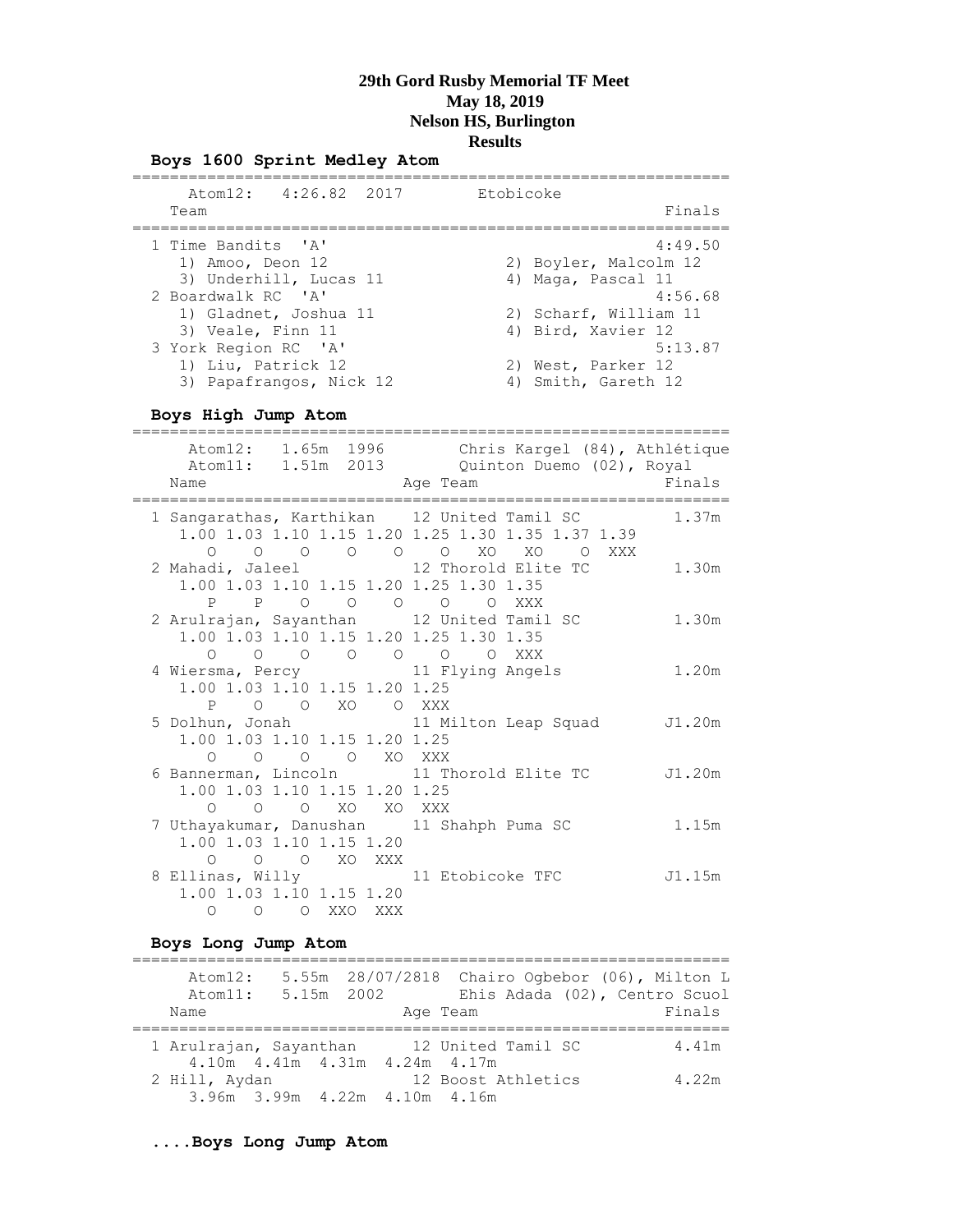| 3 West, Parker                          | 12 York Region RC         | 4.10m  |
|-----------------------------------------|---------------------------|--------|
| FOUL 3.91m 4.10m FOUL 4.06m             |                           |        |
| 4 Green, Darnell                        | 11 Brampton Racers TFC    | 3.97m  |
| FOUL 3.85m 3.97m 3.82m 3.90m            |                           |        |
| 5 Goulos, Christian 12 Etobicoke TFC    |                           | 3.81m  |
| 3.81m 3.58m 3.53m 3.65m 3.62m           |                           |        |
| 6 Wilson, Liam                          | 12 Hamilton Olympic       | 3.68m  |
| 3.42m 3.68m 3.39m FOUL 3.44m            |                           |        |
| 7 Nicolas, Joshua                       | 12 Eclipse Trac           | 3.62m  |
| $3.46m$ $3.62m$ $3.42m$ $3.40m$ $3.59m$ |                           |        |
| 8 Knight, Justin                        | 11 Brampton Racers TFC    | J3.62m |
| 3.62m 3.48m FOUL 3.39m 3.02m            |                           |        |
| 9 Griffin, Levi                         | 12 South Simcoe Duf 3.60m |        |
| 3.58m 3.60m 3.46m                       |                           |        |
| 10 Gairy, Christian                     | 12 Eclipse Trac           | 3.59m  |
| 3.51m 3.55m 3.59m                       |                           |        |
| 11 Birch, Daniel                        | 11 Brampton Racers TFC    | 3.57m  |
| 3.38m 3.57m 3.19m                       |                           |        |
| 12 McMurter, Redden                     | 11 Terminal Velocit       | 3.51m  |
| 3.51m 3.47m 3.26m                       |                           |        |
| 13 Bird, Xavier<br>PASS 3.48m FOUL      | 12 Boardwalk RC           | 3.48m  |
| 14 Jegatheesvaran, Jasakan              | 12 Shahph Puma SC         | 3.41m  |
| 3.41m 3.31m 3.40m                       |                           |        |
| 15 Springett, Ricaldo                   | 12 Rivers Speed Stars     | J3.41m |
| 3.41m 3.29m 2.84m                       |                           |        |
| 16 Downs, Cadence                       | 12 Terminal Velocit       | 3.40m  |
| 2.91m FOUL 3.40m                        |                           |        |
| 17 Veale, Finn                          | 11 Boardwalk RC           | 3.29m  |
| PASS 3.29m 3.28m                        |                           |        |
| 18 Lezanchuk, Eric                      | 11 Brantford TFC          | 3.03m  |
| 2.77m 2.64m 3.03m                       |                           |        |
| 19 Rathod, Amish                        | 12 Burlington TFC         | 2.91m  |
| 2.88m 2.91m 2.84m                       |                           |        |

### **Boys Triple Jump Atom**

| 11.05m 2016<br>Atom12:<br>Atom11: 10.70m 2015<br>Name                         | Justin Chase (04), Flying An<br>Stephen Davis (04), Speed Ri<br>Age Team | Finals |
|-------------------------------------------------------------------------------|--------------------------------------------------------------------------|--------|
| 1 Arulrajan, Sayanthan 12 United Tamil SC<br>8.98m 10.09m 9.63m 9.45m 9.37m   |                                                                          | 10.09m |
| 2 Sangarathas, Karthikan 12 United Tamil SC<br>9.12m 9.10m FOUL FOUL 8.99m    |                                                                          | 9.12m  |
| 3 Wilson, Liam<br>8.22m 8.21m FOUL 8.13m 7.72m                                | 12 Hamilton Olympic                                                      | 8.22m  |
| 4 Ganeshamurthi, Sakeeran 12 United Tamil SC<br>7.98m 8.14m 7.52m 7.50m 8.20m |                                                                          | 8.20m  |
| 5 Mahadi, Jaleel<br>7.71m 7.98m 7.89m FOUL 7.75m                              | 12 Thorold Elite TC                                                      | 7.98m  |
| 6 Prabu, Aakaash<br>6.80m FOUL 7.04m 6.49m PASS                               | 11 United Tamil SC                                                       | 7.04m  |

#### **Boys Shot Put 2.73kg Atom**

#### ================================================================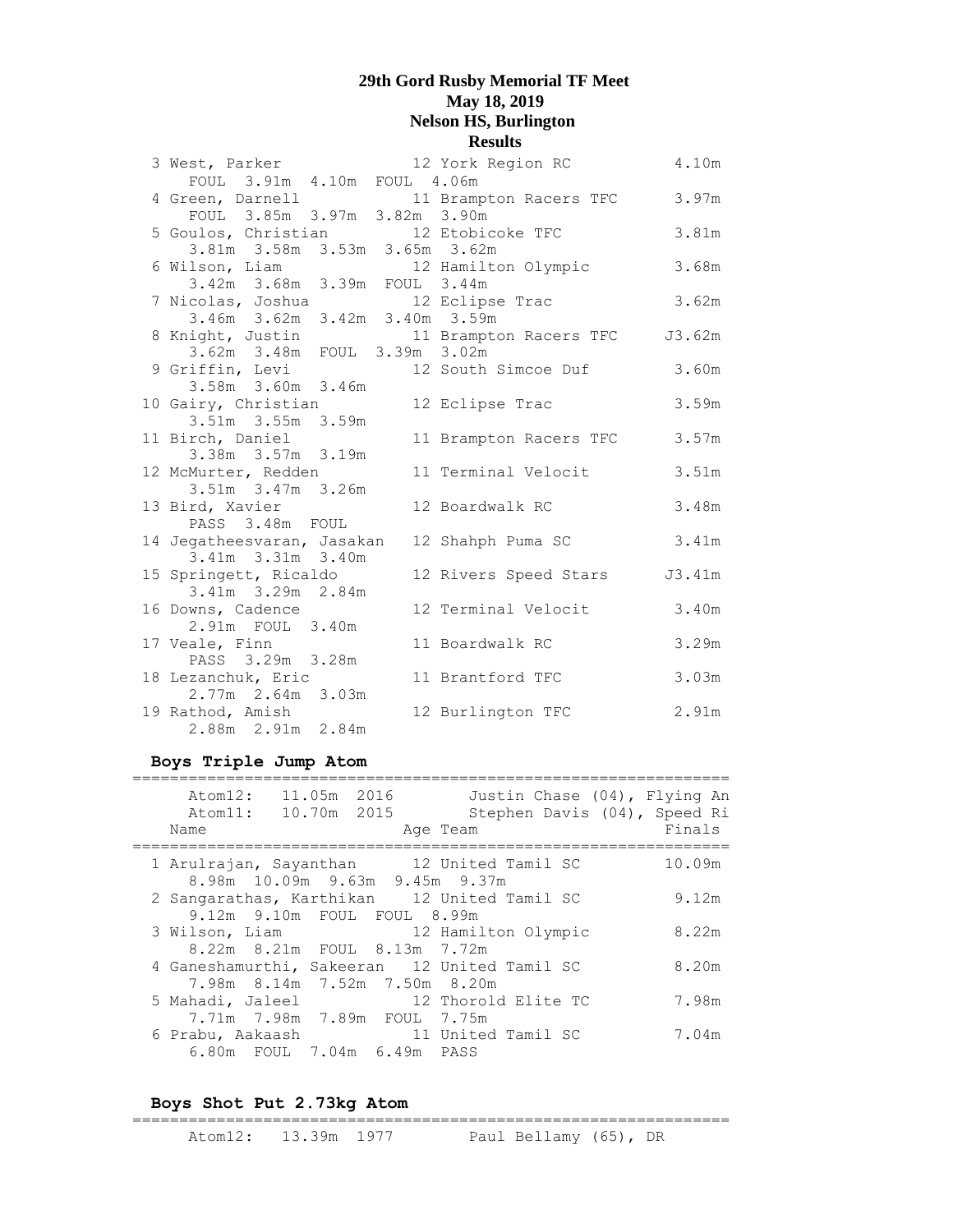|                    | Atom11: 10.59m 1976 |  | Paul Bellamy (65), DR                 |        |
|--------------------|---------------------|--|---------------------------------------|--------|
| Name               |                     |  | Age Team                              | Finals |
| 1 Prabu, Aakaash   |                     |  | 11 United Tamil SC                    | 8.78m  |
|                    |                     |  | 8.66m 7.93m 8.78m 8.56m 8.10m 8.64m   |        |
| 2 McMurter, Redden |                     |  | 11 Terminal Velocit                   | 6.67m  |
|                    |                     |  | 5.98m 6.05m 6.27m 6.67m 6.40m 5.79m   |        |
| 3 Cosburn, Charlie |                     |  | 12 Etobicoke TFC                      | 6.60m  |
|                    |                     |  | $6.04m$ 6.06m 6.39m 5.59m 6.60m 5.94m |        |
| 4 Ellinas, Willy   |                     |  | 11 Etobicoke TFC                      | 6.37m  |
|                    |                     |  | 5.81m 5.87m 6.31m 6.33m 6.37m 6.36m   |        |

**Boys Javelin Throw 400g Atom**

| Atom12:<br>Name    | Atom11: 34.52m 2017 | Mathieu Plamondon (99)/, Tim<br>Treyton Webb (06), Invictus<br>Age Team | Finals |
|--------------------|---------------------|-------------------------------------------------------------------------|--------|
| 1 Hill, Aydan      |                     | 12 Boost Athletics<br>17.96m 21.23m 18.57m 14.34m 11.20m                | 21.23m |
| 2 Downs, Cadence   |                     | 12 Terminal Velocit<br>12.58m 15.99m 13.69m 11.54m 11.62m               | 15.99m |
| 3 Mahadi, Jaleel   |                     | 12 Thorold Elite TC<br>14.87m 14.27m 15.78m 14.34m 11.20m               | 15.78m |
| 4 McLarnon, Lucas  |                     | 12 Etobicoke TFC<br>13.18m  13.13m  14.80m  9.41m  11.96m               | 14.80m |
| 5 Underhill, Lucas |                     | 11 Time Bandits<br>12.14m FOUL 10.42m FOUL 12.38m                       | 12.38m |
| 6 Wiersma, Percy   |                     | 11 Flying Angels<br>10.90m 11.72m 11.15m 10.20m FOUL                    | 11.72m |
|                    |                     | 7 Cosburn, Charlie 12 Etobicoke TFC<br>11.21m 8.15m 8.65m 7.23m 7.27m   | 11.21m |

#### **Boys 100 Meter Senior Top 12 Advance by Time**

| Senior14: 11.02 23/07/2016 Marcus Renford (02), Centro Scuo<br>Senior13: 11.5h 2006 Marlon Laidlaw-Allen (93), Varie<br>Name |  | Age Team               |  | Prelims    | H#             |
|------------------------------------------------------------------------------------------------------------------------------|--|------------------------|--|------------|----------------|
|                                                                                                                              |  |                        |  |            |                |
| Preliminaries                                                                                                                |  |                        |  |            |                |
| 1 Ogbebor, Chairo                                                                                                            |  | 13 Milton Leap Squad   |  | $12.22q$ 1 |                |
| 2 Beason, Jaiden                                                                                                             |  | 14 Brampton Racers TFC |  | $12.42q$ 1 |                |
| 3 Reid-Keosavanh, Tre                                                                                                        |  | 14 Invictus AC         |  | $12.59q$ 3 |                |
| 4 Oldenhof, Gabe                                                                                                             |  | 14 York Region RC      |  | $12.76q$ 5 |                |
| 5 Smith, Keon                                                                                                                |  | 14 The Gazelles        |  | $12.87q$ 3 |                |
| 6 Mateer, Liam                                                                                                               |  | 14 Oakville Legion TFC |  | $12.90q$ 3 |                |
| 7 Lambert, Naythan                                                                                                           |  | 14 The Gazelles        |  | 12.98q 4   |                |
| 8 Walker-Lewin, Judah                                                                                                        |  | 13 Brampton Racers TFC |  | $13.22q$ 2 |                |
| 9 Georges, Kendry                                                                                                            |  | 14 Hamilton Olympic    |  | 13.29q     | $\overline{4}$ |
| 10 Birch, Jayden                                                                                                             |  | 13 Brampton Racers TFC |  | 13.31q     | -2             |
| 11 Long, Parker                                                                                                              |  | 13 Oakville Legion TFC |  | $13.56q$ 5 |                |
| 12 Gibson, Tyrese                                                                                                            |  | 13 Thorold Elite TC    |  | 13.83a     | $\overline{4}$ |
|                                                                                                                              |  |                        |  |            |                |
|                                                                                                                              |  |                        |  |            |                |

# **....Boys 100 Meter Senior**

| 13 Little, Carter     | 14 Monte Cristo  | 13.91 1 |  |
|-----------------------|------------------|---------|--|
| 14 Hermanstyne, Judah | 13 The Gazelles  | 13.93 2 |  |
| 15 Smith, Emmett      | 13 Brantford TFC | 13.94 5 |  |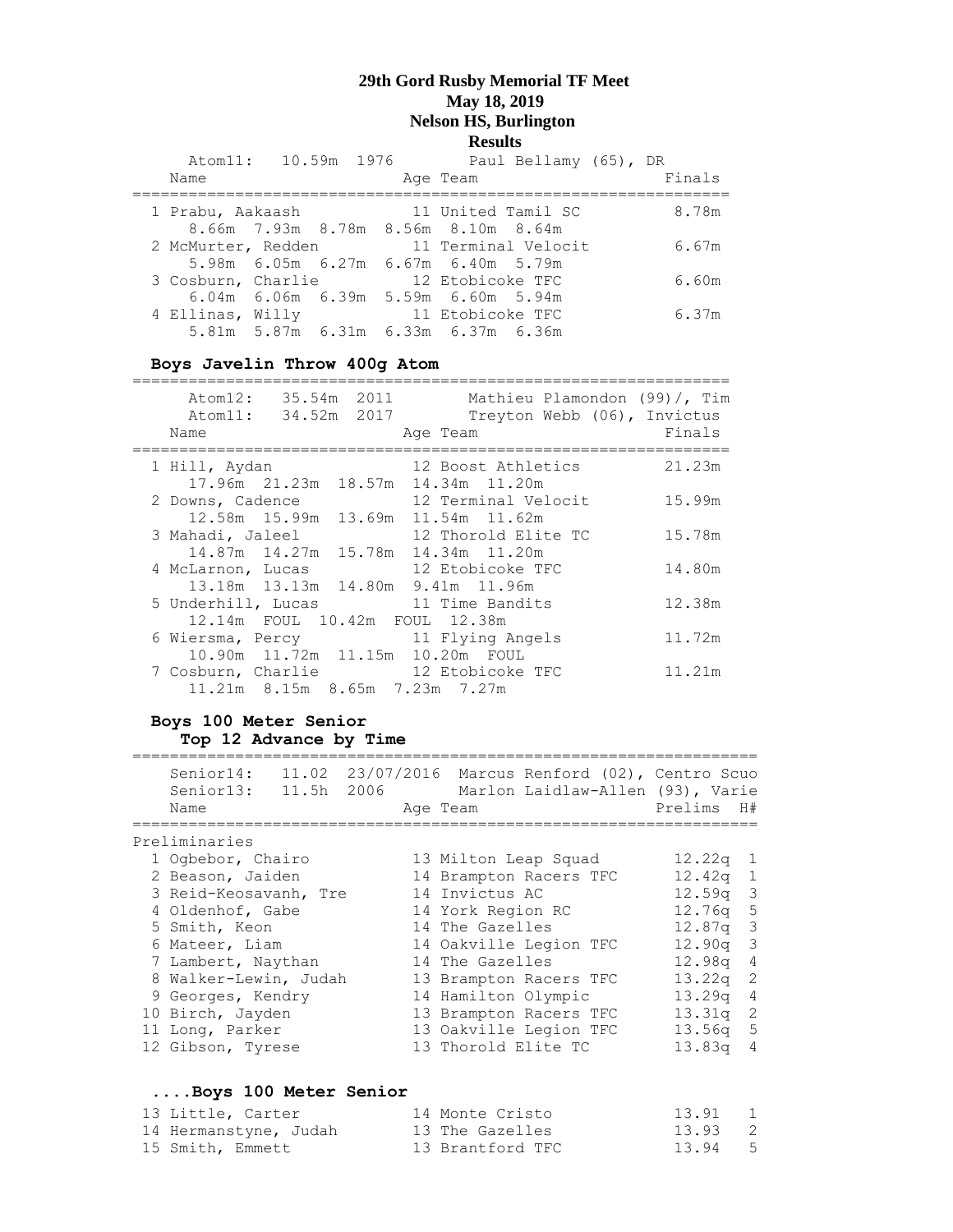| 16 Brouwer, Braeden  | 13 Athletics Niagara   | 13.97 | 4              |
|----------------------|------------------------|-------|----------------|
| 17 Choga, Ishe       | 13 Oakville Legion TFC | 13.97 | $\overline{2}$ |
| 18 Tessier, Ayden    | 14 Burlington TFC      | 14.21 | -3             |
| 19 Campbell, Malachi | 13 Thorold Elite TC    | 14.40 | -3             |
| 20 Slothouwer, Jens  | 14 Oakville Legion TFC | 14.43 | 1              |
| 21 Leistra, Joel     | 14 Hamilton Olympic    | 14.53 | - 5            |
| 22 Haywood, Owen     | 13 Thorold Elite TC    | 14.66 | - 5            |
| 23 Vasilakos, James  | 13 Brampton Racers TFC | 14.81 | -2             |
| 24 Protas, Kayetan   | 14 Hamilton Olympic    | 15.57 | 1              |

#### **Boys 100 Meter Senior**

=================================================================== Senior14: 11.02 23/07/2016 Marcus Renford (02), Centro Scuo Senior13: 11.5h 2006 Marlon Laidlaw-Allen (93), Varie Name **Age Team Age Team** Finals H# =================================================================== Finals 1 Ogbebor, Chairo 13 Milton Leap Squad 12.03 2 2 Beason, Jaiden 14 Brampton Racers TFC 12.22 2 3 Reid-Keosavanh, Tre 14 Invictus AC 12.49 2 4 Walker-Lewin, Judah 13 Brampton Racers TFC 12.60 1 5 Oldenhof, Gabe 14 York Region RC 12.64 2 6 Lambert, Naythan 14 The Gazelles 12.65 1 7 Smith, Keon 14 The Gazelles 12.67 2 8 Mateer, Liam and 14 Oakville Legion TFC 13.17 2 9 Georges, Kendry 14 Hamilton Olympic 13.18 1 10 Long, Parker 13 Oakville Legion TFC 13.21 1 11 Birch, Jayden 13 Brampton Racers TFC 13.28 1 12 Gibson, Tyrese 13 Thorold Elite TC 13.69 1 **Boys 200 Meter Senior** =================================================================== Senior14: 22.37 2007 Marlon Laidlaw-Allen (93), Varie

| Name |                                                                                                                                                                                                                                                                                                           |  | Finals                                                                                                                                                                                                                                                                                                                                                                            | H#                                                                            |
|------|-----------------------------------------------------------------------------------------------------------------------------------------------------------------------------------------------------------------------------------------------------------------------------------------------------------|--|-----------------------------------------------------------------------------------------------------------------------------------------------------------------------------------------------------------------------------------------------------------------------------------------------------------------------------------------------------------------------------------|-------------------------------------------------------------------------------|
|      |                                                                                                                                                                                                                                                                                                           |  | 24.94                                                                                                                                                                                                                                                                                                                                                                             | 2                                                                             |
|      |                                                                                                                                                                                                                                                                                                           |  |                                                                                                                                                                                                                                                                                                                                                                                   | 5                                                                             |
|      |                                                                                                                                                                                                                                                                                                           |  |                                                                                                                                                                                                                                                                                                                                                                                   | 2                                                                             |
|      |                                                                                                                                                                                                                                                                                                           |  |                                                                                                                                                                                                                                                                                                                                                                                   | $5\overline{5}$                                                               |
|      |                                                                                                                                                                                                                                                                                                           |  | 26.42                                                                                                                                                                                                                                                                                                                                                                             | $\overline{4}$                                                                |
|      |                                                                                                                                                                                                                                                                                                           |  |                                                                                                                                                                                                                                                                                                                                                                                   | 5                                                                             |
|      |                                                                                                                                                                                                                                                                                                           |  | 26.66                                                                                                                                                                                                                                                                                                                                                                             | 5                                                                             |
|      |                                                                                                                                                                                                                                                                                                           |  |                                                                                                                                                                                                                                                                                                                                                                                   | 2                                                                             |
|      |                                                                                                                                                                                                                                                                                                           |  | 28.09                                                                                                                                                                                                                                                                                                                                                                             | 3                                                                             |
|      |                                                                                                                                                                                                                                                                                                           |  | 28.40                                                                                                                                                                                                                                                                                                                                                                             | $\overline{4}$                                                                |
|      |                                                                                                                                                                                                                                                                                                           |  | 28.74                                                                                                                                                                                                                                                                                                                                                                             | $\overline{4}$                                                                |
|      |                                                                                                                                                                                                                                                                                                           |  | 28.92                                                                                                                                                                                                                                                                                                                                                                             | $\overline{4}$                                                                |
|      |                                                                                                                                                                                                                                                                                                           |  | 29.23                                                                                                                                                                                                                                                                                                                                                                             | $\overline{4}$                                                                |
|      |                                                                                                                                                                                                                                                                                                           |  | 29.48                                                                                                                                                                                                                                                                                                                                                                             | $\overline{4}$                                                                |
|      |                                                                                                                                                                                                                                                                                                           |  | 29.51                                                                                                                                                                                                                                                                                                                                                                             | 3                                                                             |
|      |                                                                                                                                                                                                                                                                                                           |  |                                                                                                                                                                                                                                                                                                                                                                                   |                                                                               |
|      | 1 Beason, Jaiden<br>2 Ogbebor, Chairo<br>3 McKillop, John<br>4 Johnsen, Lucas<br>5 Mateer, Liam<br>6 Lambert, Naythan<br>7 Smith, Keon<br>8 Georges, Kendry<br>9 Long, Parker<br>10 Gibson, Tyrese<br>11 Choga, Ishe<br>12 Little, Carter<br>13 Smith, Emmett<br>14 Brouwer, Braeden<br>15 Tessier, Ayden |  | Senior13: 23.2h 2006<br>Age Team<br>14 Brampton Racers TFC<br>13 Milton Leap Squad<br>14 Invictus AC<br>14 Thorold Elite TC<br>14 Oakville Legion TFC<br>14 The Gazelles<br>14 The Gazelles<br>14 Hamilton Olympic<br>13 Oakville Legion TFC<br>13 Thorold Elite TC<br>13 Oakville Legion TFC<br>14 Monte Cristo<br>13 Brantford TFC<br>13 Athletics Niagara<br>14 Burlington TFC | Marlon Laidlaw-Allen (93), Varie<br>25.68<br>26.11<br>26.30<br>26.50<br>27.92 |

#### **....Boys 200 Meter Senior** 16 Slothouwer, Jens 14 Oakville Legion TFC 29.63 3 17 Leistra, Joel 14 Hamilton Olympic 30.14 1 18 Vasilakos, James 13 Brampton Racers TFC 30.43 1 19 Horvath, Eric **13 Burlington TFC** 30.85 2 20 Campbell, Malachi 13 Thorold Elite TC 31.05 3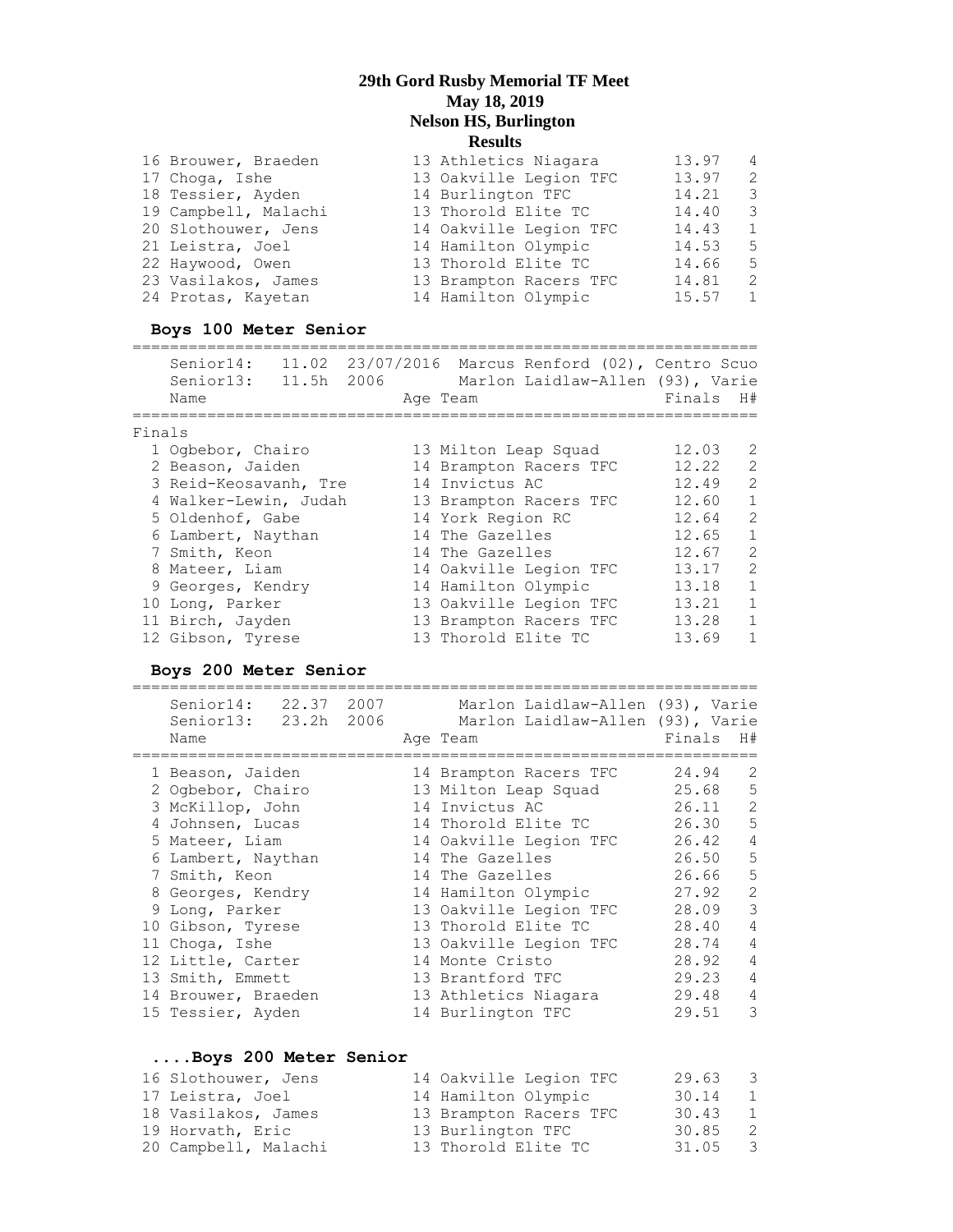| 21 Sullivan, Liam  |  | 13 Hamilton Olympic | 31.68 |  |
|--------------------|--|---------------------|-------|--|
| 22 Protas, Kayetan |  | 14 Hamilton Olympic | 31.99 |  |

#### **Boys 400 Meter Senior**

| 51.81 2006<br>Senior14:<br>54.02 2013<br>Senior13:<br>Name |  | Andrew Cackette (92), Durham Leq<br>Christian Hill (00), 310 Running<br>Age Team | Finals  | H#                                                                                                                                                                   |
|------------------------------------------------------------|--|----------------------------------------------------------------------------------|---------|----------------------------------------------------------------------------------------------------------------------------------------------------------------------|
| 1 Stone, Gavin                                             |  | 14 Athletics Niagara                                                             | 56.07   | 3                                                                                                                                                                    |
| 2 Johnsen, Lucas                                           |  | 14 Thorold Elite TC                                                              | 58.06   | 3                                                                                                                                                                    |
| 3 Johnston, Damon                                          |  | 13 Burlington TFC                                                                | 1:00.02 | 3                                                                                                                                                                    |
| 4 Wilson, Orion                                            |  | 14 I Be Fast TC                                                                  | 1:00.82 | 3                                                                                                                                                                    |
| 5 Leblanc, Sonny                                           |  | 14 Thorold Elite TC                                                              | 1:01.28 | 3                                                                                                                                                                    |
| 6 Haskins, Jordan                                          |  | 13 The Gazelles                                                                  | 1:01.39 | 3                                                                                                                                                                    |
| 7 Borg, Reid                                               |  | 14 The Gazelles                                                                  | 1:01.60 | $\mathcal{L}$                                                                                                                                                        |
| 8 Stechey, Joseph                                          |  | 14 Hamilton Olympic                                                              | 1:02.51 | 1                                                                                                                                                                    |
| 9 Bennett, Cameron                                         |  | 13 310 Running                                                                   | 1:07.05 | $\mathcal{D}_{\mathcal{A}}^{\mathcal{A}}(\mathcal{A}) = \mathcal{D}_{\mathcal{A}}^{\mathcal{A}}(\mathcal{A}) = \mathcal{D}_{\mathcal{A}}^{\mathcal{A}}(\mathcal{A})$ |
| 10 Horvath, Eric                                           |  | 13 Burlington TFC                                                                | 1:08.21 |                                                                                                                                                                      |
| 11 Holland, James                                          |  | 13 Hamilton Olympic                                                              | 1:08.28 | 1                                                                                                                                                                    |
| 12 Sullivan, Liam                                          |  | 13 Hamilton Olympic                                                              | 1:08.57 | $\mathcal{D}$                                                                                                                                                        |
| 13 Nobrega, Thomas                                         |  | 13 310 Running                                                                   | 1:08.95 | $\mathcal{D}$                                                                                                                                                        |

#### **Boys 800 Meter Senior**

=================================================================== Senior14: 2:02.40 29/07/2018 Riley Flemington (04), Oakvill Senior13: 2:06.23 2005 Julian Patchett (92), Durham D Name **Age Team Age Team** Finals H# =================================================================== 1 Stone, Gavin 14 Athletics Niagara 2:15.14 2 2 Unger, Erik 14 The Gazelles 2:18.74 2 3 Lamb, Justin 14 London Legion TF 2:21.10 2 4 Parkes, Owen 14 Burlington TFC 2:23.03 2 5 Johnston, Damon 13 Burlington TFC 2:23.26 2 6 Haskins, Jordan 13 The Gazelles 2:24.52 2 7 Raso, Connor 14 Newmarket Huskie 2:26.22 1 8 Lodoen, Noah 14 Newmarket Huskie 2:28.19 2 9 Adams, Sean 14 Newmarket Huskie 2:28.79 2 10 Gazmin, Noah 14 Newmarket Huskie 2:29.46 2 11 Borg, Reid 14 The Gazelles 2:29.69 2 12 Leblanc, Sonny 14 Thorold Elite TC 2:30.10 2 13 Wilson, Orion 14 I Be Fast TC 2:32.84 2 14 De Nijs, Landon 13 London Legion TF 2:34.32 2 15 Cooke-Bithrey, Landyn 13 Burlington TFC 2:36.91 1 16 Dampier, Adam 13 Oakville Legion TFC 2:40.24 1 17 Bennett, Cameron 13 310 Running 2:41.04 1 18 Ippolito, Lucas 13 South Simcoe Duf 2:44.07 1 19 Wolford, Carl 14 The Gazelles 2:45.32 1 20 Nobrega, Thomas 13 310 Running 2:46.46 1

### **....Boys 800 Meter Senior**

| 21 Holland, James        |  | 13 Hamilton Olympic | 2:48.39 |  |
|--------------------------|--|---------------------|---------|--|
| 22 Mathanarajah, Febbian |  | 13 United Tamil SC  | 3:00.27 |  |

#### **Boys 1500 Meter Senior**

| Senior14: 4:17.3h 2015 |  | Nicholas Mota (01), Newmarket  |
|------------------------|--|--------------------------------|
| Senior13: 4:18.96 2012 |  | Mathieu Plamondon (99), Timmin |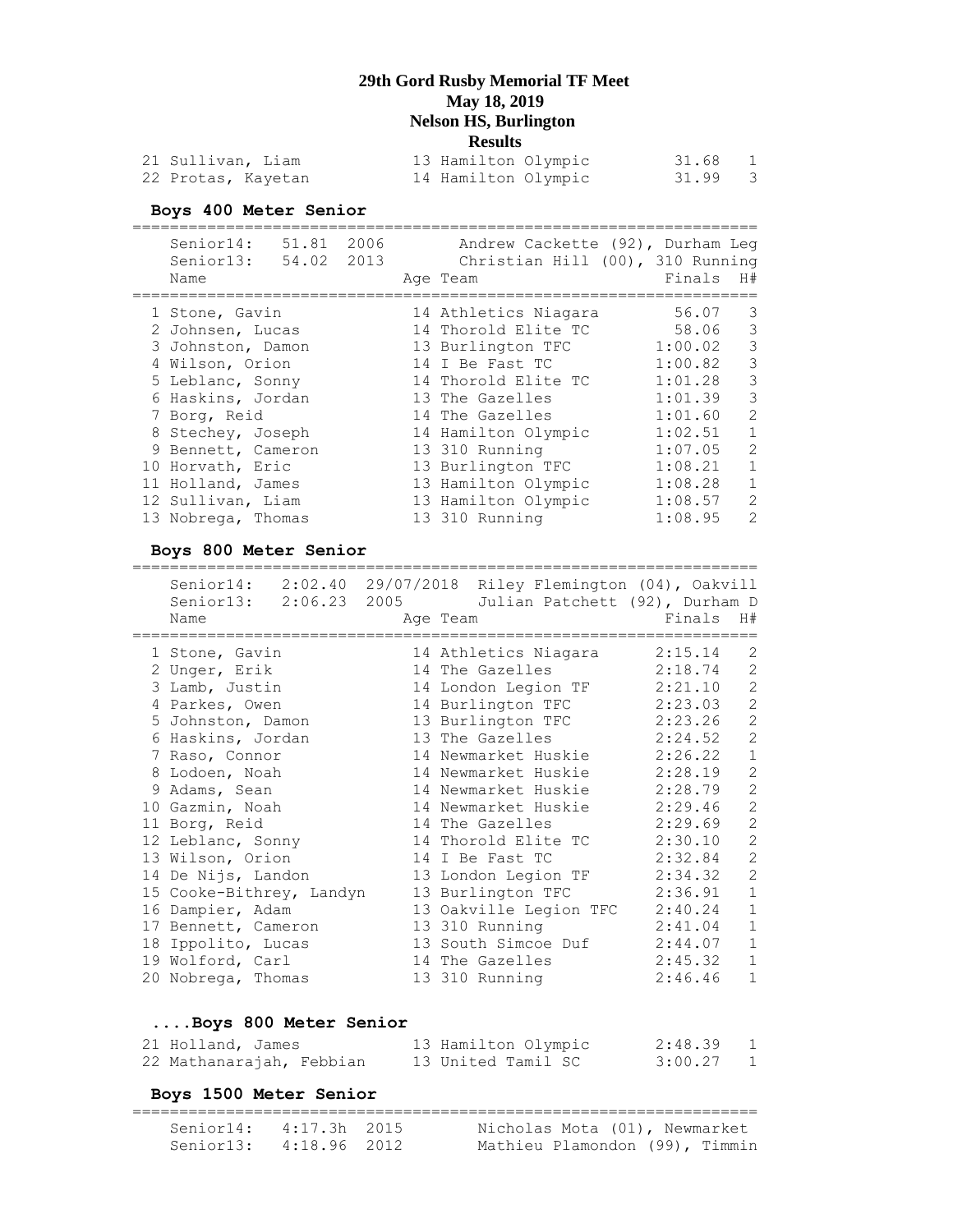#### Name and Age Team and Finals H# =================================================================== 1 Unger, Erik 14 The Gazelles 4:40.24 2 2 Lamb, Justin 14 London Legion TF 4:43.95 2 3 Lodoen, Noah 14 Newmarket Huskie 4:46.47 2 4 Parkes, Owen 14 Burlington TFC 4:47.55 2 5 Dehaan, Cooper 14 Muskoka Algo 4:49.90 2 6 Ellinas, Lucas 13 Etobicoke TFC 4:51.38 2 7 Dehaan, Tilson 14 Muskoka Algo 4:54.26 2

| 7 Denaan, Tiison         | 14 MUSKOKA AlQO     | 4:54.46 | $\frac{1}{2}$  |
|--------------------------|---------------------|---------|----------------|
| 8 Gazmin, Noah           | 14 Newmarket Huskie | 4:57.33 | $\overline{1}$ |
| 9 Adams, Sean            | 14 Newmarket Huskie | 4:58.20 | 1              |
| 10 Raso, Connor          | 14 Newmarket Huskie | 4:58.22 | $\overline{1}$ |
| 11 De Nijs, Landon       | 13 London Legion TF | 5:02.23 | 1              |
| 12 Cooke-Bithrey, Landyn | 13 Burlington TFC   | 5:18.95 | $\overline{1}$ |
| 13 Ippolito, Lucas       | 13 South Simcoe Duf | 5:26.20 | 1              |
| 14 Williams, Carson      | 14 South Simcoe Duf | 5:35.73 | 1              |
| 15 Repovs, Justin        | 13 York Region RC   | 5:44.53 | -1             |

#### **Boys 200 Meter Hurdles Senior**

| Senior14:<br>27.17<br>2006<br>Senior13:<br>27.6h 2015 | Andrew Cackette (92), BC<br>Matthew Richards (02), Flying An |           |                |
|-------------------------------------------------------|--------------------------------------------------------------|-----------|----------------|
| Name                                                  | Age Team                                                     | Finals H# |                |
|                                                       |                                                              |           |                |
| 1 McKillop, John                                      | 14 Invictus AC                                               | 28.21     | $\overline{1}$ |
| 2 Walker-Lewin, Judah                                 | 13 Brampton Racers TFC                                       | 30.37     | 2              |
| 3 Miller, Liam                                        | 13 Burlington TFC                                            | 31.68     | $\overline{2}$ |
| 4 Kulainthiran, Banujan                               | 13 United Tamil SC                                           | 33.39     | $\mathcal{L}$  |
| 5 Kanthavel, Sanjeevan                                | 13 United Tamil SC                                           | 33.66     | $\mathbf{1}$   |

#### **Boys 1600 Sprint Medley Senior**

| Senior14:<br>Senior13:                                                                                                                          | 3:51.34 | 2012<br>4:37.25 29/07/2018 Boardwalk | Windsor Legion<br>C Pilz, W Gray, E Carter, C Mills                                                  |                    |  |
|-------------------------------------------------------------------------------------------------------------------------------------------------|---------|--------------------------------------|------------------------------------------------------------------------------------------------------|--------------------|--|
| Team                                                                                                                                            |         |                                      |                                                                                                      | Finals             |  |
| 1 Thorold Elite TC 'A'<br>1) Gibson, Tyrese 13<br>3) Johnsen, Lucas 14<br>2 Burlington TFC 'A'<br>1) Johnston, Damon 13<br>3) Tessier, Ayden 14 |         |                                      | 2) Campbell, Malachi 13<br>4) Leblanc, Sonny 14<br>2) Miller, Liam 13<br>4) Cooke-Bithrey, Landyn 13 | 4:31.49<br>4:51.04 |  |

#### **Boys High Jump Senior**

| Senior14:<br>Senior13:<br>Name                                             | 1.83m 2007<br>1.70m 2011 |        | Age Team            | Michael Vasile (93), Centro<br>Joseph Murdaca (98), Niagara | Finals |
|----------------------------------------------------------------------------|--------------------------|--------|---------------------|-------------------------------------------------------------|--------|
| 1 Leistra, Joel<br>1.15 1.20 1.25 1.30 1.35 1.40 1.42                      |                          |        | 14 Hamilton Olympic |                                                             | 1.40m  |
| ∩<br>2 Kanthavel, Sanjeevan 13 United Tamil SC<br>1.15 1.20 1.25 1.30 1.35 | $O$ $O$ $O$ $XO$         |        | O XX                |                                                             | 1.30m  |
| $\bigcirc$<br>3 Miller, Liam<br>1.15 1.20 1.25 1.30 1.35                   |                          | O OXXX | 13 Burlington TFC   |                                                             | J1.30m |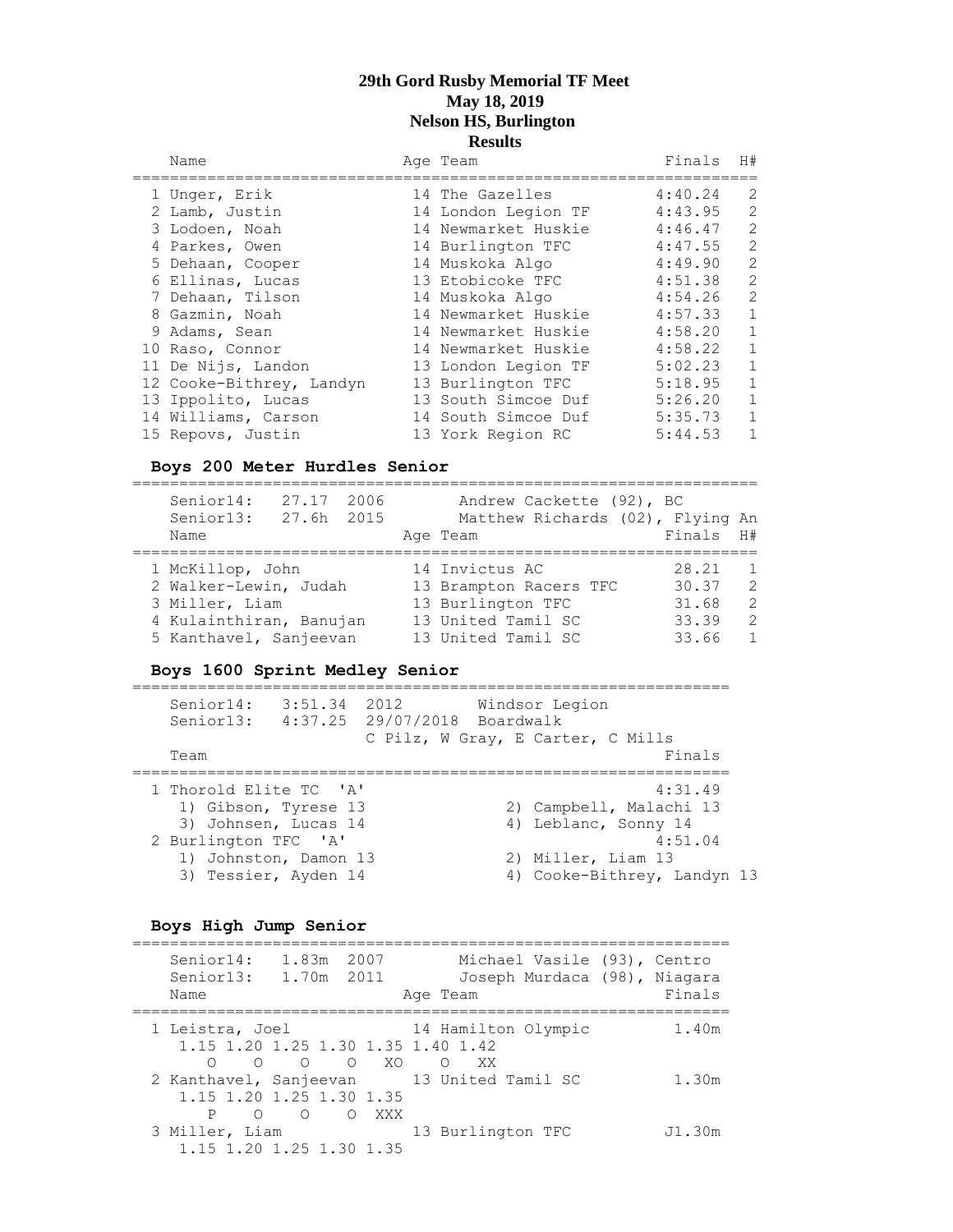O O O XXO XXX 4 Steele, Max 14 Thorold Elite TC J1.30m 1.15 1.20 1.25 1.30 1.35 O XO O XXO XXX

#### **Boys Long Jump Senior**

================================================================ Senior14: 6.47m 23/07/2016 Marcus Renford (02), Centro S Senior13: 5.79m 2015 Marcus Renford (02), Centro S Name Represent Age Team Rinals ================================================================ 1 Beason, Jaiden 14 Brampton Racers TFC 5.50m 5.20m 5.50m 5.43m FOUL 5.50m 2 Ogbebor, Chairo 13 Milton Leap Squad 5.20m 5.03m 5.05m 5.20m 5.18m 5.10m 3 Birch, Jayden 13 Brampton Racers TFC 4.48m 4.48m 4.37m FOUL 3.95m FOUL 4 Dampier, Adam 13 Oakville Legion TFC 4.36m 3.92m 4.36m 4.22m 4.33m FOUL 5 Smith, Emmett 13 Brantford TFC 4.35m FOUL 4.35m FOUL FOUL FOUL 6 Hermanstyne, Judah 13 The Gazelles 4.13m 3.53m 4.12m 3.84m 4.13m 4.13m 7 Hudec-Siron, Martin 13 Brampton Racers TFC 4.11m 3.87m 4.11m FOUL 4.02m 3.90m 8 Kulainthiran, Banujan 13 United Tamil SC 4.10m FOUL FOUL 4.10m FOUL FOUL 9 Tessier, Ayden 14 Burlington TFC 3.93m 3.93m 3.36m 3.51m 10 Lawson-Hayes, Landyn 13 The Gazelles 3.75m FOUL 3.75m 3.70m<br>11 Steele, Max 14 Thorold Elite TC 3.68m 3.68m 3.62m 3.68m 12 Downs, Cerious 13 Terminal Velocit 3.13m FOUL 3.13m FOUL 13 Jeyakumar, Sanojan 14 United Tamil SC 3.09m FOUL FOUL 3.09m 14 Gibson, Tyrese 13 Thorold Elite TC 2.31m FOUL FOUL 2.31m

#### **Boys Triple Jump Senior**

| Senior14:<br>Senior13:<br>Name | 11.49m 2007                                           | 12.46m  29/07/2018  Desmond Fraser (04), Bullets<br>Brady Johnson (94), Brantfor<br>Age Team | Finals |
|--------------------------------|-------------------------------------------------------|----------------------------------------------------------------------------------------------|--------|
|                                | 10.47m FOUL FOUL 10.16m 10.27m                        | 1 Kulainthiran, Banujan 13 United Tamil SC                                                   | 10.47m |
| 2 Haywood, Owen                | 9.65m 10.08m FOUL 9.33m 10.01m                        | 13 Thorold Elite TC                                                                          | 10.08m |
|                                | 3 Hudec-Siron, Martin<br>9.19m 9.14m FOUL 9.80m 9.77m | 13 Brampton Racers TFC                                                                       | 9.80m  |
|                                | 9.55m 9.22m 9.35m 9.38m 9.61m                         | 4 Lawson-Hayes, Landyn 13 The Gazelles                                                       | 9.61m  |

#### **Boys Shot Put 3.00kg Senior**

| Senior14: 18.76m 2000 |  |  |  | Kyle Helf (86), South Simcoe |
|-----------------------|--|--|--|------------------------------|